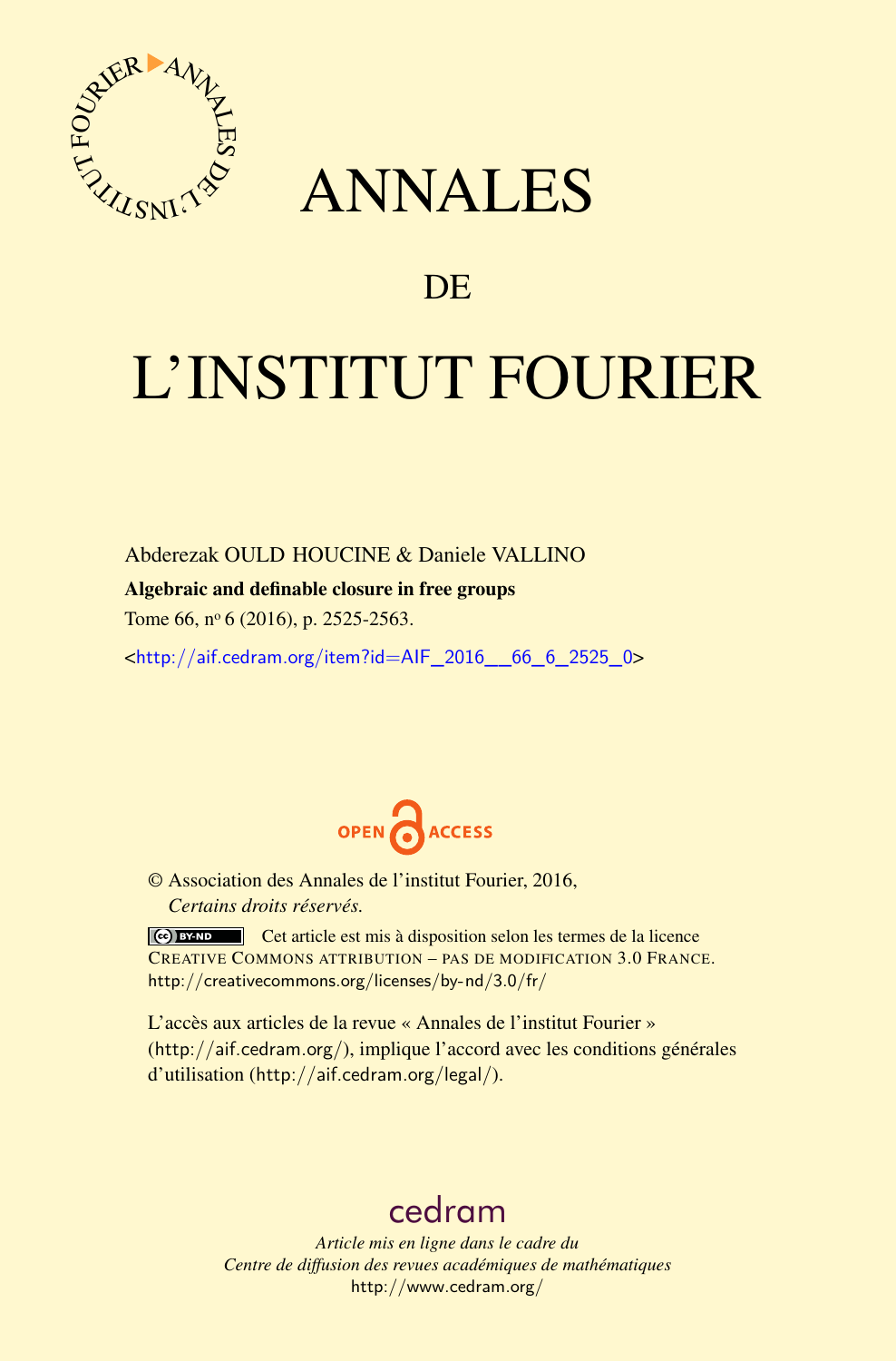#### ALGEBRAIC AND DEFINABLE CLOSURE IN FREE **GROUPS**

#### **by Abderezak OULD HOUCINE & Daniele VALLINO**

ABSTRACT. — We study algebraic closure and its relation with definable closure in free groups and more generally in torsion-free hyperbolic groups. Given a torsion-free hyperbolic group Γ and a nonabelian subgroup *A* of Γ, we describe Γ as a constructible group from the algebraic closure of *A* along cyclic subgroups. In particular, it follows that the algebraic closure of *A* is finitely generated, quasiconvex and hyperbolic.

Suppose that Γ is free. Then the definable closure of *A* is a free factor of the algebraic closure of *A* and the rank of these groups is bounded by that of Γ. We prove that the algebraic closure of *A* coincides with the vertex group containing *A* in the generalized malnormal cyclic JSJ-decomposition of Γ relative to *A*. If the rank of  $\Gamma$  is bigger than 4, then  $\Gamma$  has a subgroup A such that the definable closure of *A* is a proper subgroup of the algebraic closure of *A*. This answers a question of Sela.

Résumé. — Nous étudions la clôture algébrique et sa relation avec la clôture définissable dans les groupes libres et plus généralement dans les groupes hyperboliques sans torsion. Pour un groupe hyperbolique sans torsion Γ et un sous-groupe non abélien *A* de Γ, on décrit Γ comme un groupe constructible à partir de la clôture algébrique de *A* au-dessus de sous-groupes cycliques. On en déduit en particulier, que la clôture algébrique de *A* est de type fini, quasiconvexe et hyperbolique.

Supposons que Γ est libre. Alors la clôture définissable de *A* est un facteur libre de la clôture algébrique de *A* et les rangs de ces groupes est borné par celui de Γ. On montre que la clôture algébrique de *A* coïncide avec le groupe sommet contenant *A* dans la décomposition JSJ cyclique et malnormal de Γ relative à *A*. Si le rang de Γ est plus grand que 4, on démontre que Γ a un sous-groupe *A* dont la clôture définissable est un sous-groupe propre de la clôture algébrique de *A*. Cela répond en particulier à une question de Sela.

Keywords: Definable closure, algebraic closure, free groups, hyperbolic groups, JSJdecompositions.

Math. classification: 03C68, 11U09, 20E05, 20F67, 05E18.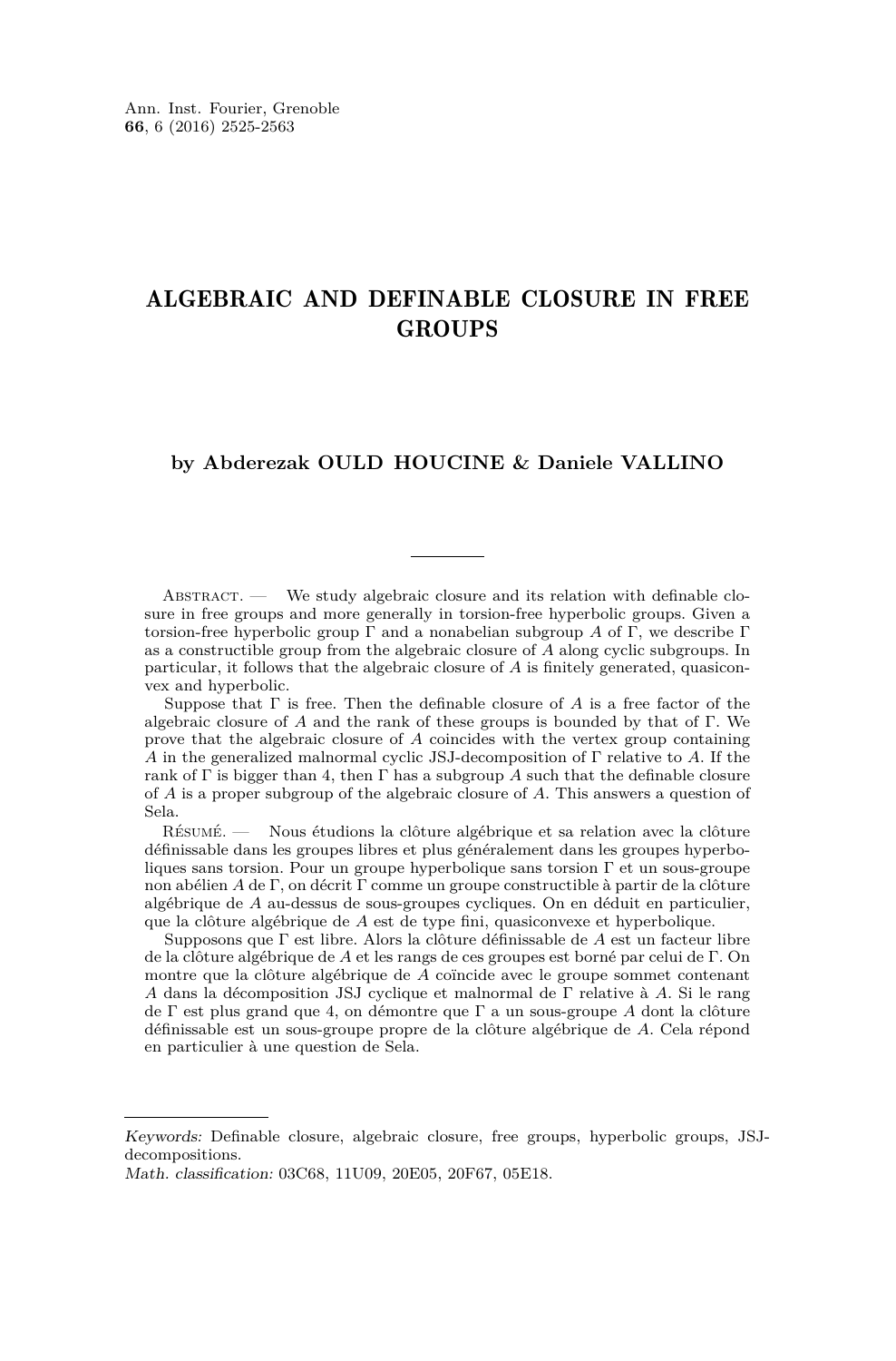#### **1. Introduction**

In field theory, an element *b* is called algebraic over a field *K* if it is a root of some non-zero polynomial with coefficients in *K*. This notion is very fruitful and has many applications in mathematics, as Galois theory shows. Its analogues in more general contexts were extensively studied. Model theory generalizes the notion as follows. Given a model  $\mathcal{M}$ , in a first-order language  $\mathcal{L}$ , and a subset A of  $\mathcal{M}$ , an element b is said to be algebraic over A, if there exists an  $\mathcal{L}$ -formula  $\varphi(x)$ , with parameters from *A*, such that M satisfies  $\varphi(b)$  and the set  $\{c \in \mathcal{M} | \mathcal{M} \models \varphi(c)\}\$ is finite. The algebraic closure of *A*, denoted *acl*(*A*), is the set of algebraic elements over *A*. If  ${c \in \mathcal{M} | \mathcal{M} \models \varphi(c)}$  is a singleton, then *b* is said to be definable over *A*, and one defines analogously the definable closure of *A*, denoted *dcl*(*A*), as the set of definable elements over *A*.

It is well-known, in the context of algebraically closed fields, that the above model-theoretic notion coincides with the usual one by using the quantifier elimination theorem of Tarski; i.e. *b* is algebraic over *K* (in the sense of the theory of fields) if and only if  $b \in \text{acl}(A)$  (see for instance [\[19,](#page-38-0) Proposition 3.2.15]).

Algebraic closure plays an important role in the study of strongly minimal theories and more generally finite dimensional and stable theories. For instance it permits to define, in a suitable context, Zariski's geometries. It is also an essential piece in the study of model-theoretic Galois theory. Poizat has developed a Galois theory for theories which eliminate imaginaries [\[28\]](#page-38-1), and Casanovas and Farré studied degree of elimination of imaginaries needed to have a Galois correspondance [\[4\]](#page-37-0). More recently, Medvedev and Takloo-Bighash have carried out some notions of Galois theory in the setting of first-order theories [\[21\]](#page-38-2).

Sela has shown that free groups and more generally torsion-free hyperbolic groups are stable [\[35\]](#page-39-0). He has also shown a geometric elimination of imaginaries in torsion-free hyperbolic groups [\[36\]](#page-39-1). This can be certainly used to develop Galois theory of free groups. Miasnikov, Ventura and Weil have developed algebraic extensions in free groups [\[22\]](#page-38-3), which correspond essentially to the notion of algebraic closure defined above but restricted to quantifier-free formulas.

In 2008, Sela asked, given a free group *F* of finite rank and a subset *A* of *F*, if the algebraic and the definable closure of *A* coincide. In this paper we study the algebraic and the definable closure in free groups. In particular we give a negative answer to the question of Sela for free groups of rank  $\geqslant$  4 and a positive answer for free groups of rank 2.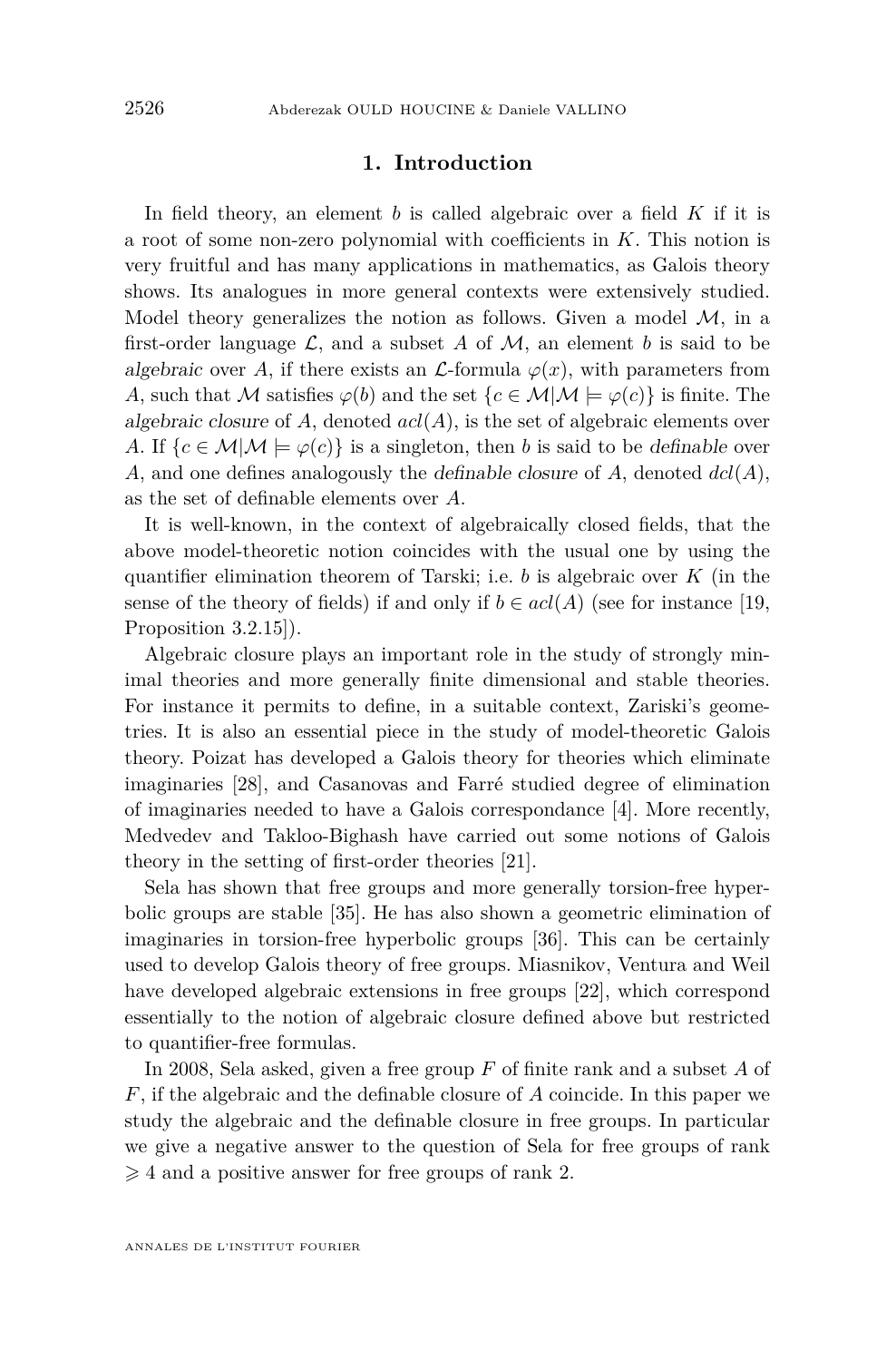It is rather easy to see that  $acl(A)$  and  $dcl(A)$  are  $\mathcal{L}$ -substructures of  $M$ , and in particular, when  $M$  is a group, they are subgroups. As usual, to axiomatize group theory, we use the language  $\mathcal{L} = \{.,^{-1}, 1\}$ , where *.* is interpreted as multiplication,  $^{-1}$  is interpreted as the function which sends every element to its inverse and 1 is interpreted as the trivial element. Let Γ be a group and *A* a subset of Γ. It is not hard to see that *A* and the subgroup generated by *A* have the same algebraic closure; similarly for the definable closure. Hence, without loss of generality we may assume that *A* is a subgroup. We note also that if  $\Gamma$  is torsion-free and hyperbolic and if *A* is nontrivial and abelian, then the algebraic closure and the definable closure of *A* coincide with the centralizer of *A* (see Lemma [3.1\)](#page-17-0).

The main results of this paper are as follows. One of the first natural questions is to see the constructibility of  $\Gamma$  from the algebraic closure.

<span id="page-3-0"></span>THEOREM 1.1. — Let  $\Gamma$  be a torsion-free hyperbolic group and A a nonabelian subgroup of Γ. Then Γ can be constructed from  $acl(A)$  by a finite sequence of amalgamated free products and HNN-extensions along cyclic subgroups. In particular, *acl*(*A*) is finitely generated, quasiconvex and hyperbolic.

In geometric group theory, given a finitely generated group  $\Gamma$  and a set  $\mathcal C$ of subgroups of Γ, one studies the link between the various possible graph of groups decompositions of Γ, with edge groups from  $\mathcal C$  (i.e. splittings of  $\Gamma$  over  $\mathcal{C}$ ). Grushko and Kurosh showed that there is a canonical free decomposition (i.e. with trivial edge groups) from which all other free decompositions can be obtained by some particular operations. At this point, it becomes natural to seek similar canonical splittings for larger classes of groups  $\mathcal{C}$ .

Roughly speaking a JSJ-decomposition of  $\Gamma$  over  $\mathcal C$  is a canonical graph of groups decomposition of  $\Gamma$  over C, from which all other splittings of  $\Gamma$  over  $\mathcal C$  can be obtained through some natural operations. The uniqueness of such a decomposition is not generally guaranteed, but all these decompositions share the most important necessary properties.

The theory of JSJ-decompositions has its origin in the work of Johannson, and Jaco and Shalen, who developed a theory of cutting irreducible three-dimensional manifolds into pieces along tori and annuli [\[13\]](#page-38-4). One can describe such decompositions in terms of splittings of the relevant fundamental group. A group theoretic version was developed by Kropholler [\[17\]](#page-38-5). Later Sela constructed JSJ-decompositions for torsion-free hyperbolic groups over cyclic subgroups [\[33\]](#page-39-2) and then Sela and Rips [\[31\]](#page-39-3) extended it to general torsion-free finitely presented groups. Other constructions of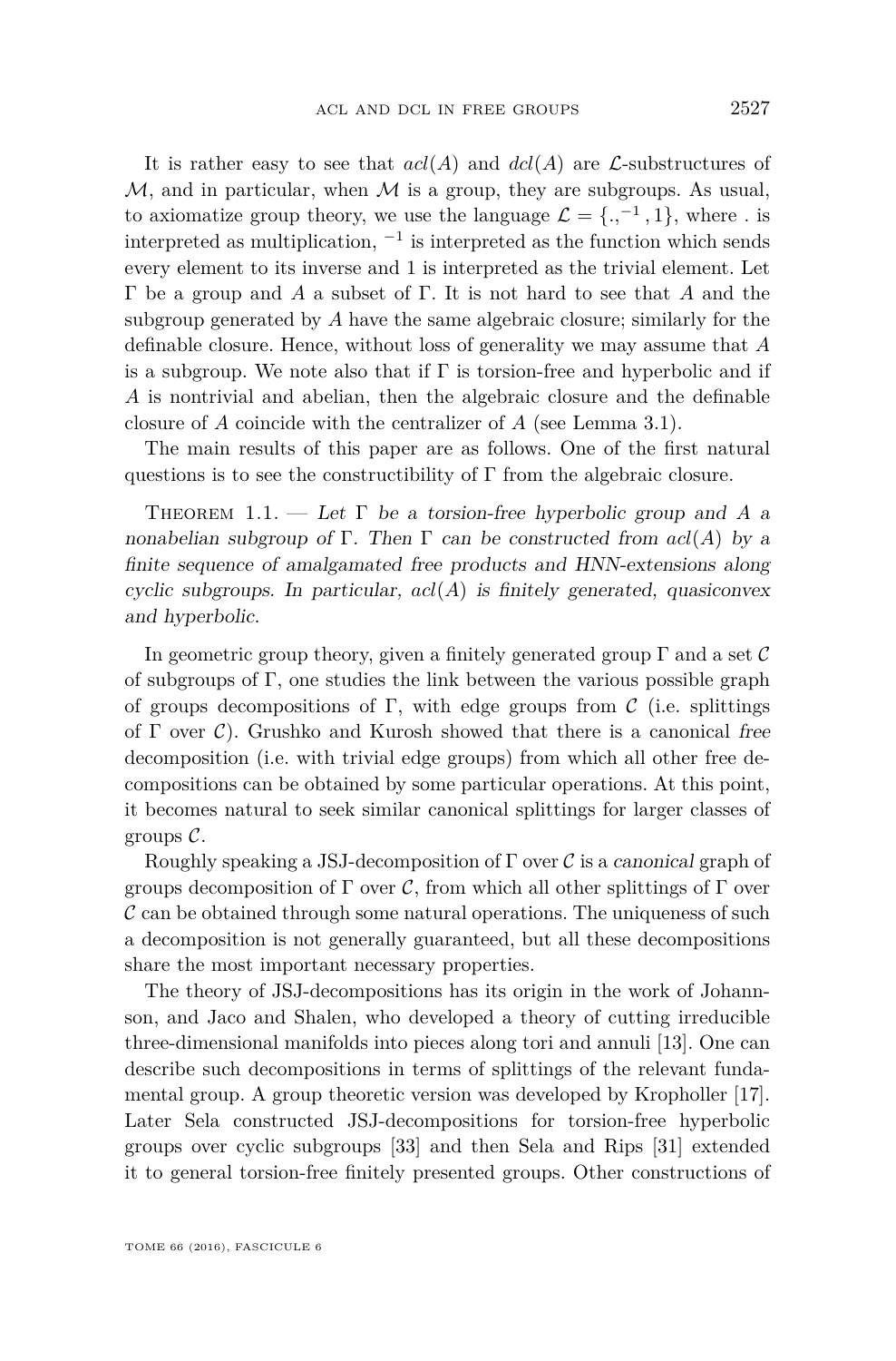JSJ-decompositions for various classes of groups  $\mathcal C$  have been carried out by many authors.

JSJ-decompositions have many applications and were successfully used by Sela to solve the isomorphism problem of torsion-free hyperbolic groups and to develop diophantine geometry over free (and hyperbolic) groups in the solution of Tarski's conjecture.

The following theorem connects the notions of algebraic closure and cyclic JSJ-decompositions in free groups. For the precise notions of JSJdecompositions which we use, we refer the reader at the end of Section [2.](#page-5-0)

<span id="page-4-0"></span>THEOREM 1.2. — Let  $\Gamma$  be a free group of finite rank and let A be a nonabelian subgroup of  $\Gamma$ . Then  $acl(A)$  coincides with the vertex group containing *A* in the generalized malnormal cyclic JSJ-decomposition of Γ relative to *A*.

Strictly speaking the notion of JSJ-decompositions used in the previous theorem is not a JSJ-decomposition in the sense of [\[10\]](#page-38-6). However it possesses the most important properties of JSJ-decompositions of [\[10\]](#page-38-6). By using the definition given in [\[10\]](#page-38-6), the conclusion of the previous theorem is the following :  $acl(A)$  coincides with the elliptic abelian neighborhood of the vertex group containing *A* in the cyclic JSJ-decomposition of Γ relative to *A*, where we suppose that  $\Gamma$  is freely indecomposable relative to *A*.

We will also be interested in a restricted notion of the algebraic closure. Given a group  $\Gamma$  and a subgroup A, the restricted algebraic closure, denoted  $\text{rad}(A)$ , is defined as follows. An element  $\gamma$  is in  $\text{rad}(A)$  if and only if its orbit  $\{f(\gamma) | f \in Aut(F/A)\}$  is finite, where  $Aut(F/A)$  is the group of automorphisms of  $F$  fixing  $A$  pointwise. Note that  $\mathit{rac1}(A)$  is a subgroup and contains  $acl(A)$ . It turns out that, when  $\Gamma$  is a torsion-free hyperbolic group and *A* is nonabelian,  $racl(A)$  coincides with the vertex group containing *A* in the generalized malnormal cyclic JSJ-decomposition of Γ relative to  $A$  (see Proposition [4.4\)](#page-30-0). Similarly here by using the definition of JSJ-decompositions of [\[10\]](#page-38-6), the conclusion is that *racl*(*A*) coincides with the elliptic abelian neighborhood of the vertex group containing *A* in the cyclic JSJ-decomposition of  $\Gamma$  relative to A. Theorem [1.2](#page-4-0) shows that in free groups, we get an identity between restricted and algebraic closure.

Notice that, as a corollary of the general version of Theorem [1.1](#page-3-0) (see Corollary [3.7\)](#page-21-0), we have the following. If  $\Gamma$  is a free group of finite rank and *A* is a nonabelian subgroup of Γ, then the rank of  $acl(A)$  is bounded by the rank of Γ. In fact, we will show that if  $acl(A) \leqslant K \leqslant \Gamma$ , where *K* is finitely generated, then  $rk(\text{acl}(A)) \leqslant rk(K)$ ; that is  $\text{acl}(A)$  is compressed in the sense of [\[20\]](#page-38-7).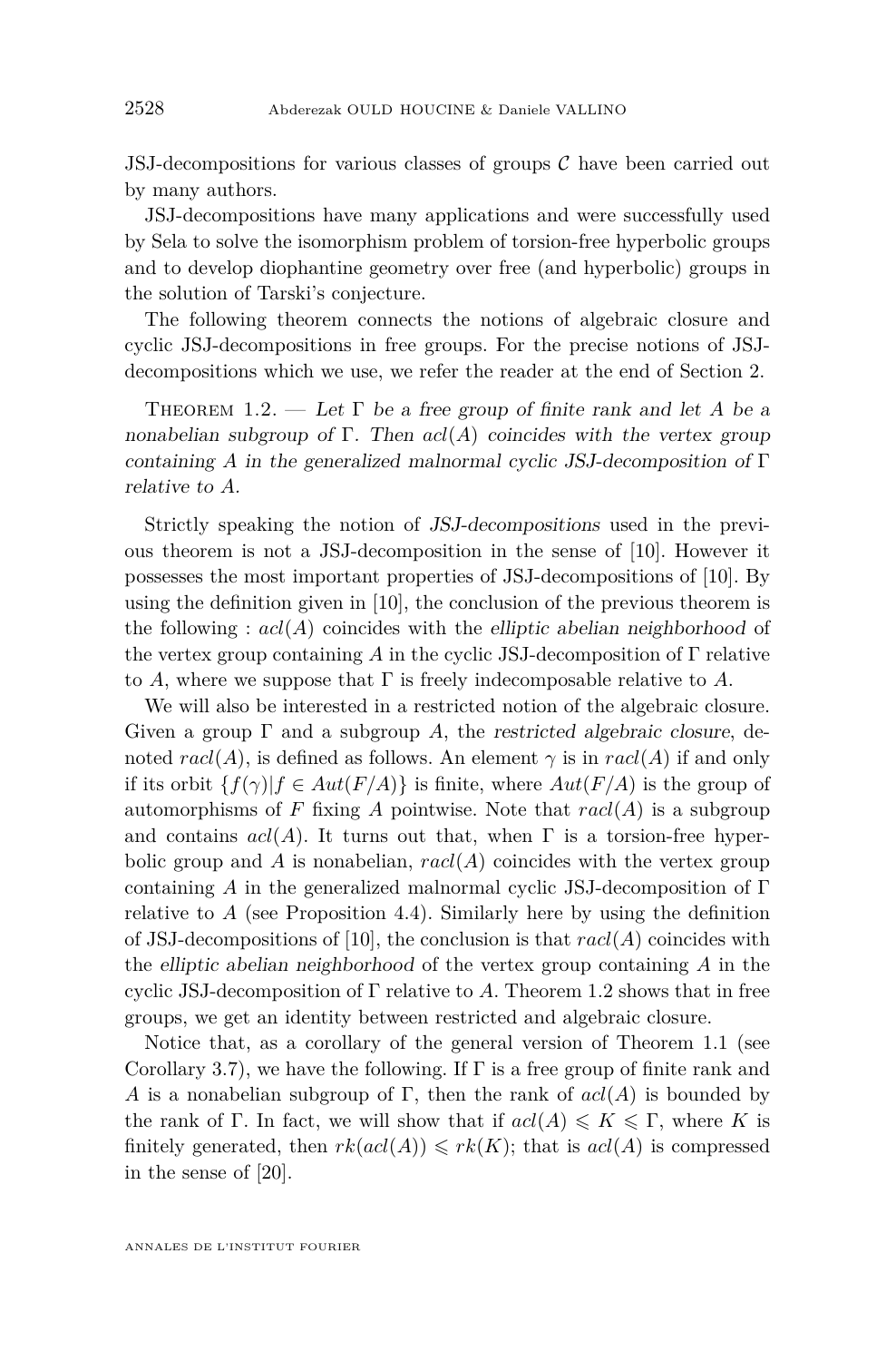Regarding the relation between algebraic and definable closure, though generally they are different, at least we can assert the following.

<span id="page-5-1"></span>THEOREM  $1.3.$  — Let  $\Gamma$  be a free group of finite rank and A a nonabelian subgroup of  $\Gamma$ . Then  $dcl(A)$  is a free factor of  $acl(A)$ .

Combining this with Lemma [3.1](#page-17-0) below, it follows that when the rank of Γ is two, then  $acl(A)=dcl(A)$  for any nontrivial subgroup A of  $\Gamma$ . However, this is not true in higher rank free groups.

<span id="page-5-2"></span>THEOREM 1.4. — Any free group  $\Gamma$  of rank  $n \geq 4$  can be written as an HNN-extension  $\Gamma = \langle H, t | u^t = v \rangle$ , such that *H* has a proper subgroup *A* with  $acl(A) = H$  and  $dcl(A) = A$ .

This paper is organized as follows. In next section we recall the material that we require around notions in model theory, Γ-limit groups and the tools needed in the sequel. Section [3](#page-17-1) concerns constructibility and its main purpose is the proof of Theorem [1.1.](#page-3-0) The proof of that theorem follows the same strategy as the one used by Sela to prove constructibility of limit groups; however we need to analyze the place of algebraic closure more carefully. Section [4](#page-27-0) is devoted to the study of the place of algebraic closure in the JSJ-decomposition and we show Theorem [1.2.](#page-4-0) Section [5](#page-31-0) deals with the proofs of Theorems [1.3](#page-5-1) and [1.4.](#page-5-2)

#### **2. Prerequisites**

<span id="page-5-0"></span>The aim of this section is to give the background needed in the sequel. The first subsection deals with notions from model theory; for more details the reader is referred to [\[12,](#page-38-8) [19\]](#page-38-0). Notions around limit groups and abelian JSJ-decompositions are exposed in the second subsection.

#### **2.1. Model theory**

Given a language L, an L-structure M and an L-formula  $\varphi(\bar{x})$ , where  $\bar{x}$  is a tuple of variables of length *n*, we denote by  $\varphi(\mathcal{M})$  the set  $\{\bar{m} \in$  $\mathcal{M}^n|\mathcal{M} \models \varphi(\bar{m})\}.$  Let M be an *L*-structure and A a subset of M. The algebraic closure (resp. existential algebraic closure) of A, denoted  $acl_{\mathcal{M}}(A)$ (resp.  $acl^{\exists}_{\mathcal{M}}(A)$ ), is the set of elements  $x \in \mathcal{M}$  such that there exists a  $\mathcal{L}$ formula (resp. an existential  $\mathcal{L}$ -formula)  $\phi(x)$  with parameters from A such that  $\mathcal{M} \models \phi(x)$  and  $\phi(\mathcal{M})$  is finite. The definable closure (resp. existential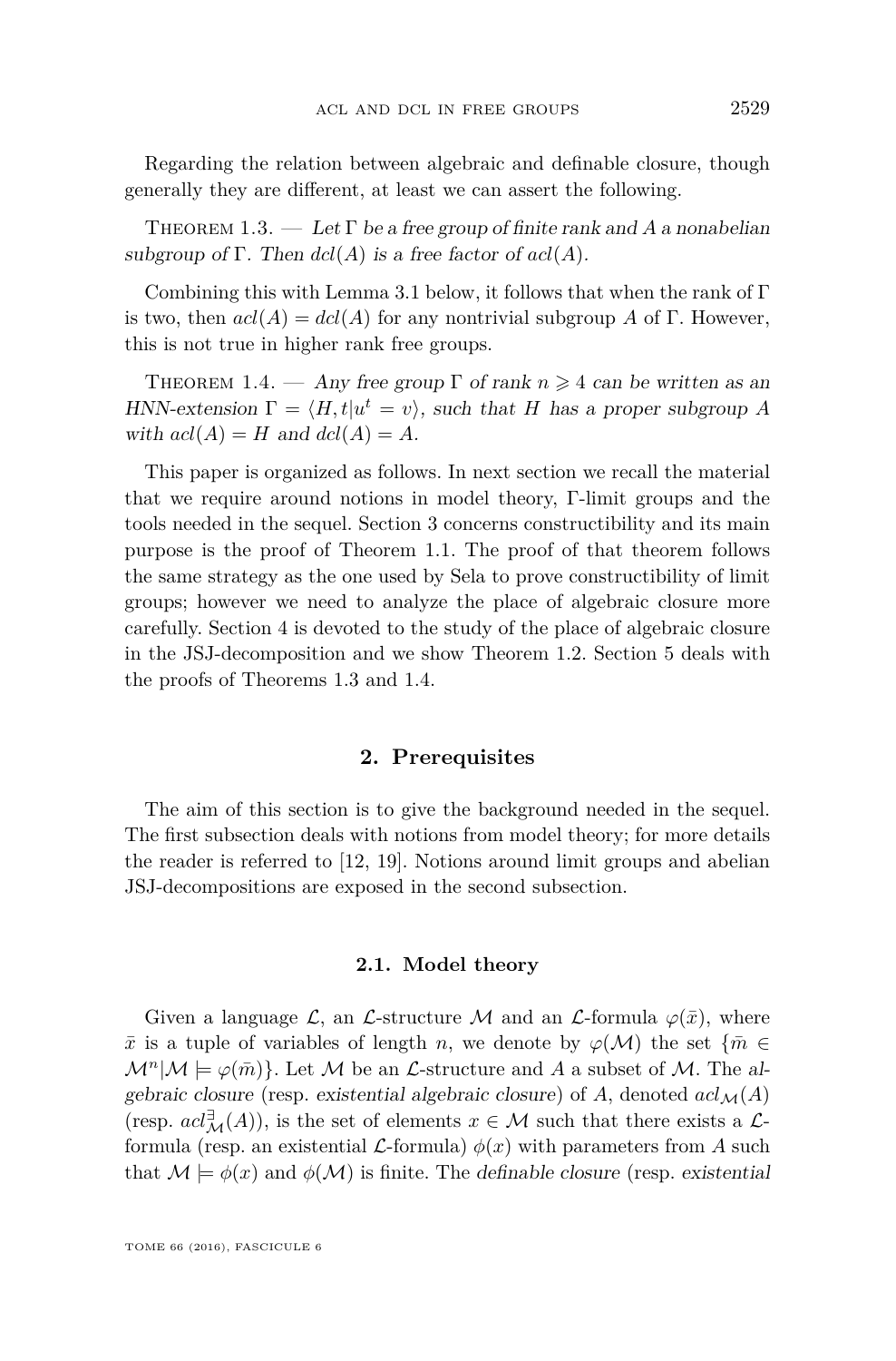definable closure) of *A*, denoted  $dcl_{\mathcal{M}}(A)$  (resp.  $dcl_{\mathcal{M}}^{\exists}(A)$ ), is the set of elements  $x \in M$  such that there exists a formula (resp. an existential formula)  $\phi(x)$  with parameters from *A* such that  $\mathcal{M} \models \phi(x)$  and  $\phi(\mathcal{M})$  is a singleton. The previous notions are connected to other notions of closedness, which we give in this definition.

DEFINITION 2.1. — Let  $M$  be an  $\mathcal{L}\text{-}structure$  and let  $A$  be a subset of M. We define the restricted algebraic closure, denoted by  $rad_{\mathcal{M}}(A)$ , to be the set of elements  $x \in M$  such that the orbit  $\{f(x)|f \in Aut(M/A)\}\$ is finite, and we define the restricted definable closure, denoted by  $r \frac{d\mathcal{L}}{M}(A)$ , to be the set of elements  $x \in \mathcal{M}$  such that the previous orbit is a singleton; here *Aut*(M*/A*) denotes the group of automorphisms of M that fix *A* pointwise. To avoid heaviness of notation, the subscript  $\mathcal M$  will be omitted if there is no possible confusion.

The following lemma brings together elementary facts about the previously defined closures. Its proof is left to the reader.

<span id="page-6-0"></span>LEMMA 2.2.  $-$  Let M be an *L*-structure, and A, B subsets of M.

- (1)  $acl(A), dcl(A), acl^{\exists}(A), dcl^{\exists}(A), rad(A), rad(A)$  are *L*-substructures of M.
- $(2)$   $dcl(A) \leqslant acl(A) \leqslant rad(A),$   $dcl(A) \leqslant rdcl(A).$
- $(3)$   $acl(A) = acl^{\exists}(acl(A)) = acl(acl(A)) = acl(det(A)) = dcl(acl(A))$  $dcl^{\exists} (acl(A)).$
- (4)  $A \subseteq B \implies \operatorname{acl}(A) \subseteq \operatorname{acl}(B)$  and similarly for the other notions of closedness.
- (5) If  $x \in \text{acl}(A)$ , then there exists a finite subset  $A_0$  of A such that  $x \in \text{acl}(A_0)$ .
- (6) If M is saturated and  $|A| < |M|$  then  $acl(A) = rad(A)$ ; similarly for definable closure.

Recall that the type of a tuple  $\bar{a} \in \mathcal{M}^n$  over a subset *A*, denoted  $tp(\bar{a}|A)$ , is the set of formulas  $\varphi(\bar{x})$  with parameters from *A* such that  $\mathcal{M} \models \varphi(\bar{a})$ , and the existential type, denoted  $tp^{\exists}(\bar{a}|A)$ , is the set of existential formulas  $\varphi(\bar{x})$  with parameters from *A* such that  $\mathcal{M} \models \varphi(\bar{a})$ . The following proposition is standard, but for completeness we provide a proof of the second property (2) for which we did not find an explicit reference.

<span id="page-6-1"></span>PROPOSITION 2.3. — Let M be an *L*-structure,  $\bar{a}, \bar{b} \in M^n$  and A a subset of M.

(1)  $tp(\bar{a}|A) = tp(\bar{b}|A)$  if and only if there exist an elementary extension N of M and an automorphism  $f \in Aut(\mathcal{N}/A)$  sending  $\bar{a}$  to b.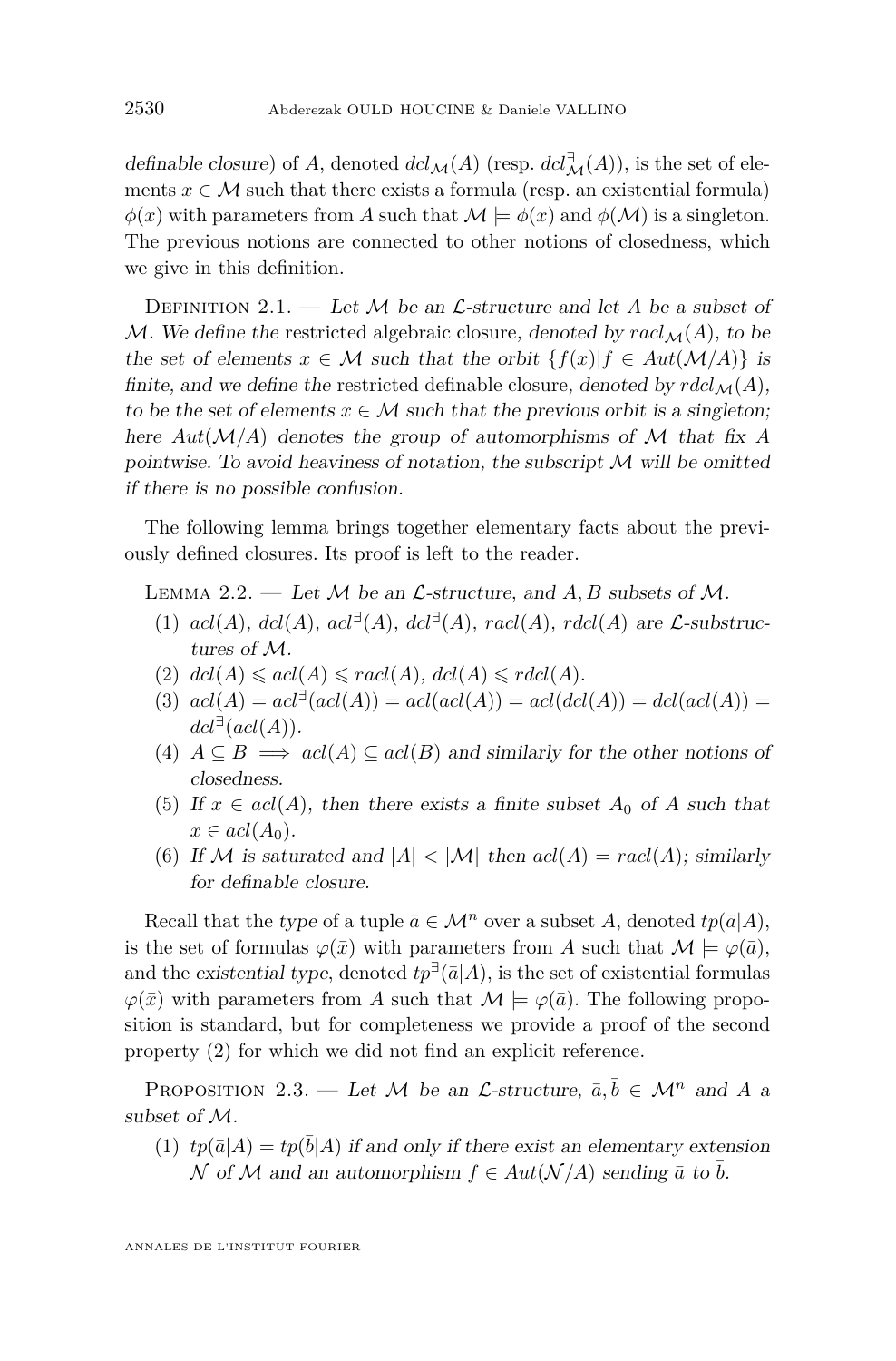(2)  $tp^{∃}(\bar{a}|A) ⊆ tp^{∃}(\bar{b}|A)$  if and only if there exist an elementary extension N of M and a monomorphism  $f : \mathcal{N} \to \mathcal{N}$ , fixing A pointwise and sending  $\bar{a}$  to  $\bar{b}$ .

Proof.

(1) See for instance [\[19,](#page-38-0) Theorem 4.1.5].

(2) Clearly, if there is some elementary extension  $\mathcal N$  of  $\mathcal M$  and and a monomorphism  $f: \mathcal{N} \to \mathcal{N}$ , fixing A pointwise and sending  $\bar{a}$  to  $\bar{b}$ , then  $tp^{\exists}(\bar{a}|A) \subseteq tp^{\exists}(\bar{b}|A)$ . It remains to show the converse. Set  $\mathcal{N}_0 = \mathcal{M}$  and let  $\mathcal{N}_1$  be a  $|\mathcal{M}|$ -saturated elementary extension of  $\mathcal{M}$ . Using the saturation of  $\mathcal{N}_1$ , we get a monomorphism  $f_0 : \mathcal{N}_0 \to \mathcal{N}_1$  satisfying  $f_0(\bar{a}) = \bar{b}$  and fixing A pointwise. Using a similar argument, we build an elementary chain  $(\mathcal{N}_i)_{i\in\mathbb{N}},$  $\mathcal{N}_i \preceq \mathcal{N}_{i+1}$ , with a sequence of monomorphisms  $(f_i : \mathcal{N}_i \to \mathcal{N}_{i+1})_{i \in \mathbb{N}}$  such that  $f_i \restriction \mathcal{N}_i = f_{i+1} \restriction \mathcal{N}_i$  for every  $i \in \mathbb{N}$ . By setting  $\mathcal{N} = \bigcup_{i \in \mathbb{N}} \mathcal{N}_i$  and  $f = \bigcup_{i \in \mathbb{N}} f_i$ , we get the required elementary extension and the required monomorphism.

For the reader's convenience, we recall the definition of ultrapowers in the particular case of group theory. An ultrafilter on a set  $I$  is a finitely additive probability measure  $\mu$ :  $\mathcal{P}(I) \rightarrow \{0,1\}$ . An ultrafilter  $\mu$  is called nonprincipal if  $\mu(X) = 0$  for every finite subset  $X \subseteq I$ .

Given an ultrafilter  $\mu$  on *I* and a sequence of groups  $(G_i)_{i \in I}$  we define an equivalence relation  $\sim_\mu$  on  $\prod_{i \in I} G_i$  by

$$
\hat{a} = (a_i \in G_i)_{i \in I} \sim_{\mu} \hat{b} = (b_i \in G_i)_{i \in I} \text{ if and only if } \mu(\{i \in I | a_i = b_i\}) = 1.
$$

The set of equivalence classes  $\left(\prod_{i \in I} G_i\right) / \sim_\mu$  is endowed with a structure of group by defining

 $\hat{a}.\hat{b} = \hat{c}$  if and only if  $\mu({i \in I | a_i.b_i = c_i}) = 1$ .

The group  $\left(\prod_{i \in I} G_i\right) / \sim_{\mu}$  is called the ultraproduct of the family  $(G_i)_{i \in I}$ . When  $G_i = G$  for all  $i \in I$ ,  $\left(\prod_{i \in I} G_i\right) / \sim_{\mu}$  is called an *ultrapower* and it is denoted simply by  $G^*$ . If  $\mu$  is nonprincipal, then  $G^*$  is called a nonprincipal ultrapower.

Convention. — Through this paper we will consider only ultrapowers on the set of natural numbers; i.e.  $I = \mathbb{N}$  in the previous definition.

Define  $\pi: G \to G^*$  by  $\pi(g) = (g_i = g | i \in I)$ . Then  $\pi$  is an embedding. Moreover, a theorem of Los  $[6,$  Theorem 4.1.9 claims that *G* is an elementary subgroup of  $G^*$ ; that is, any sentence with parameters from  $G$  which is true in  $G$  is also true in  $G^*$ . In particular, we note that, for any subset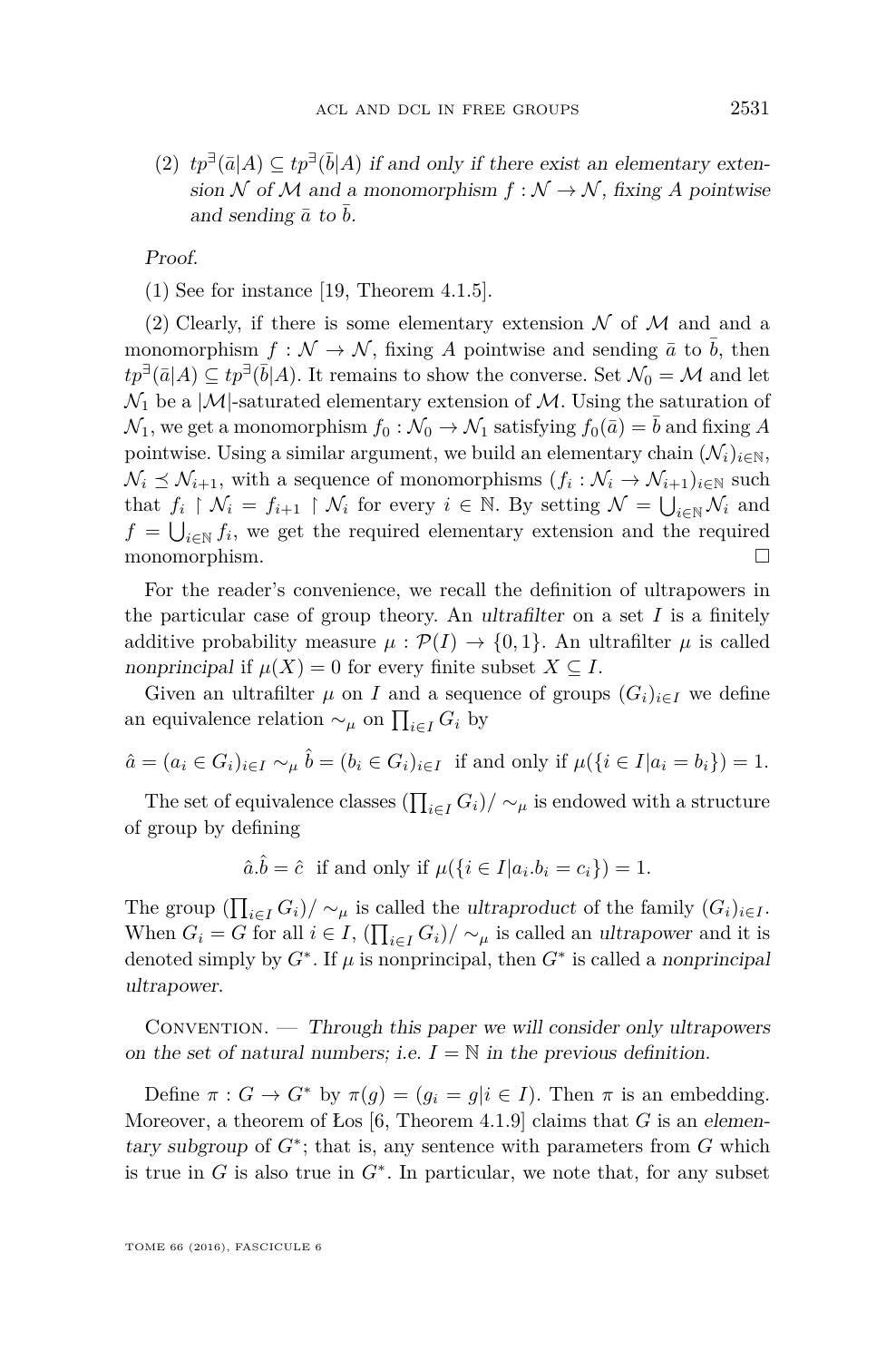*A* of *G*,  $acl_G(A) = acl_{G^*}(A)$  and similarly for definable closure and their existential correspondents.

Recall that a countable model  $M$  is called homogeneous, respectively  $\exists$ -homogeneous, if for any  $n \geq 1$ , for any tuples  $\bar{a}$ ,  $\bar{b}$  of  $\mathcal{M}^n$ , if  $tp^{\mathcal{M}}(\bar{a}) =$  $tp^{\mathcal{M}}(\bar{b})$  (resp.  $tp_{\exists}^{\mathcal{M}}(\bar{a}) = tp_{\exists}^{\mathcal{M}}(\bar{b}))$  then there exists an automorphism of  $\mathcal{M}$ which sends  $\bar{a}$  to  $\bar{b}$ . We note, in particular, that  $\exists$ -homogeneity implies homogeneity. For further notions of homogeneity, we refer the reader to [\[12,](#page-38-8) [19\]](#page-38-0).

It is shown in [\[25\]](#page-38-10) and [\[27\]](#page-38-11) that nonabelian free groups of finite rank are homogeneous. In the sequel we need the following theorem proved in [\[25\]](#page-38-10). Recall also that a group *G* is said to be freely indecomposable relative to a subgroup *A*, if there is no nontrivial free decomposition of *G* such that *A* is contained in one of the factors.

<span id="page-8-0"></span>THEOREM 2.4 ([\[25,](#page-38-10) Proposition 5.9]). — Let *F* be a nonabelian free group of finite rank and let  $\bar{a}$  be a tuple of  $F$  such that  $F$  is freely indecomposable relative to the subgroup generated by  $\bar{a}$ . Let  $\bar{s}$  be a basis of  $\bar{F}$ . Then there exists a universal formula  $\varphi(\bar{x})$  such that  $F \models \varphi(\bar{s})$  and such that for any endomorphism *f* of *F*, if  $F \models \varphi(f(\bar{s}))$  and *f* fixes  $\bar{a}$  then *f* is an automorphism. In particular  $(F, \bar{a})$  is a prime model of the theory  $Th(F, \bar{a})$ .

#### **2.2. Limit groups, modular groups & abelian JSJ-decompositions**

Limit groups of free groups have been introduced by Sela [\[34\]](#page-39-4) to study equations over free groups. They can be seen, geometrically and algebraically, as limits of free groups. This class coincides with the class of fully residually-free groups, a class of groups introduced by Baumslag [\[1\]](#page-37-1) and studied by Kharlampovich and Myasnikov [\[15,](#page-38-12) [16\]](#page-38-13) and by many other authors. We start by giving a definition which uses ultrafilters in a general context.

DEFINITION 2.5. — Let  $\Gamma$  be a group and *H* a finitely generated group. Let  $\omega$  be a nonprincipal ultrafilter over N and  $f = (f_n : H \to \Gamma)_{n \in \mathbb{N}}$  a sequence of homomorphisms. Let  $\ker(\mathcal{L}(f))$  be the set of elements  $h \in H$ such that  $\omega({n \in \mathbb{N}} | f_n(h) = 1) = 1$ . A Γ-limit group is a group *G* such that there exists a finitely generated group *H*, a nonprincipal ultrafilter *ω* and a sequence of homomorphisms *f* = (*f<sub>n</sub>* : *H* → Γ)<sub>*n*∈N</sub> such that  $G = H/ker_{\omega}(f)$ .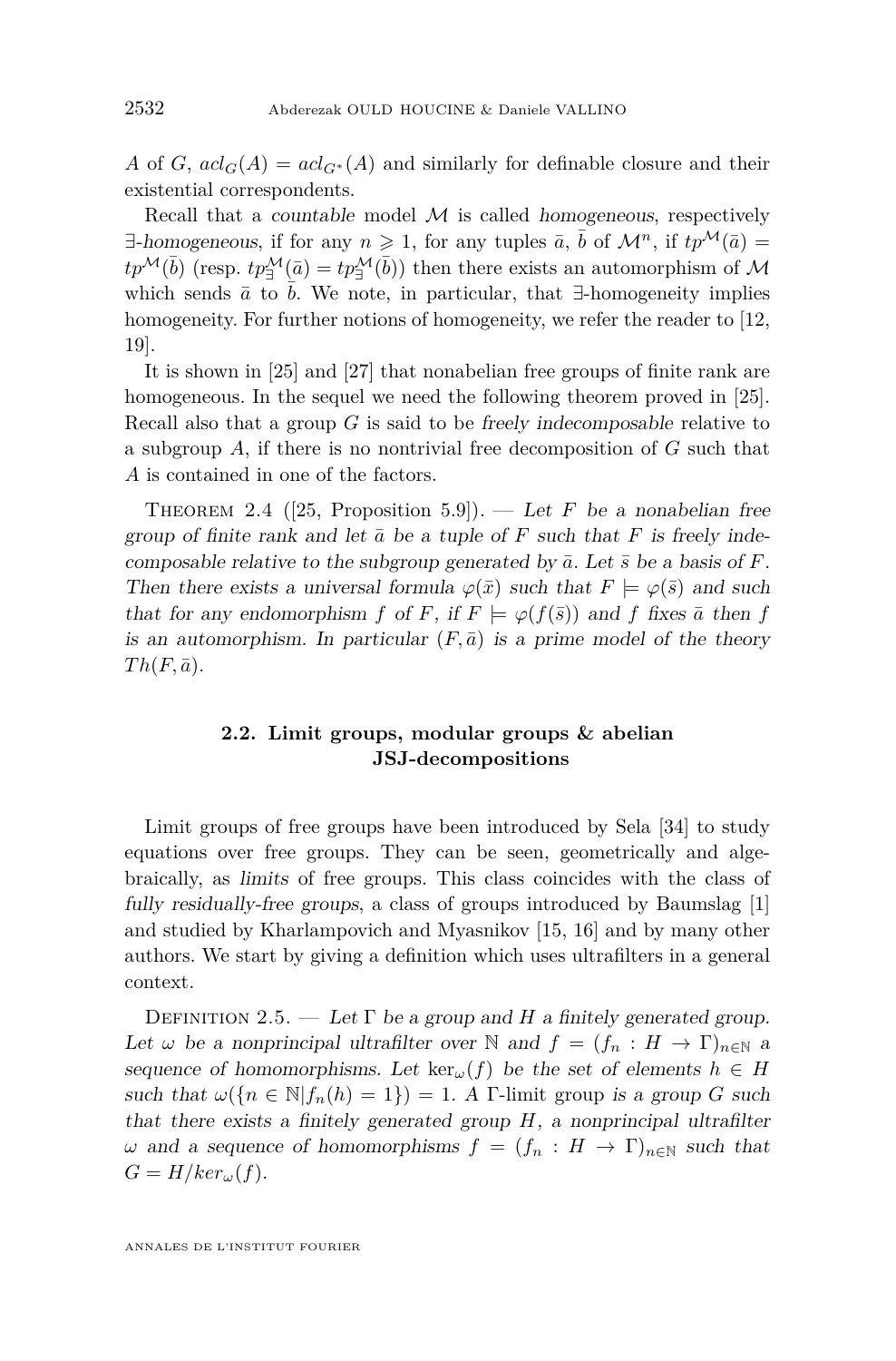Here is a more standard definition.

DEFINITION 2.6. — Let  $\Gamma$  be a group and *H* a finitely generated group. A sequence of homomorphisms  $f = (f_n : H \to \Gamma)_{n \in \mathbb{N}}$  is called stable if, for any  $h \in H$ , either  $f_n(h) = 1$  for all but finitely many *n*, or  $f_n(h) \neq 1$  for all but finitely many *n*. The stable kernel of *f*, denoted  $Ker_{\infty}(f)$ , is the set of elements  $h \in H$  such that  $f_n(h) = 1$  for all but finitely many *n*. A Γ-limit group is a group *G* such that there exists a finitely generated group *H* and a stable sequence of homomorphisms  $f = (f_n : H \to \Gamma)_{n \in \mathbb{N}}$  such that  $G = H/Ker_{\infty}(f)$ .

The following lemma explains the relation between the previous notion, which comes essentially from geometrical considerations, and the universal theory of the considered group. Its proof can be found in [\[25,](#page-38-10) Lemma 2.2] and [\[23,](#page-38-14) Theorem 2.1]. For the definition of universal theories, we refer the reader to [\[12,](#page-38-8) [19\]](#page-38-0) or [\[23\]](#page-38-14) for a quick overview.

LEMMA 2.7. — Let  $\Gamma$  be a group and *G* a finitely generated group. The following properties are equivalent.

- (1) *G* is a Γ-limit group.
- (2) *G* is a model of the universal theory of  $\Gamma$ .
- (3) *G* embeds in every nonprincipal ultrapower of Γ.

In dealing with the existential closure in free groups in the next section, we must work with homomorphisms that do not necessarily fix the subgroup under consideration (in our case  $acl^{\exists}(A)$ ). We introduce the following definition which is more appropriate in our context.

DEFINITION 2.8. — Let  $G_1, G_2$  be groups and *H* a subgroup of  $G_1$ . A sequence of homomorphisms  $(f_n: G_1 \to G_2)_{n \in \mathbb{N}}$  bounds *H* in the limit if for any  $h \in H$  there exists a finite subset  $B(h)$  of  $G_2$  such that  $f_n(h) \in B(h)$ for all but finitely many *n*.

Next theorem is a slight generalization of similar theorems which appear in several places [\[8,](#page-38-15) [26,](#page-38-16) [30,](#page-38-17) [34,](#page-39-4) [37\]](#page-39-5). As the proof is almost identical, we just give the necessary changes implied by the previous definition.

Let C be a class of subgroups of G. By a  $(C, H)$ -splitting of G (or a splitting of *G* over *C* relative to *H*), we understand a tuple  $\Lambda = (\mathcal{G}(V, E), T, \varphi)$ , where  $\mathcal{G}(V, E)$  is a graph of groups such that each edge group is in C and *H* is elliptic, *T* is a maximal subtree of  $\mathcal{G}(V, E)$  and  $\varphi : G \to \pi(\mathcal{G}(V, E), T)$ is an isomorphism; here  $\pi(\mathcal{G}(V,E),T)$  denotes the fundamental group of  $\mathcal{G}(V, E)$  relative to *T*. If C is the class of abelian groups or cyclic groups, we will just say abelian splitting or cyclic splitting, respectively. Splittings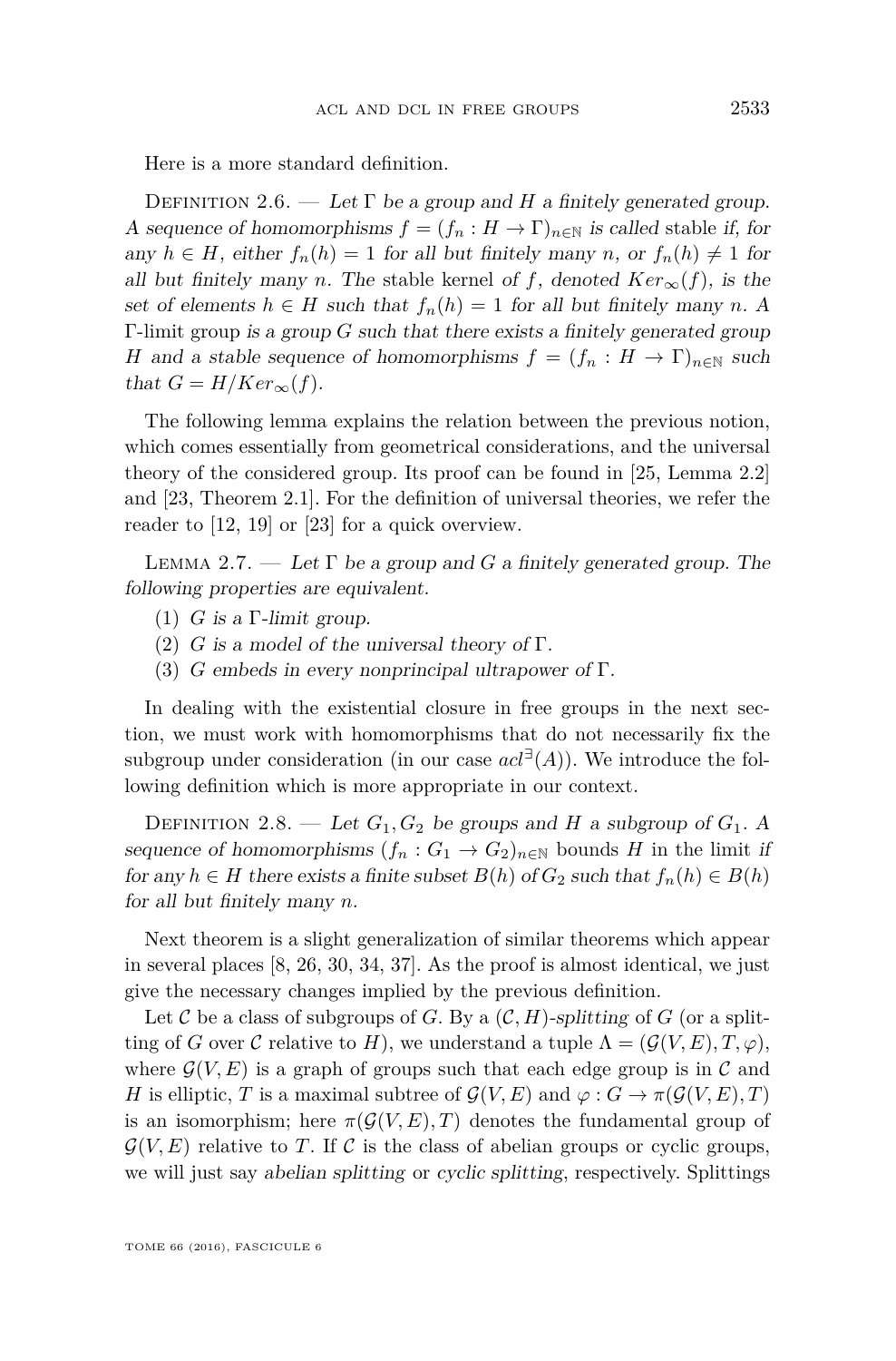of the form  $G_1 *_{C} G_2$  or  $G_1 *_{C} = \langle G, t | c^t = \varphi(c), c \in C \rangle$  are called one-edge splittings. Given a group  $G$  and a subgroup  $H$  of  $G$ ,  $G$  is said to be freely *H*-decomposable if *G* has a nontrivial free decomposition  $G = G_1 * G_2$  such that  $H \leq G_1$ . Otherwise, *G* is said to be freely *H*-indecomposable.

<span id="page-10-0"></span>THEOREM 2.9. — Let  $\Gamma$  be a torsion-free hyperbolic group. Let G be a finitely generated group and *H* a nonabelian subgroup of *G* such that *G* is freely *H*-indecomposable. Let  $(f_n : G \to \Gamma)_{n \in \mathbb{N}}$  be a stable sequence of pairwise distinct homomorphisms with trivial stable kernel and which bounds *H* in the limit. Then *G* admits a nontrivial abelian splitting relative to *H*.

Outline of the proof.  $\overline{ }$  Let *S* be a finite generating set of  $\Gamma$  and (*C*(Γ*, S*)*, d*) the corresponding Cayley graph. Let *D* be a finite generating set of *G* and for each  $n \in \mathbb{N}$ , define the length  $\lambda_n$  of  $f_n$  as  $\max_{d \in D} |f_n(d)|_S$ , where  $|.|_S$  denotes the word length relative to *S*. Let  $\omega$  be a nonprincipal ultrafilter over N. Since the given homomorphisms are pairwise distinct, lim<sub>n→∞</sub>  $\lambda_n = \infty$ . Then *G* acts on the asymptotic cone  $(Con_{\omega}(\Gamma, e, \lambda), d_{\omega}),$ relative to the sequence of observation points  $e = (e_n = 1)_{n \in \mathbb{N}}$ , the sequence of scaling factors  $\lambda = (\lambda_n)_{n \in \mathbb{N}}$  and the ultrafilter  $\omega$ . An argument similar to the one used in [\[26,](#page-38-16) [30\]](#page-38-17) shows that the action is superstable, with abelian arc stabilizers and trivial tripod stabilizers. What remains to show in our context is that the action is nontrivial and that *H* is elliptic.

We claim that *H* fixes *e* in  $Con_{\omega}(\Gamma, e, \lambda)$ . Since, for any  $h \in H$ , the set  $\{|f_n(h)|_S|n \in \mathbb{N}\}\$ is bounded, we have  $d_\omega(e, he) = \lim_{\omega \to 0} \frac{|f_n(h)|_S}{\lambda_n}$  $rac{(n)}{\lambda_n} = 0$ , and thus *H* fixes *e* as claimed. We claim now that the action is nontrivial. Since  $\max_{d \in D} d_{\omega}(e, de) = 1$ , *e* is not a global fixed point. Since *G* is finitely generated, if the action is trivial then there is some global fixed point  $e'$ , with  $e \neq e'$ . Then *H* will fix the non-degenerate segment [ $e, e'$ ], though it is not abelian; a contradiction with the fact that arc stabilizers are abelian. To get the desired abelian splitting, one may apply [\[9\]](#page-38-18) or [\[32\]](#page-39-6).  $\Box$ 

The shortening argument is a key tool in Sela's study of limit groups. Roughly speaking, given a sequence of actions of a finitely generated group *G* on the Cayley graph of the torsion-free hyperbolic group Γ, we get an action of *G* on some asymptotic cone *C* of Γ; by analyzing this action, we can find a particular type of automorphisms, called modular automorphisms, of *G* which shorten the length of the sequence of the actions. Here we briefly recall modular automorphisms and the shortening argument (in the relative case). For the treatment in the general framework of hyperbolic groups, we refer the reader to [\[29\]](#page-38-19).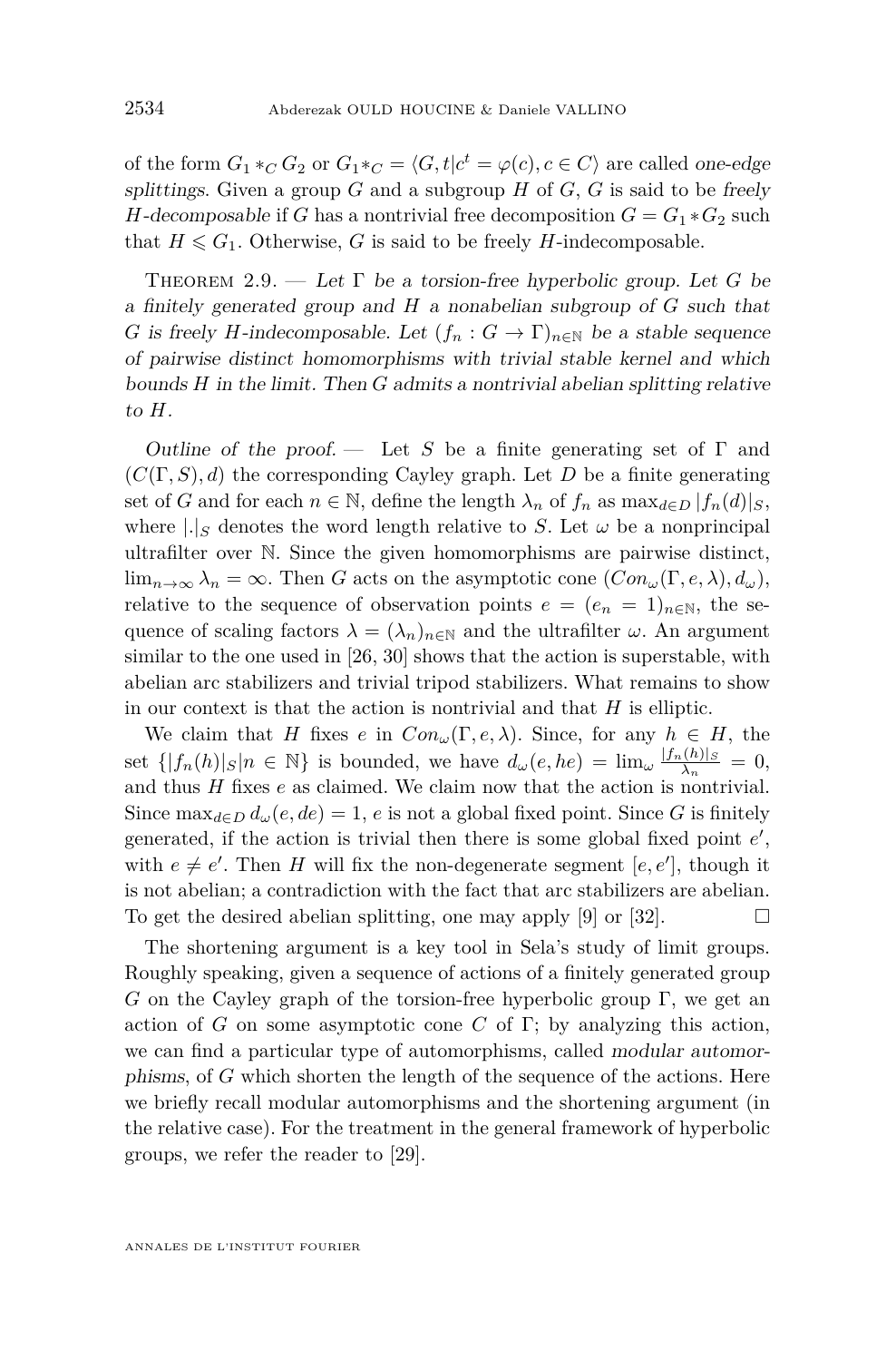DEFINITION 2.10. — Let *G* be a group, and let  $\Lambda$  be an abelian oneedge splitting of *G* relative to *H*, with edge group *C*. Let  $c \in C$ . A Dehn twist about  $c \in C$  is an automorphism  $\phi \in Aut(G)$ , defined as follows:

- (1) if  $G = A *_{C} B$ ,  $H \leq A$ , then  $\phi(a) = a, \phi(b) = b^{c}$  for every  $a \in A$ ,  $b \in B$ .
- (2) if  $G = A *_{C}$ ,  $H \leq A$ , with stable letter *t*, then  $\phi \restriction A = id_{A}$  and  $\phi(t) = tc.$

Let  $\Lambda = (\mathcal{G}(V, E), T, \varphi)$  be a splitting of a group *G* and  $\phi_v$  an automorphism of the vertex group  $G_v$ ,  $v \in V$ . Suppose that for each  $e \in E$  adjacent to *v*, there exists an element  $g_e \in G_v$  such that  $\phi_v$  restricts to a conjugation by  $g_e$  on  $G_e$ . Then there exists an automorphism  $\phi$  of *G*, called the standard extension of  $\phi_v$ , which extends  $\phi_v$  (see [\[30,](#page-38-17) Proposition 5.4] for more details).

DEFINITION 2.11. — Let  $\Lambda = (\mathcal{G}(V, E), T, \varphi)$  be an abelian splitting of a group *G* relative to *H* and *G<sup>v</sup>* an abelian vertex group. Let *P* be the subgroup of  $G_v$  generated by the incident edge groups. Any automorphism *φ<sup>v</sup>* of *G<sup>v</sup>* which fixes *P* pointwise, and which fixes also *H* pointwise, has a standard extension to *G*. Such an automorphism is called a modular automorphism of abelian type.

Let  $\Lambda = (\mathcal{G}(V, E), T, \varphi)$  be an abelian splitting of a group *G* relative to *H* and  $v \in V$ . The vertex *v* is called of surface type, if  $G_v$  is isomorphic to the fundamental group of a compact connected surface *S* with boundary, which is not a disk or a Möbius band or a cylinder and such that each edge group  $G_e$  incident on *v* is conjugate to the fundamental group of a boundary component of *S*.

DEFINITION 2.12. — Let  $\Lambda = (\mathcal{G}(V, E), T, \varphi)$  be an abelian splitting of a group *G* relative to *H* and  $v \in V$  be a surface type vertex. Any automorphism  $\phi_v$  of  $G_v$  which restricts to a conjugation by  $g_e$  to each incident edge group *Ge*, and which fixes also *H* pointwise, has a standard extension to *G*. Such an automorphism is called a modular automorphism of surface type.

DEFINITION 2.13. — Let *G* be a group and *H* a subgroup of *G*. The abelian modular group of *G* relative to *H*, denoted  $Mod(G/H)$ , is the subgroup of  $Aut(G/H)$  generated by Dehn twists, modular automorphisms of abelian type and modular automorphisms of surface type.

We still need a last definition to express the shortening argument: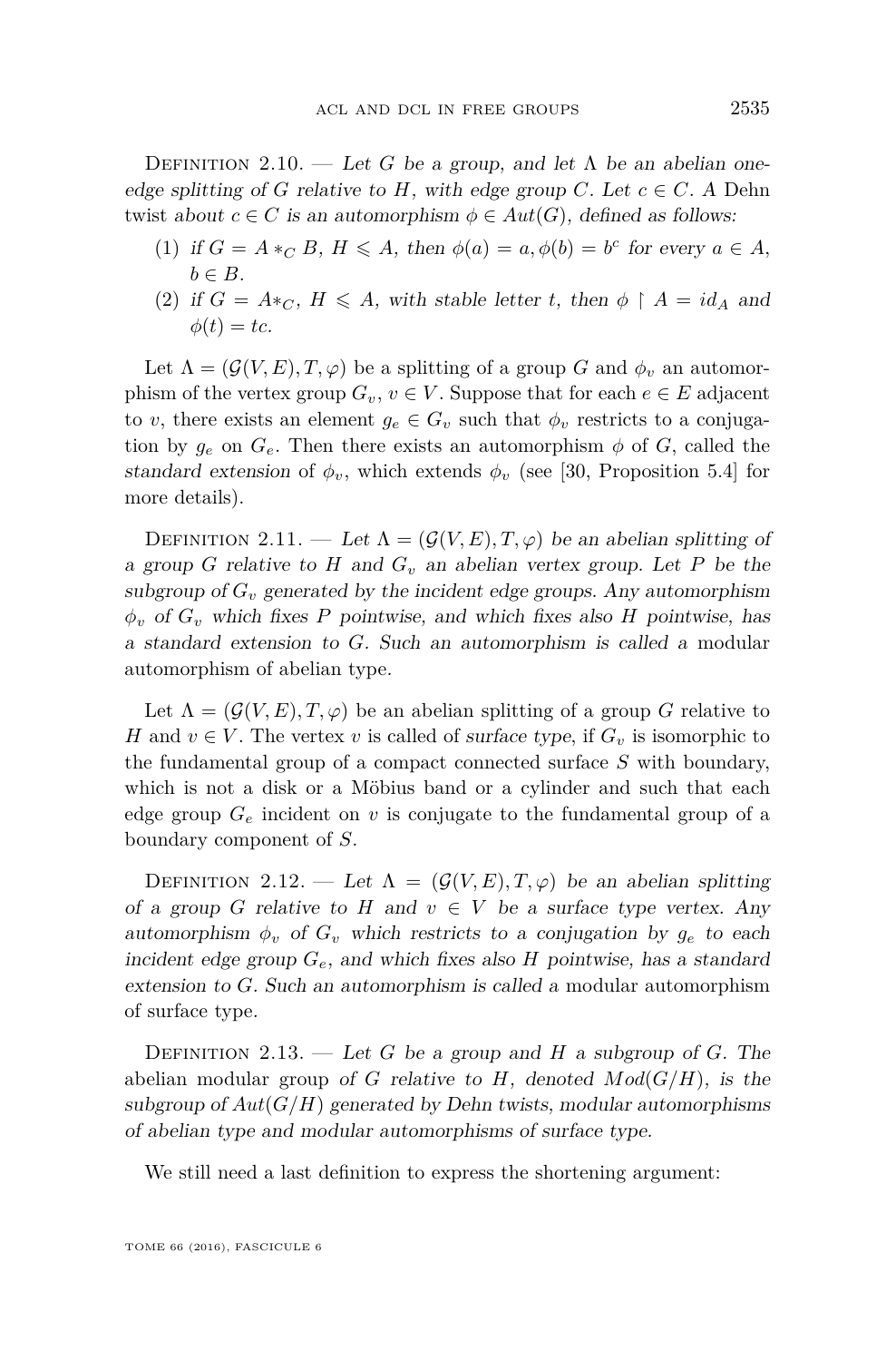Definition 2.14. — Let *G* be a finitely generated group and *H* a subgroup of *G*. Let Γ be a torsion-free hyperbolic group. Let *B, A* be finite generating sets of *G*, Γ respectively. A homomorphism  $f: G \to \Gamma$  is said to be short relative to *H* if for any  $\sigma \in Mod(G/H)$ , one has

$$
\max_{b \in B} |f(b)|_A \le \max_{b \in B} |f \circ \sigma(b)|_A,
$$

where  $|.|_A$  denotes word length function of  $\Gamma$  with respect to A.

<span id="page-12-0"></span>THEOREM 2.15. — Let  $\Gamma$  be a torsion-free hyperbolic group with a finite generating set *A*. Let *G* be a finitely generated group, with a finite generating set *B*, and *H* a nonabelian subgroup of *G* such that *G* is freely *H*indecomposable. Let  $(f_n : G \to \Gamma)_{n \in \mathbb{N}}$  be a stable sequence of pairwise distinct homomorphisms with trivial stable kernel and which bounds *H* in the limit. Then for any nonprincipal ultrafilter  $\omega$ ,  $\omega({n \in \mathbb{N} | f_n \text{ is not short}}) = 1$ .

Outline of the proof. — Let  $(C(\Gamma, A), d)$  be the corresponding Cayley graph which is hyperbolic. For each  $n \in \mathbb{N}$ , let  $\lambda_n = \max_{d \in D} |f_n(d)|_A$ . Let  $\omega$  be a nonprincipal ultrafilter over N. Since the given homomorphisms are pairwise distinct,  $\lim_{\omega} \lambda_n = \infty$ . Then *G* acts on the asymptotic cone  $(T, d_{\omega}) = (Con_{\omega}(\Gamma, e, \lambda), d_{\omega})$ , which is a real tree, relative to the sequence of observation points  $e = (e_n = 1)_{n \in \mathbb{N}}$ , the sequence of scaling factors  $\lambda =$  $(\lambda_n)_{n\in\mathbb{N}}$  and the ultrafilter  $\omega$ . As in the outline of the proof of Theorem [2.9,](#page-10-0) the action is nontrivial, superstable, with abelian arc stabilizers and trivial tripod stabilizers, and *H* fixes *e*.

By Rips decomposition (see [\[3,](#page-37-2) [32\]](#page-39-6) or Guirardel's version [\[9\]](#page-38-18)), *T* has a decomposition as a graph of actions  $\mathcal{A} = (\mathcal{G}(V, E), (T_v)_{v \in V}, (p_e)_{e \in E})$ , where each vertex action of  $G_v$  is either of symplicial type, or of surface type (IET type) or of abelian type (axial type).

Set  $B = \{b_1, \ldots, b_q\}$ . Let *I* be the set of indices *i* such that the segment  $[e, b_i e]$  intersects a surface type component, let *J* be the set of indices *i* such that  $i \notin I$  and  $[e, b_i e]$  intersects an abelian type component; finally, let *K* be the set of indices *i* such that  $[e, b_i e]$  lies in a simplicial component.

By using [\[30,](#page-38-17) Proposition 5.2], it is possible to construct a composition of surface type modular automorphisms  $\sigma_1$  such that  $d_\omega(e, \sigma_1(b_i)e)$  $d_{\omega}(e, b_i e)$  for all  $i \in I$  and  $\sigma_1(b_i) = b_i$  for all  $i \notin I$ . Let  $J' \subseteq I \cup J$  be the set of indices *i* such that  $[e, \sigma_1(b_i)e]$  intersects an abelian component. In that case, it is possible to find a composition of abelian type modular automorphisms  $\sigma_2$  such that  $d_\omega(e, \sigma_2 \circ \sigma_1(b_i)e) < d_\omega(e, \sigma_1(b_i)e)$  for all  $i \in J'$  and  $\sigma_2 \circ \sigma_1(b_i) = \sigma_1(b_i)$  for all  $i \notin J'$ . Finally let K' be the set of indices *i* such that  $[e, \sigma_2 \circ \sigma_1(b_i)e]$  intersects a simplicial component. In that case, we cannot ensure the existence of a unique automorphism;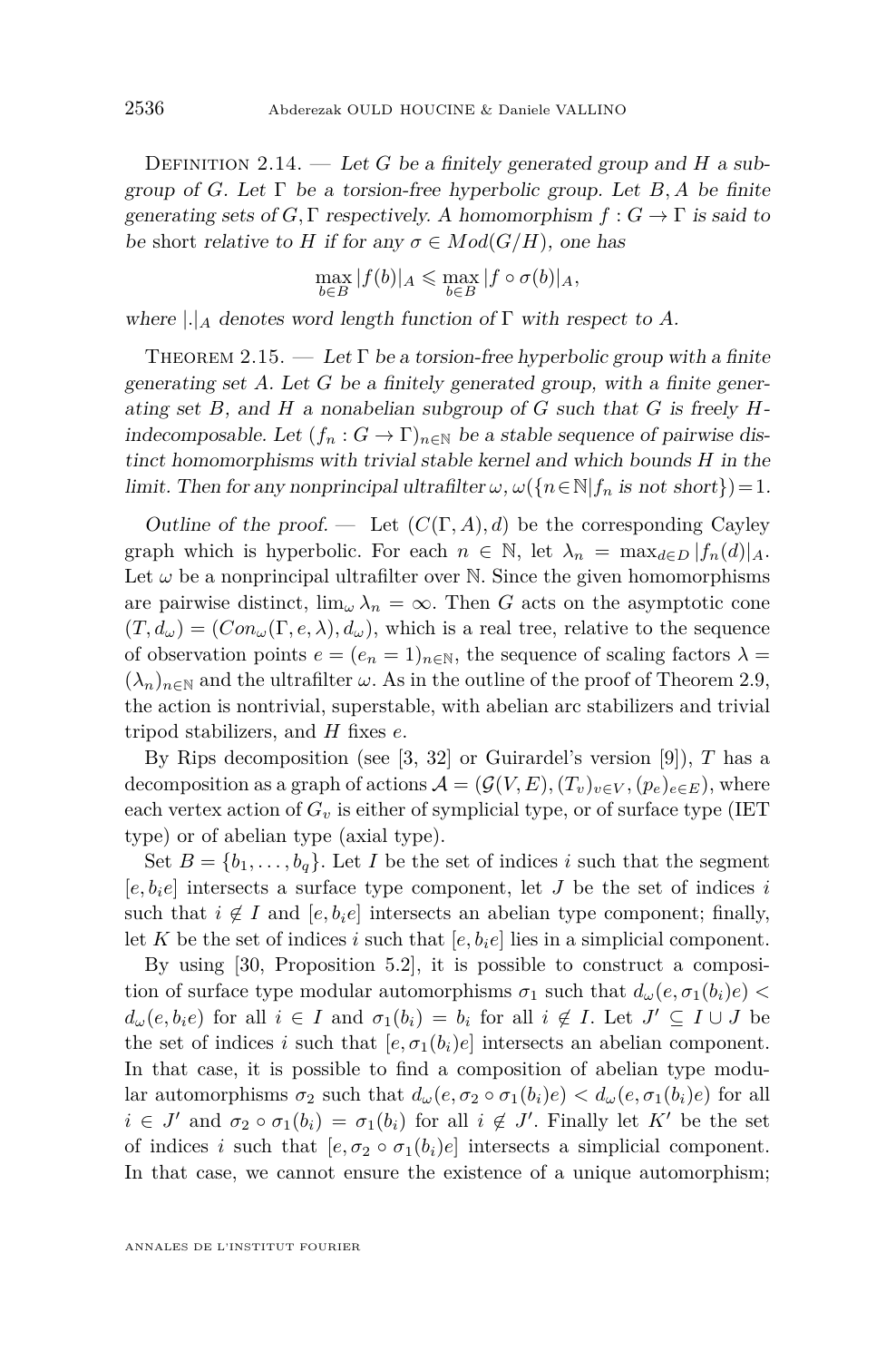however, we show that there exists a subset  $U \subseteq \mathbb{N}$  such that  $\omega(U) = 1$ and such that for any  $n \in U$ , there exists a Dehn twist  $\tau_n$  such that  $d_n(e_n, \tau_n \circ \sigma_2 \circ \sigma_1(f_n(b_i))e_n) < d_n(e_n, \sigma_2 \circ \sigma_1(f_n(b_i))e_n)$  for all  $i \in K'$  and  $d_n(e_n, \tau_n \circ \sigma_2 \circ \sigma_1(f_n(b_i))e_n) = d_n(e_n, \sigma_2 \circ \sigma_1(f_n(b_i))e_n)$  for all  $i \notin K'.$ 

There exists  $U_1 \subseteq \mathbb{N}$  such that for any  $n \in U_1$ ,  $d_n(e_n, \sigma_1(f_n(b_i))e_n)$  $d_n(e_n, f_n(b_i)e_n)$  for any  $i \in I$  and  $\sigma_1(f_n(b_i)) = f_n(b_i)$  for all  $i \notin I$ . Similarly, there exists  $U_2 \subseteq \mathbb{N}$  such that for any  $n \in U_2$ ,  $d_n(e_n, \sigma_2 \circ \sigma_1(f_n(b_i))e_n)$  $d_n(e_n, \sigma_1(f_n(b_i))e_n)$  for any  $i \in J'$  and  $\sigma_2 \circ \sigma_1(f_n(b_i)) = \sigma_1(f_n(b_i))$  for all  $i \notin J'$ . By taking  $\alpha_n = \tau_n \circ \sigma_2 \circ \sigma_1$  and choosing  $U' = U \cap U_1 \cap U_2 \subseteq \mathbb{N}$  we have  $\omega(U') = 1$ , and for any  $b_i \in B$ ,  $d_n(e_n, \alpha_n(f_n(b_i))e_n) < d_n(e_n, f_n(b_i)e_n)$  for any  $n \in U'$  which proves the desired result. For more details, the reader can see [\[26,](#page-38-16) [29,](#page-38-19) [39,](#page-39-7) [40\]](#page-39-8).

One of applications of the shortening argument was the proof by Rips and Sela [\[30\]](#page-38-17) of the fact that the modular group has a finite index in the group of automorphisms. This can be generalized slightly as follows (see also [\[26\]](#page-38-16)).

<span id="page-13-0"></span>THEOREM 2.16. — Let  $\Gamma$  be a torsion-free hyperbolic group,  $G$  a finitely generated group, *H* a nonabelian subgroup of *G* such that *G* is freely *H*indecomposable. Let  $e : H \to \Gamma$  be an embedding. We suppose that there exists at least an embedding of *G* in Γ whose restriction to *H* is *e*. Then there exists a finite set  $\{f_1, \ldots, f_n\}$  of embeddings of *G* in  $\Gamma$ , whose restriction to *H* coincides with *e* and such that for any embedding  $f: G \to \Gamma$ , whose restriction to *H* coincides with *e*, there exists a modular automorphism  $\sigma \in Mod(G/H)$  such that  $f \in \{f_1 \circ \sigma, \ldots, f_p \circ \sigma\}.$ 

Proof. — Let  $(f_n : G \to \Gamma)_{n \in \mathbb{N}}$  be the sequence of all embeddings of *G* in  $\Gamma$  whose restriction to *H* is *e*. For each  $n \in \mathbb{N}$ , choose a modular automorphism  $\sigma_n \in Mod(G/H)$  such that  $f_n \circ \sigma_n$  is short. Suppose for a contradiction that the set  $I = \{f_n \circ \sigma_n | n \in \mathbb{N}\}\$ is infinite. Then it is possible to extract a subsequence of pairwise distinct elements from *I*. Clearly such a subsequence is stable, has trivial stable kernel and bounds *H* in the limit. Hence, by Theorem [2.15](#page-12-0) for an infinite set  $U \subseteq \mathbb{N}$ , for every  $n \in U$ ,  $f_n \circ \sigma_n$ is not short; which is a contraditcion.

<span id="page-13-1"></span>Corollary 2.17. — Let Γ be a torsion-free hyperbolic group and *H* a nonabelian subgroup such that Γ is freely *H*-indecomposable. Then any monomorphism  $f : \Gamma \to \Gamma$  fixing *H* pointwise is an automorphism.

*Proof.* — By Theorem [2.16,](#page-13-0) there exists  $n, m \in \mathbb{N}$  such that  $n > m$  and  $f^{n} = f^{m} \circ \tau$  for some  $\tau \in Mod(\Gamma/H)$ . Therefore  $f^{n-m} = \tau$  and thus *f* is surjective.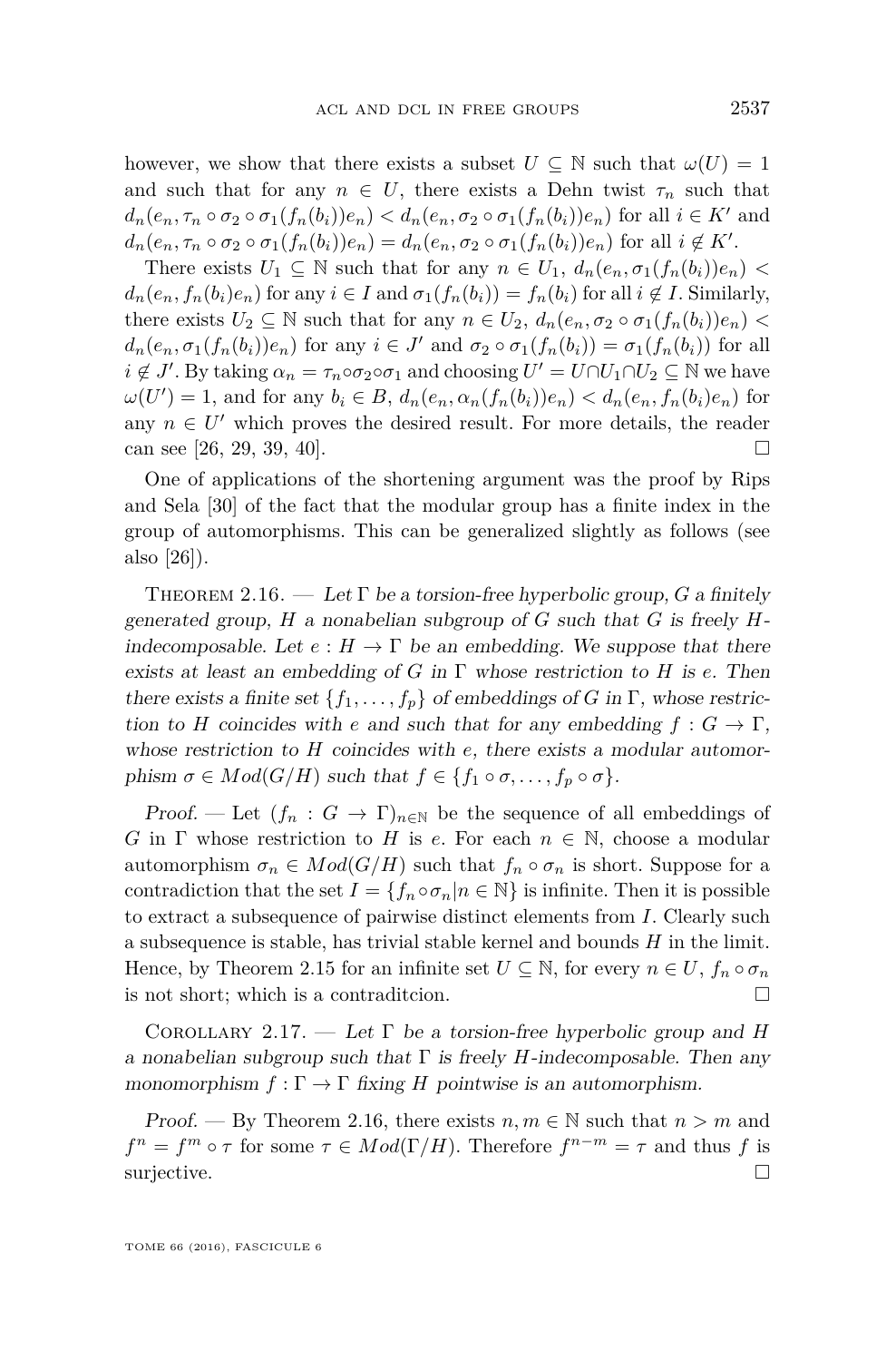One of the important concepts in Sela's study of limit groups is the shortening quotient.

Definition 2.18. — Let Γ be a torsion-free hyperbolic group. Let *G* be a finitely generated group, *H* a nonabelian subgroup of *G* such that *G* is freely *H*-indecomposable. Let  $f = (f_n : G \to \Gamma)_{n \in \mathbb{N}}$  be a stable sequence of pairwise distinct homomorphisms which bounds *H* in the limit and such that each  $f_n$  is short. The group  $SG = G/Ker_{\infty}(f)$  is called a shortening quotient of *G*.

<span id="page-14-0"></span>THEOREM  $2.19.$  — Every shortening quotient is a proper quotient.

Proof. — If it is not the case then the stable kernel is trivial; thus by Theorem [2.15,](#page-12-0) for infinitely many *n*,  $f_n$  is not short; a contradiction.  $\Box$ 

Another important application in this context of a more general version of the shortening argument is the proof by Sela [\[37\]](#page-39-5) of the descending chain condition of Γ-limit groups.

<span id="page-14-1"></span>THEOREM 2.20. — [\[37\]](#page-39-5) Let  $\Gamma$  be a torsion-free hyperbolic group and  $(G_i)_{i \in \mathbb{N}}$  a sequence of  $\Gamma$ -limit groups. If  $(f_i: G_i \to G_{i+1})_{i \in \mathbb{N}}$  is a sequence of epimorphisms, then all but finitely many of them are isomorphisms.

As it was indicated in the introduction, a JSJ-decomposition of a group *G* over a class of subgroups  $C$  relative to a subgroup  $H$  is a splitting of *G* over  $\mathcal C$  relative to  $H$ , which describes in certain sense all other possible splittings of  $G$  over  $\mathcal C$  relative to  $H$ . Guirardel and Levitt have developed in [\[10,](#page-38-6) [11\]](#page-38-20) a general framework of JSJ-decompositions that we will use to give the definition and the principal properties.

Given a group *G* and two  $(C, H)$ -splittings  $\Lambda_1$  and  $\Lambda_2$  of *G*, we say that  $\Lambda_1$  dominates  $\Lambda_2$  if every subgroup of *G* which is elliptic in  $\Lambda_1$  is also elliptic in  $\Lambda_2$ . A  $(\mathcal{C}, H)$ -splitting of *G* is said to be universally elliptic if all edge stabilizers in  $\Lambda$  are elliptic in any other  $(C, H)$ -splitting of *G*.

A JSJ-decomposition of *G* over C relative to *H* is an universally elliptic  $(C, H)$ -splitting dominating all other universally elliptic  $(C, H)$ -splittings. If  $\mathcal C$  is the class of abelian subgroups, then we simply say abelian JSJdecomposition; similarly when  $\mathcal C$  is the class of cyclic subgroups.

It is shown in [\[10,](#page-38-6) [11\]](#page-38-20) that JSJ-decompositions exist for finitely presented groups. Here we will use existence and properties of JSJ decompositions in the framework of finitely generated torsion-free CSA-groups proved in [\[11\]](#page-38-20).

Given a surface  $\Sigma$ , a *boundary subgroup* of the fundamental group  $\pi_1(\Sigma)$ is a subgroup conjugate to the fundamental group of a boundary component. An extended boundary subgroup of  $\pi_1(\Sigma)$  is a subgroup of a boundary subgroup.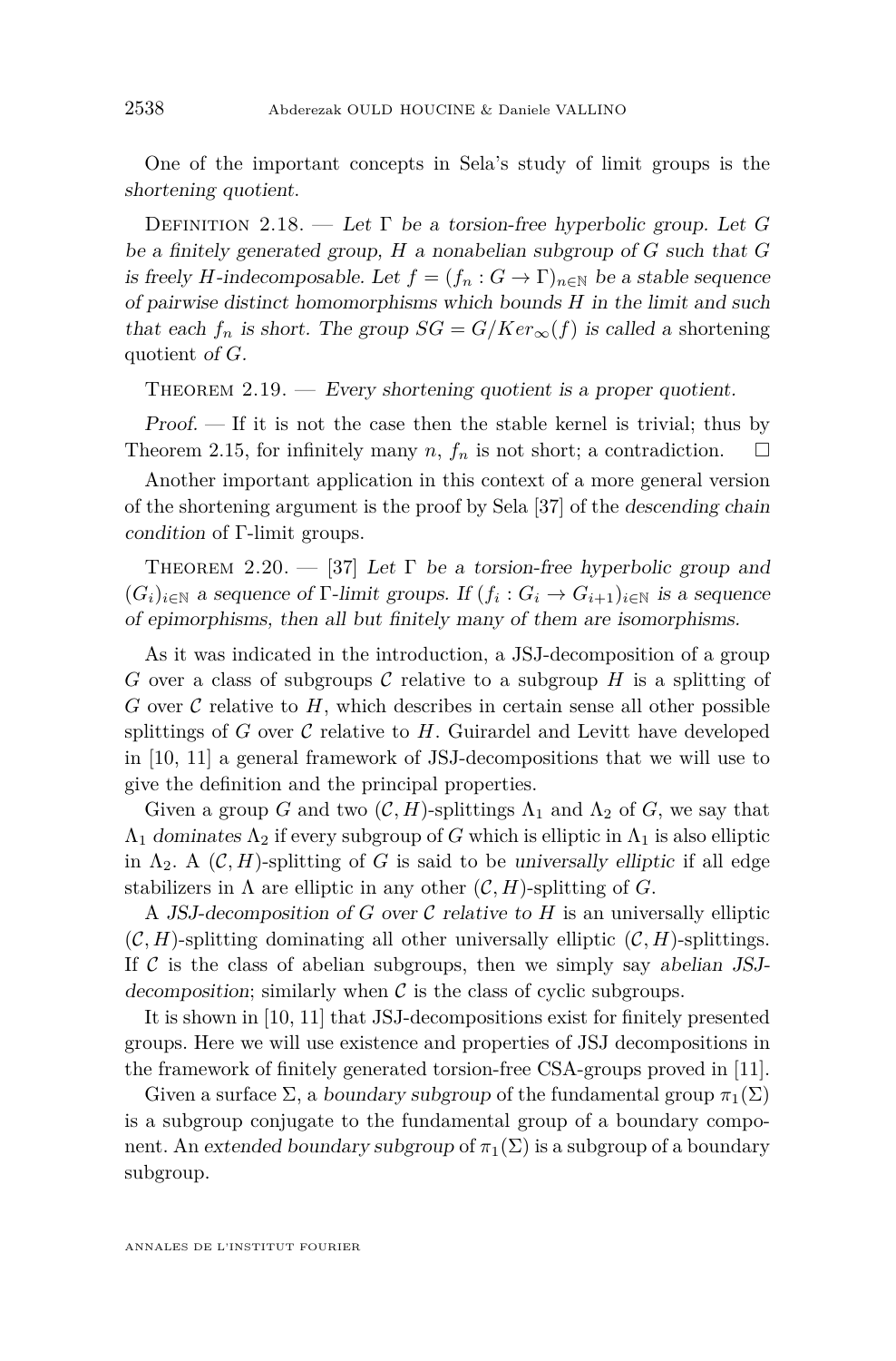Let *G* be a group and  $\Lambda$  a  $(C, H)$ -splitting of *G*. A vertex stabilizer  $G_v$ in  $\Lambda$  is called of QH surface type if it is isomorphic to the fundamental group  $\pi_1(\Sigma)$  of a surface  $\Sigma$  such that images of incident edge groups are extended boundary subgroups and every conjugate of  $H$  intersects  $G<sub>v</sub>$  in an extended boundary subgroup. A boundary component  $C$  of  $\Sigma$  is used if there exists an incident edge group, or a subgroup of  $G<sub>v</sub>$  conjugate to *H* whose image in  $\pi_1(\Sigma)$  is contained with finite index in  $\pi_1(\Sigma)$ .

A vertex stabilizer  $G_v$  in  $\Lambda$  is said to be *rigid* if it is elliptic in every  $(C, H)$ -splitting of *G*. Otherwise it is called *flexible*.

Recall that a group is called CSA if every maximal abelian subgroup is malnormal. It is a general fact that if  $\Gamma$  is a torsion-free hyperbolic group then Γ-limit groups are torsion-free and CSA. The following theorem is an application of results of [\[11\]](#page-38-20) in our particular context.

THEOREM 2.21 ([\[11,](#page-38-20) Theorem 11.1]). — Let G be a torsion-free finitely generated CSA-group and *H* a subgroup of *G* such that *G* is *H*-freely indecomposable. Then abelian JSJ-decompositions of *G* relative to *H* exist and their nonabelian flexible vertices are of QH surface type with every boundary component used.

Since boundary subgroups are cyclic, it follows that if *H* is nonabelian then *H* is contained in a conjugate of a rigid group in any abelian JSJdecomposition of *G* relative to *H*. Hence, without loss of generality, in the rest of this paper we may assume that JSJ-decompositions used by us have the property that  $H$  is contained in a rigid vertex group. Since, we will use only properties that are satisfied by all JSJ-decompositions, by misuse of language we will use the term the JSJ-decomposition rather than a JSJdecomposition. Through this paper we will use the following two simple properties of JSJ-decompositions.

<span id="page-15-0"></span>Lemma 2.22. — Let *G* be a finitely generated torsion-free CSA-group and *H* a nonabelian subgroup of *G* such that *G* is *H*-freely indecomposable. Let Λ be the abelian JSJ-decomposition of *G* relative to *H*. Then any automorphism from  $Mod(G/H)$  fixes pointwise the vertex group containing *H* in Λ.

Proof. — Let  $G(H)$  be the vertex group of  $\Lambda$  containing *H*. Since  $G(H)$ is rigid it is elliptic in any abelian splitting of *G* relative to *H*. Let  $\sigma \in$  $Mod(G/H)$ . Suppose that  $\sigma$  is a Dehn twist and let  $G = G_1 *_{C} G_2$  or  $G = L *_{C}$  be the corresponding one-edge abelian splitting. Since  $H \leq G_1$ or  $H \le L$  and  $H \le G(H)$  which is elliptic, it follows that  $G(H) \le G_1$  or  $G(H) \leq L$  which is the desired conclusion. Using a similar argument, if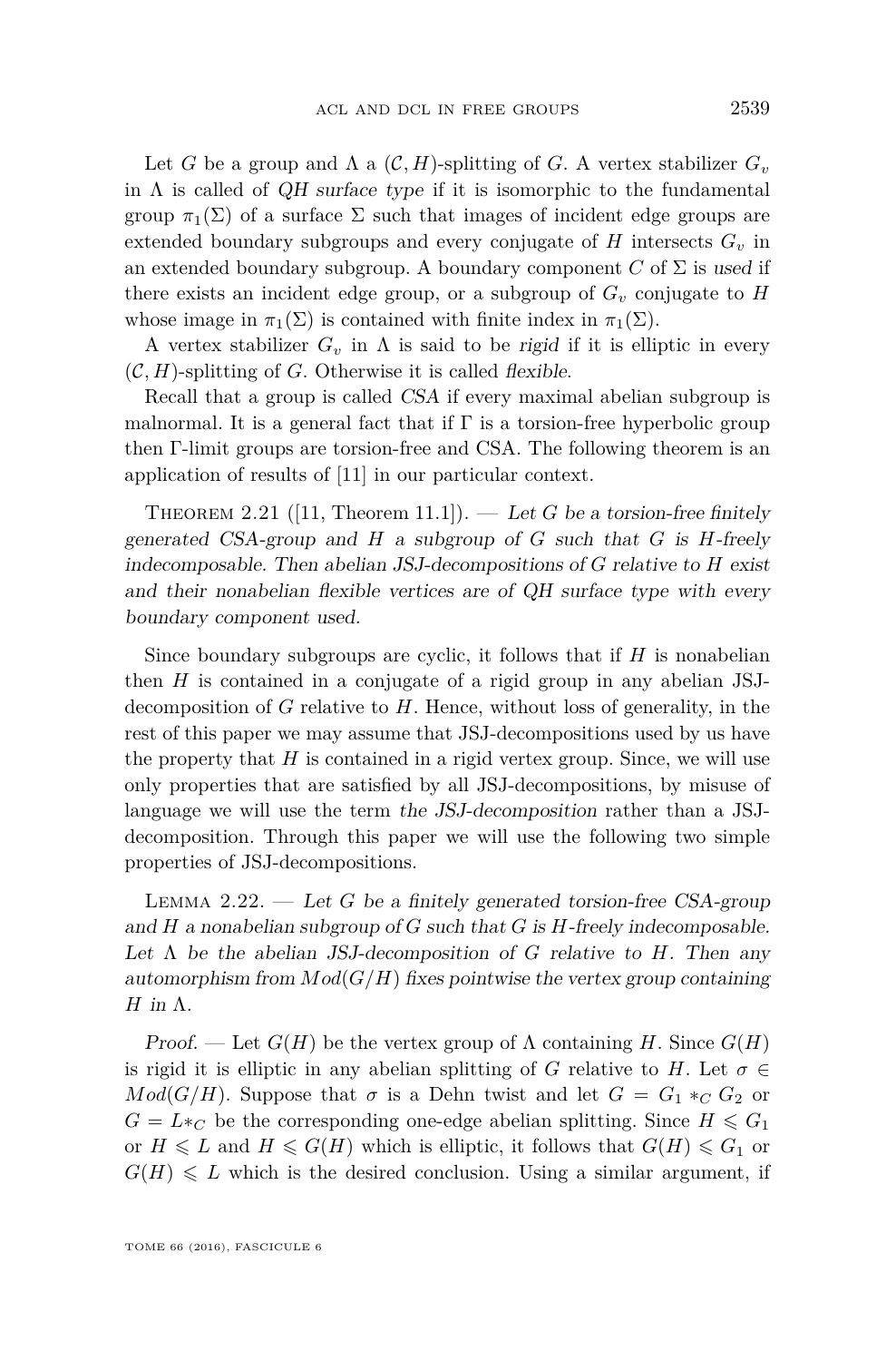$\sigma$  is an automorphism of surface type or abelian type then it fixes  $G(H)$ pointwise.

<span id="page-16-0"></span>Lemma 2.23. — Let *G* be a finitely generated torsion-free CSA-group and *H* a nonabelian subgroup of *G* such that *G* is *H*-freely indecomposable. Let  $f = (f_n : G \to \Gamma)_{n \in \mathbb{N}}$  be a stable sequence of pairwise distinct homomorphisms with trivial stable kernel and which bounds *H* in the limit. For each  $n \in \mathbb{N}$  choose  $\sigma_n \in Mod(G/H)$  such that  $f_n \circ \sigma_n$  is short. Let *SG* be the corresponding shortening quotient and  $\pi$  :  $G \rightarrow SG$  the natural map. Then the restriction of  $\pi$  to the vertex group  $G(H)$  containing *H* in the abelian JSJ-decomposition of *G* relative to *H* is injective.

Proof. — By Lemma [2.22,](#page-15-0) for every  $g \in G(H)$ ,  $f_n \circ \sigma_n(g) = f_n(g)$  and the required conclusion follows.

All the previous properties of JSJ-decompositions are widely sufficient in our context of Γ-limit groups. However for torsion-free hyperbolic groups themselves, we need some additional properties. Let *G* be a group and Λ a  $(C, H)$ -splitting of *G*. We say that a boundary subgroup *B* of a surface type vertex group  $G_v$  is fully used if there exists an incident edge group, or a subgroup of *G<sup>v</sup>* conjugate to *H*, which coincides with *B*.

Let  $\Lambda$  be an abelian splitting of *G* (relative to *H*) and  $G_v$  be a vertex group of Λ. The elliptic abelian neighborhood of *G<sup>v</sup>* is the subgroup generated by the elliptic elements that commute with nontrivial elements of  $G_v$ . By [\[5,](#page-37-3) Proposition 4.26] if *G* is commutative transitive then any abelian splitting  $\Lambda$  of *G* (relative to *H*) can be transformed to an abelian splitting  $\Lambda'$  of *G* such that the underlying graph is the same as that of  $\Lambda$  and for any vertex  $v$ , the corresponding new vertex group  $\hat{G}_v$  in  $\Lambda'$  is the elliptic abelian neighborhood of  $G<sub>v</sub>$  (similarly for edges). In particular any edge group of  $\Lambda'$  is malnormal in the adjacent vertex groups and any boundary subgroup of a surface type vertex group is fully used. We call that transformation the malnormalization of  $\Lambda$ . If  $\Lambda$  is a (cyclic or abelian) JSJ-decomposition of *G* and *G* is commutative transitive then the malnormalization of  $\Lambda$  will be called a malnormal JSJ-decomposition. If  $G_v$  is a rigid vertex group then we call  $\hat{G}_v$  also rigid; similarly for abelian and surface type vertex groups. Strictly speaking a malnormal JSJ-decomposition is not a JSJ-decomposition in the sense of [\[10\]](#page-38-6), however it shares the most important properties with JSJ-decompositions that we need. Hence we get the following which summarizes several properties sufficient for our purpose.

ANNALES DE L'INSTITUT FOURIER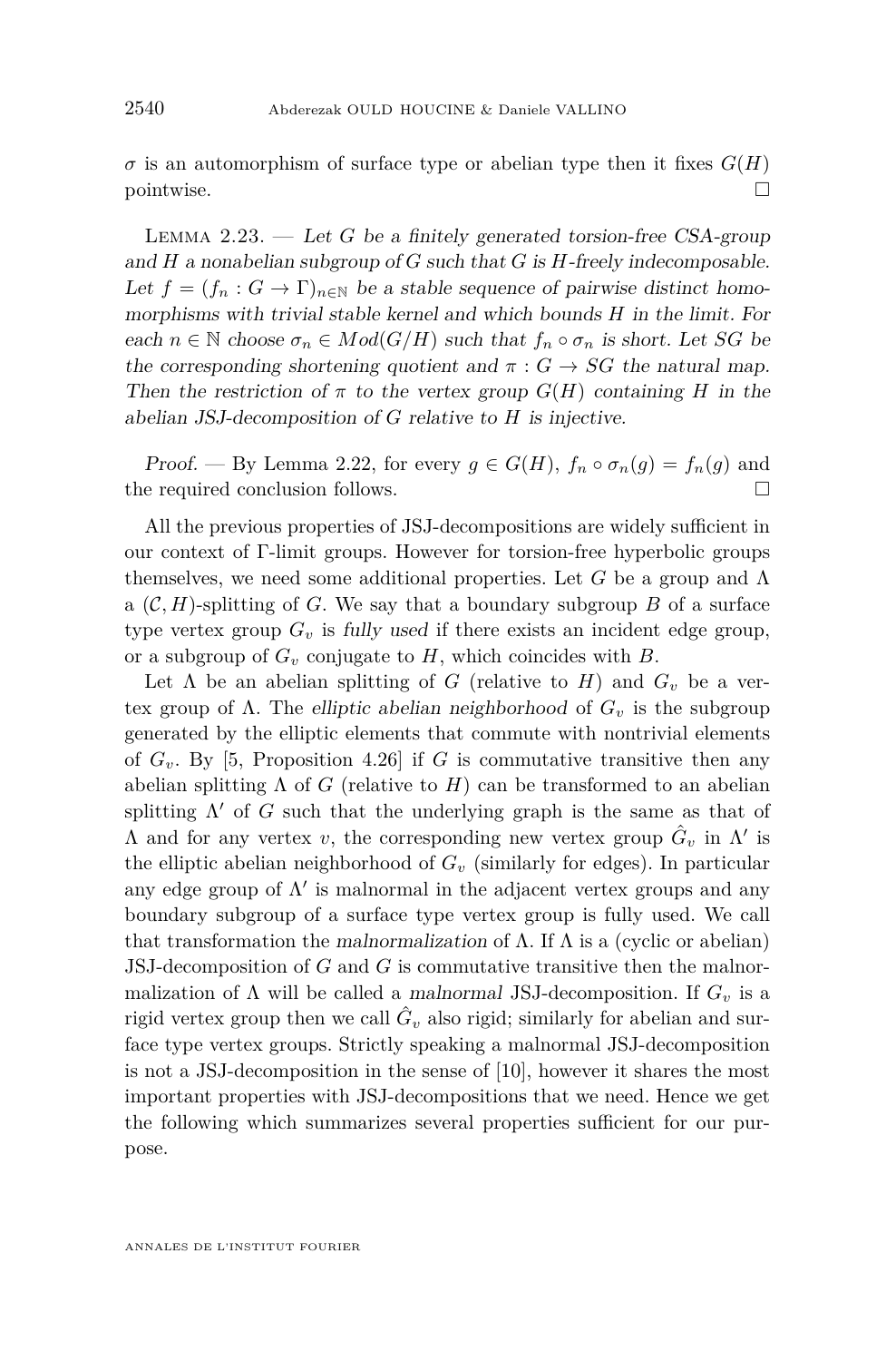<span id="page-17-2"></span>THEOREM 2.24.  $\qquad \qquad Let G be a torsion-free finitely generated CSA-group$ and *H* a nonabelian subgroup of *G* such that *G* is *H*-freely indecomposable. Then malnormal abelian JSJ-decompositions of *G* relative to *H* exist and satisfy the following properties.

- (1) Flexible vertices are of QH surface type with every boundary component fully used.
- (2) Every edge group is maximal abelian in its endpoints vertex groups.
- (3) *H* is contained in a rigid vertex group.

We end with the definition of generalized JSJ-decomposition. First, split Γ as a free product  $\Gamma = \Gamma_1 * \Gamma_2$ , where  $H \leq \Gamma_1$  and  $\Gamma_1$  is freely *H*indecomposable (relative Grushko-Kurosh decomposition). Then, define the generalized (cyclic) JSJ-decomposition of Γ relative to *H* as the (cyclic) splitting obtained by adding  $\Gamma_2$  as a new vertex group to the (cyclic) JSJdecomposition of  $\Gamma_1$  (relative to *H*). The notion of a generalized malnormal (cyclic) JSJ-decomposition is defined in a similar way.

Recall that a group is said to be equationally noetherian if any system of equations in finitely many variables is equivalent to a finite subsytem. For more details on this notion, we refer the reader to [\[2\]](#page-37-4). A theorem of Sela [\[37,](#page-39-5) Theorem 1.22] states that any system of equations without parameters in finitely many variables is equivalent in a torsion-free hyperbolic group to a finite subsystem. The previous property is equivalent, when the group under consideration *G* is finitely generated, to the fact that *G* is equationally noetherian (for more details see the end of section 2 in [\[25\]](#page-38-10)). Hence a torsion-free hyperbolic group is equationally noetherian. This was generalized by C. Reinfeldt and R. Weidmann [\[29\]](#page-38-19) to general hyperbolic groups.

THEOREM 2.25 ([\[29\]](#page-38-19)).  $- A$  hyperbolic group is equationally noetherian.

#### **3. Constructibility from the algebraic closure**

<span id="page-17-1"></span>As noticed before, if *A* is a subset of  $\Gamma$  then  $acl(A)$  and  $acl(\langle A \rangle)$  coincide, similarly with the other notions of closures, thus without loss of generality we may assume that *A* is always a subgroup. First we treat the case of abelian subgroups. We denote by  $C_G(A)$  the centralizer of A in G.

<span id="page-17-0"></span>Lemma 3.1. — Let *G* be a torsion-free CSA group whose abelian subgroups are cyclic. Let *A* be a nontrivial abelian subgroup of *G*. Then  $r \text{acl}(A) = \text{acl}(A) = \text{acl}^{\exists}(A) = \text{dcl}^{\exists}(A) = \text{dcl}(A) = \text{rdcl}(A) = C_G(A).$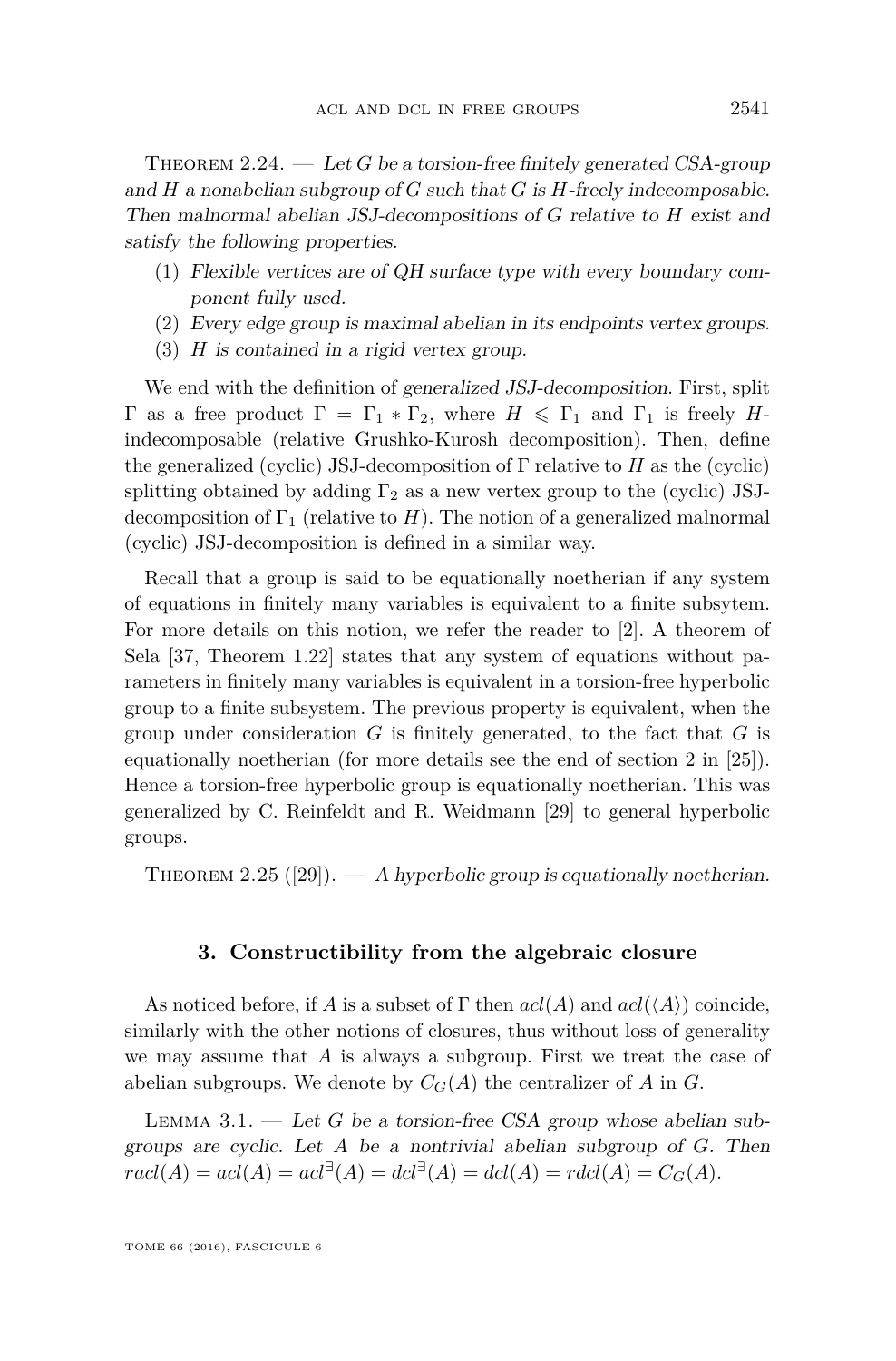Proof. — We first show that  $\text{rad}(A) \leqslant C_G(A)$ . Let  $g \in \text{rad}(A), a \in A$ ,  $g \neq 1$ ,  $a \neq 1$ . Let  $\pi_n$  be the conjugation by  $a^n$ ,  $n \in \mathbb{N}$ . Hence the set  ${\lbrace \pi_n(g) | n \in \mathbb{N} \rbrace}$  is finite. Thus  $[a^{n-m}, g] = 1$  for some  $n, m \in \mathbb{N}, n \neq m$ . Since *G* is torsion-free and CSA, commutativity is a transitive relation on the set of nontrivial elements, thus  $[q, a] = 1$ . Therefore  $q \in C_G(A)$  as required.

Now we show that  $C_G(A) \leq dcl^{\exists}(A)$ . Since  $C_G(A)$  is cyclic, there exists *b* ∈ *G* such that  $C_G(A) = \langle b \rangle$ . Let  $a \in A$ ,  $a \neq 1$  and  $m \in \mathbb{Z}$  such that  $b^m = a$ . Therefore *b* satisfies the equation  $x^m = a$ . Since *G* is torsion-free and commutative transitive, *b* is the unique element satisfying  $x^m = a$ . Hence  $b \in dcl^{\exists}(A)$  and thus  $C_G(A) \leq dcl^{\exists}(A)$  as required. We conclude by the inclusions given by Lemma [2.2.](#page-6-0)  $\Box$ 

Since torsion-free hyperbolic groups are CSA, the previous lemma holds for them. Also note that if *G* is nonabelian then the algebraic closure of the trivial element is trivial. Indeed by taking  $a, b \in G$  with  $[a, b] \neq 1$  we have  $acl(1) \leqslant acl(\langle a \rangle) \cap acl(\langle b \rangle) = 1.$ 

Recall that an  $\mathcal{L}$ -subtructure  $\mathcal N$  of an  $\mathcal L$ -structure  $\mathcal M$  is said to be existentially closed, abreviated e.c., if for any existential formula  $\varphi$  with parameters from N, if  $M \models \varphi$ , then  $N \models \varphi$ . To avoid repeating some proofs, we introduce the following weak notion of existential closedness, of independent interest. A subset  $A$  of an  $\mathcal{L}$ -structure is said to be finitely existentially closed if  $acl^{\exists}(A) = A$ . For instance a nontrivial centralizer in a torsion-free hyperbolic group is finitely existentially closed (Lemma [3.1](#page-17-0) above). It follows immediately that a finitely existentially closed subset is in fact an  $\mathcal{L}$ -substructure, so in in the particular context of groups it is a subgroup. The first aim of this section is a proof of next theorem. First we give a definition.

DEFINITION 3.2. — Let *G* be a group, *A* a subgroup and *C* a class of subgroups. By induction on *n*, define  $\mathcal{D}_0 = \{A\}$ ,  $\mathcal{D}_{n+1} = \mathcal{D}_n \cup \{B_1 *_{C} B_2,$  $B*_C | B_1, B \in \mathcal{D}_n, B_2 \leqslant G, C \in \mathcal{C}$ . We say that *G* is constructible from *A* over C, if there exists  $n \in \mathbb{N}$  such that  $G \in \mathcal{D}_n$ .

<span id="page-18-0"></span>Theorem 3.3. — Let Γ be a torsion-free hyperbolic group and *A* a nonabelian finitely existentially closed subgroup of Γ. Then  $\Gamma$  is constructible from *A* over cyclic subgroups. In particular *A* is finitely generated, quasiconvex (and hyperbolic).

Since for any subset *A*, *acl*(*A*) is finitely existentially closed (Lemma  $2.2(3)$  $2.2(3)$ ), Theorem [3.3](#page-18-0) implies Theorem [1.1.](#page-3-0) It is shown in [\[26\]](#page-38-16) that, given a torsion-free hyperbolic group Γ, if *A* is an elementary subgroup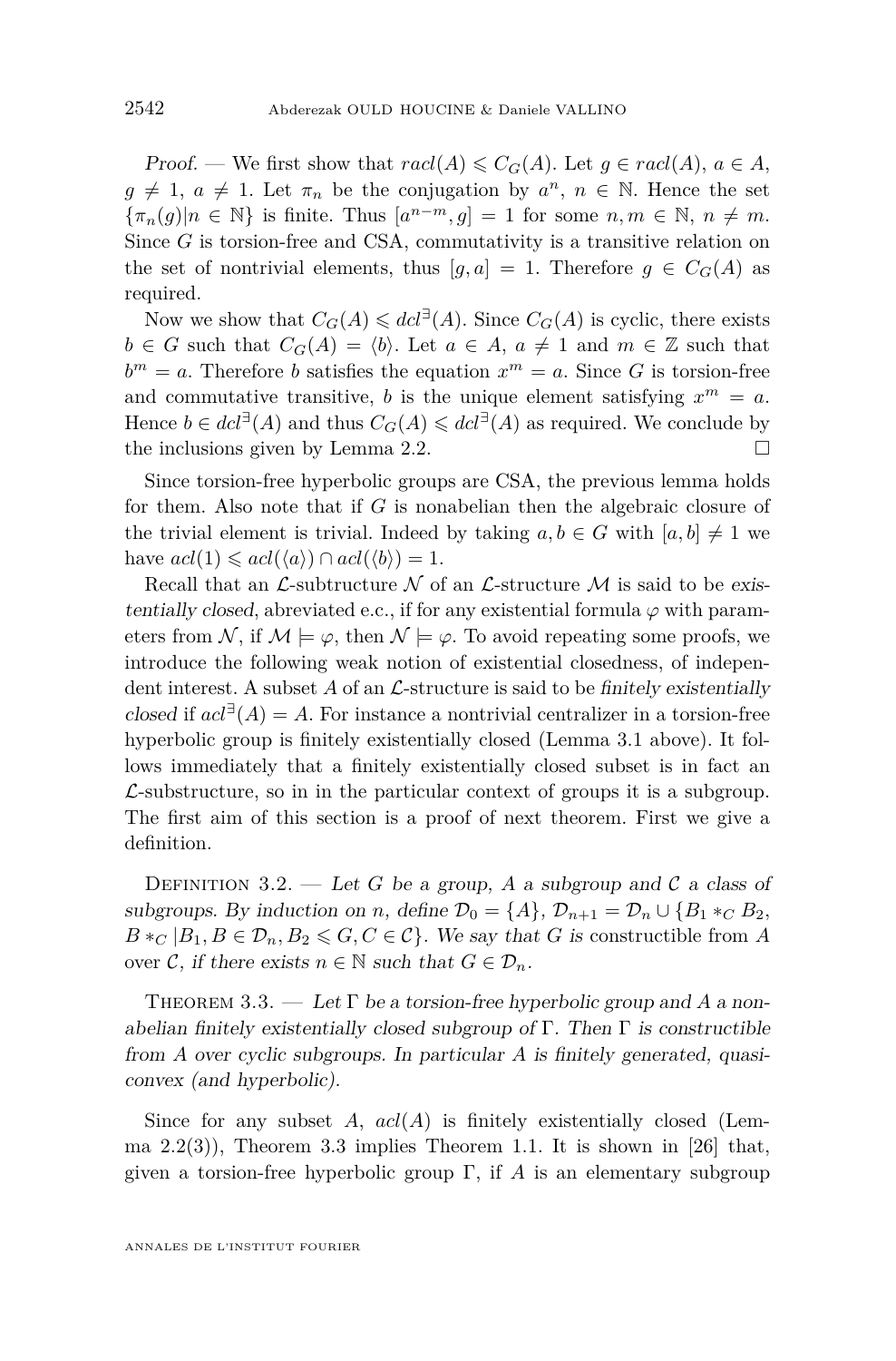then Γ has a structure of a hyperbolic tower over *A* and in particular *A* is finitely generated, quasiconvex and hyperbolic. Theorem [3.3](#page-18-0) allows to deduce these last properties which generalize to existentially closed subgroups, too. Indeed, since an existentially closed subgroup is in particular finitely existentially closed, we obtain the following.

COROLLARY  $3.4.$  — An existentially closed subgroup of a torsion-free hyperbolic group is finitely generated, quasiconvex (and hyperbolic).

The first part of this section is devoted to the proof of Theorem [3.3.](#page-18-0) We start with the following lemma of general interest.

<span id="page-19-1"></span>LEMMA 3.5. — Let *G* be an equationally noetherian group. Let  $G^*$  be an elementary extension of *G*. Let *P* be a subset of *G*. Let *K* be a finitely generated subgroup of  $G^*$  such that  $P \subseteq K$ . Then there exists a finite subset  $P_0 \subseteq P$  such that for any homomorphism  $f: K \to G^*$ , if  $f$  fixes  $P_0$ pointwise then *f* fixes *P* pointwise.

*Proof.* — Let  $\bar{g}$  be a generating tuple of *K*. Write  $P = \{p_i | i \in \mathbb{N}\}\$ . Then for every  $i \in \mathbb{N}$ , there exists a word  $w_i(\bar{x})$  such that  $p_i = w_i(\bar{g})$ . Since *G* is equationally noetherian and  $P \subseteq G$ , there exists  $n \in \mathbb{N}$  such that

<span id="page-19-0"></span> $(1)$  $*$   $\models \forall \bar{x}((p_0 = w_0(\bar{x}) \land \cdots \land p_n = w_n(\bar{x})) \implies p_i = w_i(\bar{x})),$ 

for any  $i \in \mathbb{N}$ .

Let  $P_0 = \{p_0, \ldots, p_n\}$  and let  $f: K \to G^*$  be a homomorphism such that  $f(p_i) = p_i$  for every  $0 \leq i \leq n$ . Therefore  $p_i = f(p_i) = w_i(f(\bar{g}))$  for any  $0 \leq i \leq n$ . Hence, by [\(1\)](#page-19-0),  $p_i = w_i(f(\bar{q}))$  for any  $i \in \mathbb{N}$ , thus  $p_i = f(p_i)$ for any  $i \in \mathbb{N}$ , as required.

<span id="page-19-2"></span>Proposition 3.6. — Let Γ be a torsion-free hyperbolic group and *A* a nonabelian finitely existentially closed subgroup of Γ. Let Γ <sup>∗</sup> be a nonprincipal ultrapower of  $\Gamma$ . Let  $K \leq \Gamma^*$  be a finitely generated subgroup such that  $A \leq K$  and such that *K* is *A*-freely indecomposable. Then one of the following cases holds.

- (1) Let Λ be the abelian JSJ-decomposition of *K* relative to *A*. Then the vertex group containing  $A$  in  $\Lambda$  is exactly  $A$ .
- (2) There exists a finitely generated subgroup  $L \leq \Gamma^*$  such that  $A \leq L$ and a non-injective epimorphism  $f : K \to L$  satisfying:
	- (*i*) *f* sends *A* to *A* pointwise;
	- (*ii*) if  $\Lambda$  is the abelian JSJ-decomposition of  $K$  relative to  $A$ , then the restriction of *f* to the vertex group containing *A* in  $\Lambda$  is injective.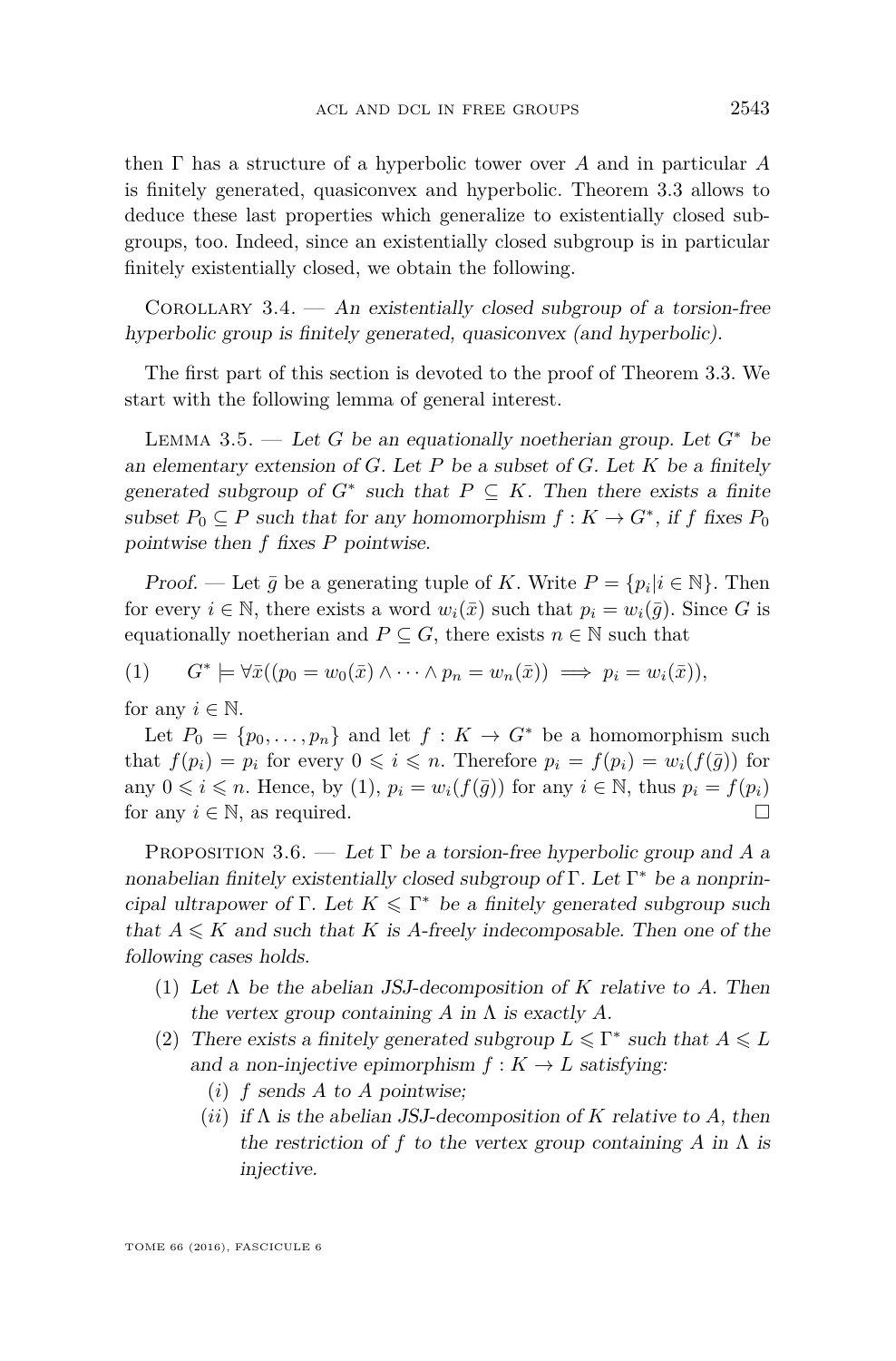Proof. — Let  $\bar{d} = (d_1, \ldots, d_p)$  be a finite generating tuple of K. Let  $\bar{x} = (x_1, \ldots, x_p)$  be a new tuple of variables and set

$$
S(\bar{x}) = \{w(\bar{x})|K \models w(\bar{d}) = 1\},\
$$

where  $w(\bar{x})$  denotes a word on  $\bar{x}$  and their inverses.

Since  $\Gamma$  is equationally noetherian and  $\Gamma^*$  is an elementary extension of Γ, there exist words  $w_1(\bar{x}), \ldots, w_m(\bar{x})$  from  $S(\bar{x})$ , such that

$$
\Gamma^* \models \forall \bar{x}(w_1(\bar{x}) = 1 \land \dots \land w_m(\bar{x}) = 1 \implies w(\bar{x}) = 1),
$$

for any  $w \in S(\bar{x})$ .

By Lemma [3.5,](#page-19-1) there exists a finite subset  $P_0 = \{p_1, \ldots, p_q\} \subseteq A$ , such that for any homomorphism  $f: K \to \Gamma$ , if *f* fixes  $P_0$  pointwise then *f* fixes *A* pointwise. Let  $p_1(\bar{x}), \ldots, p_q(\bar{x})$  be words such that  $p_i(\bar{d}) = p_i$  for every  $1 \leqslant i \leqslant q$ . Set

$$
\phi(\bar{x}) := w_1(\bar{x}) = 1 \wedge \cdots \wedge w_m(\bar{x}) = 1 \wedge p_1(\bar{x}) = p_1 \wedge \cdots \wedge p_q(\bar{x}) = p_q.
$$

We conclude that any map  $f: K \to \Gamma$  satisfying  $\Gamma \models \phi(f(\bar{d}))$  extends to a homomorphism which fixes *A* pointwise, that we still denote *f*.

Let  $(v_i(\bar{x})|i \in \mathbb{N})$  be the list of reduced words such that  $K \models v_i(\bar{d}) \neq 1$ . For  $m \in \mathbb{N}$ , we set

$$
\varphi_m(\bar{x}) := \phi(\bar{x}) \land \bigwedge_{0 \leq i \leq m} v_i(\bar{x}) \neq 1.
$$

Suppose first that there exists  $m \in \mathbb{N}$ , such that for any map  $f: K \to \Gamma$ for which  $\Gamma \models \varphi_m(f(\bar{d})), f$  is an embedding. We claim that, in that case, the vertex group *B* containing *A* in the abelian JSJ-decomposition of *K* relative to *A* is exactly *A*. Thus we obtain conclusion (1) of the proposition.

Let  $b$  be a finite generating tuple of  $B$ . Then there exists a tuple of words  $\bar{w}(\bar{x})$  such that  $\bar{b} = \bar{w}(\bar{d})$ . We claim that the formula

$$
\psi(\bar{y}) := \exists \bar{x} (\varphi_m(\bar{x}) \wedge \bar{y} = \bar{w}(\bar{x})),
$$

has only finitely many realizations in Γ.

Let  $\bar{c}$  in  $\Gamma$  such that  $\Gamma \models \psi(\bar{c})$ . Hence there exists an embedding  $f : K \rightarrow$ Γ, fixing pointwise A, such that  $\bar{c} = \bar{w}(f(\bar{b}))$ . Thus the subgroup generated by  $\bar{c}$  is the image of *B* by  $f$ .

By Theorem [2.16,](#page-13-0) there exist finitely many embeddings  $h_1, \ldots, h_k$ , fixing *A* pointwise, such that for any embedding  $h: K \to \Gamma$ , there exists a modular automorphism  $\tau \in Mod(\Gamma/A)$  such that  $h \circ \tau = h_i$ . Since any modular automorphism fixes *B* pointwise (Lemma [2.22\)](#page-15-0), we find  $\bar{c} = f(\bar{b}) \in$  $\{h_1(\bar{b}), \ldots, h_k(\bar{b})\}$ , thus we get the required conclusion. Since  $\Gamma^* \models \psi(\bar{b})$ , we conclude that  $B \leqslant acl^{\exists}(A) = A$  as claimed.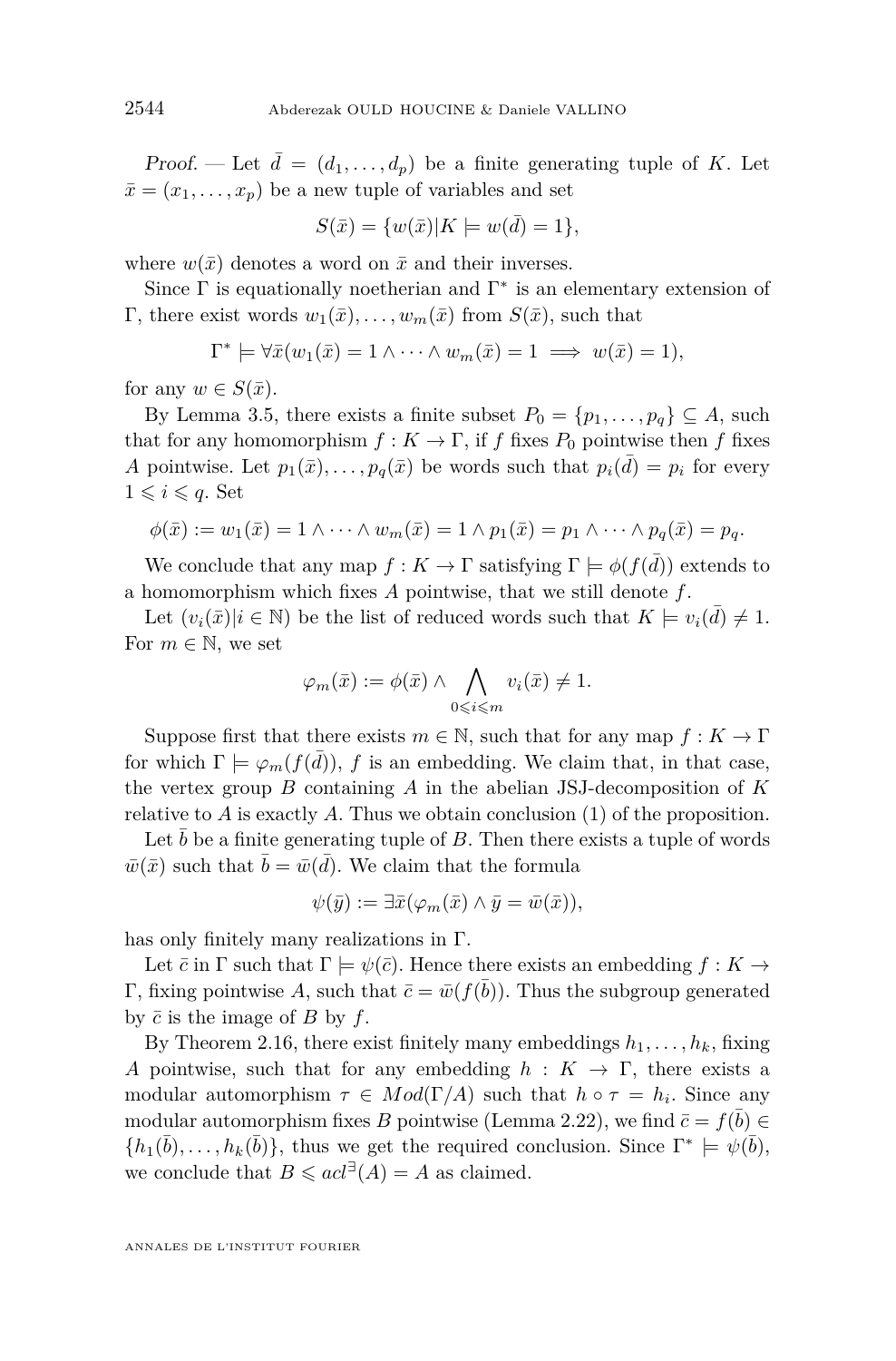Suppose now that for every  $m \in \mathbb{N}$ , there exists a non-injective homomorphism  $f: K \to \Gamma$  such that  $\Gamma \models \varphi_m(f(\bar{d}))$ . Therefore, we get a stable sequence  $(f_m : K \to \Gamma)_{m \in \mathbb{N}}$  of pairwise distinct homomorphisms with trivial stable kernel.

For each  $n \in \mathbb{N}$ , choose a modular automorphism  $\tau_n \in Mod(K|A)$  such that  $h_n = f_n \circ \tau_n$  is short relative to A. Hence, we extract a stable subsequence  $(h_m: K \to \Gamma)_{m \in \mathbb{N}}$  of pairwise distinct homomorphisms. Let L be the corresponding shortening quotient, which is embeddable in  $\Delta \Gamma$  and contains *A* and let  $f: K \to L$  be the quotient map. By Theorem [2.19](#page-14-0) *L* is a proper quotient. We see also that *f* sends *A* to *A* pointwise. Since the stable kernel of  $(f_n : K \to \Gamma)$  is trivial and since every modular automorphism fixes *B* pointwise, the restriction of *f* to *B* is injective (Lemma [2.23\)](#page-16-0). Hence we obtain conclusion (2) of the proposition. This ends the proof of the proposition.  $\Box$ 

<span id="page-21-0"></span>Corollary 3.7. — Let Γ be a torsion-free hyperbolic group and *A* a nonabelian finitely existentially closed subgroup of Γ. Let Γ <sup>∗</sup> be a nonprincipal ultrapower of  $\Gamma$ . Let  $K \leq \Gamma^*$  be a finitely generated subgroup containing *A*. Then *K* is constructible from *A* over abelian subgroups.

Proof. — We construct a sequence  $K = K_0, K_1, \ldots, K_n$  of finitely generated subgroups of  $\Gamma^*$ , with epimorphisms  $f_i: K_i \to K_{i+1}$  satisfying:

- $(i)$   $f_i$  sends A to A pointwise,
- $(ii)$  either  $K_{i+1}$  is a free factor of  $K_i$  and  $f_i$  is just the retraction that kills the complement, or the restriction of *f* to the vertex group containing *A* in the abelian JSJ-decomposition of *K<sup>i</sup>* relative to *A* is injective,
- (*iii*) if  $\Lambda$  is the abelian JSJ-decomposition of  $K_n$ , then the vertex group containing *A* in Λ is exactly *A*.

We put  $K_0 = K$ . Suppose that  $K_i$  is constructed. If  $K_i$  is freely decomposable relative to *A*, then we set  $K_i = K_{i+1} * H$  with  $A \leq K_{i+1}$  and  $K_{i+1}$ freely *A*-indecomposable. We define  $f_i: K_i \to K_{i+1}$  to be the retraction that kills *H*.

If *K<sup>i</sup>* is freely *A*-indecomposable, then one of the cases of Proposition [3.6](#page-19-2) is fulfilled. If (1) of Proposition [3.6](#page-19-2) holds, then this terminates the construction of the sequence. Otherwise, (2) of Proposition [3.6](#page-19-2) holds and we get  $K_{i+1} \leq \Gamma^*$  and  $f_i: K_i \to K_{i+1}$  satisfying  $(2)(i)$ - $(ii)$  of Proposition [3.6.](#page-19-2)

Using the descending chain condition on Γ-limit groups (Theorem [2.20\)](#page-14-1), the sequence terminates. Let  $K_n$  be the last element in the sequence. Hence,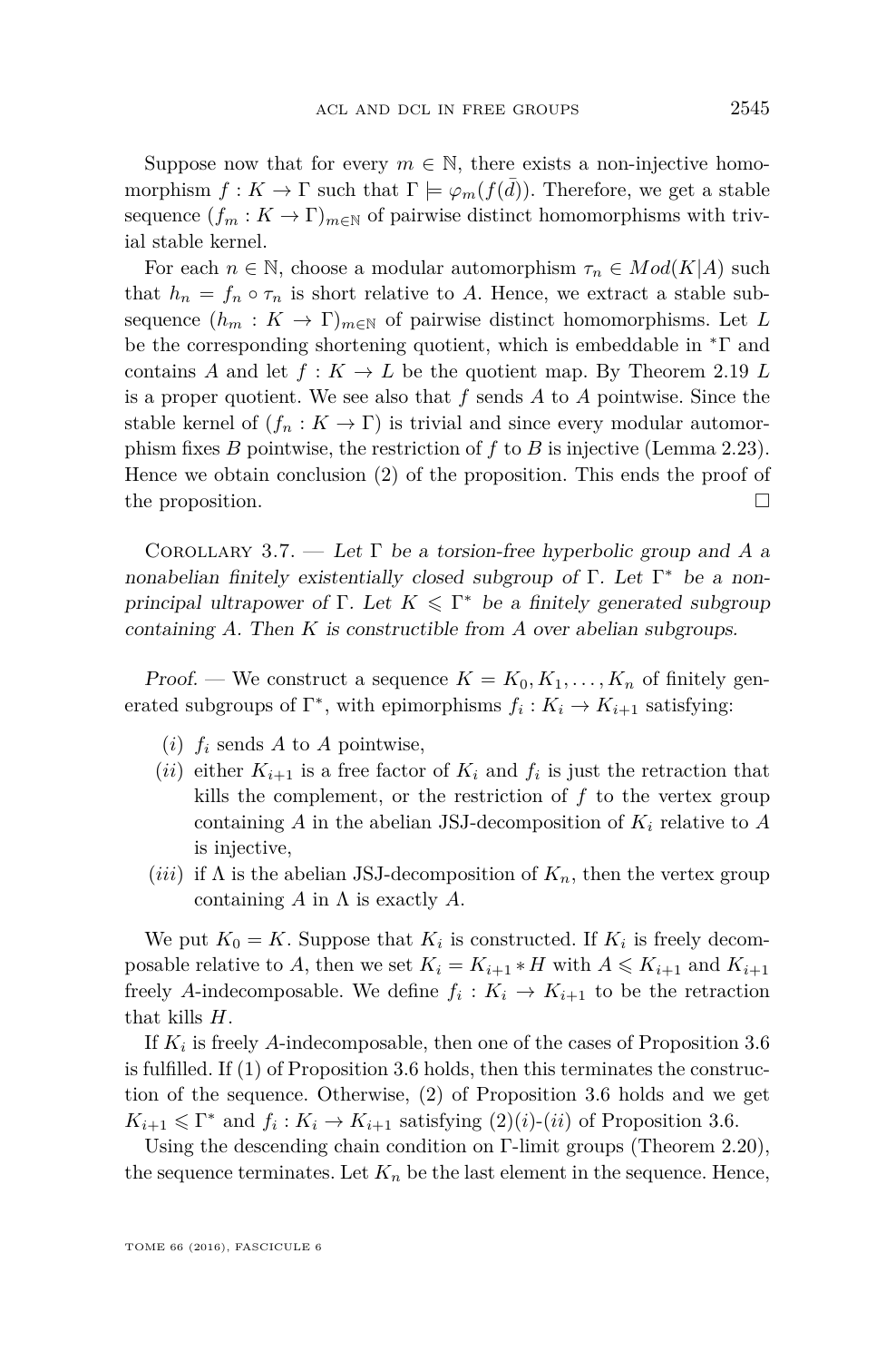property *(iii)* is satisfied. We show by inverse induction on *i*, that  $K_i$  satisfies the conclusion of the corollary. Since *A* is exactly the vertex group containing *A* in the abelian JSJ-decomposition of  $K_n$  relative to *A*, it follows that  $K_n$  can be constructed from A by a sequence of amalgamated free products and HNN-extensions along abelian subgroups. Hence  $K_n$  satisfies the conclusion of the corollary.

Suppose that  $K_{i+1}$  satisfies the conclusions of the corollary. By construction, either  $K_i = K_{i+1} * H$ , in which case  $K_i$  satisfies the conclusion of the corollary, or the restriction  $f_i$  to the vertex group *V* containing  $acl(A)$  in the abelian JSJ-decomposition of  $K_i$  relative to  $A$  is injective. By induction,  $K_i$  satisfies the conclusions of the corollary. Since  $f_i(V)$  contains *A* and  $f_i$ sends *A* to *A* pointwise,  $f_i(V)$  is constructible from *A* by a sequence of amalgamated free products and HNN-extensions along abelian subgroups. Since the restriction of  $f_i$  to  $V$  is injective, it follows that  $V$  itself is constructible from *A* by a sequence of free products and HNN-extensions along abelian subgroups. Therefore  $K_i$  satisfies the conclusion of the corollary. Hence  $K$ is constructible from *A* by a sequence of amalgamated free products and HNN-extensions along abelian subgroups; thus the corollary is proved.  $\Box$ 

Following  $[20]$ , a subgroup *A* of a free group *F* is compressed if whenever  $A \le K$ , with *K* finitely generated, then  $rk(A) \le rk(K)$ ; here  $rk(H)$  denotes the rank of *H*.

<span id="page-22-0"></span>COROLLARY 3.8. — Let  $F$  be a free group of finite rank and  $A$  a nonabelian subgroup of  $F$ . Then  $acl(A)$  is compressed.

Proof. — By Corollary [3.7](#page-21-0) if  $acl(A) \leq K$ , with *K* finitely generated, then *K* is constructible from  $acl(A)$  over cyclic subgroups. Let  $K = B_1 *_{C} B_2$ with  $acl(A) \leq B_1$  and  $C = \langle c \rangle$ . By [\[24,](#page-38-21) Theorem 1.1], *c* is either primitive in  $B_1$  or  $B_2$ . Therefore  $rk(B_i) \leqslant rk(K)$  for  $i = 1, 2$ . Similarly, if  $K =$  $B*_C$  then  $rk(B) \leqslant rk(K)$ ; a consequence of [\[24,](#page-38-21) Theorem 1.1]. Hence, by induction we get that  $rk(\text{acl}(A)) \leqslant rk(K)$ .

Proof of Theorem [3.3.](#page-18-0) — The fact that Γ is constructible from *A* over cyclic subgroups follows from Corollary [3.7.](#page-21-0) Since Γ is finitely generated, any vertex group in any cyclic splitting of  $\Gamma$  is finitely generated. Thus by induction and using the fact that  $\Gamma$  is constructible from A over cyclic subgroups we find that *A* is finitely generated. The same argument combined with the following theorem shows that *A* is quasiconvex and in particular hyperbolic.  $\square$ 

THEOREM 3.9 ([\[14,](#page-38-22) Proposition 4.5]). — Let  $\Gamma$  be a hyperbolic group. Suppose that  $\Lambda$  is a cyclic splitting of  $\Gamma$  with a finite underlying graph.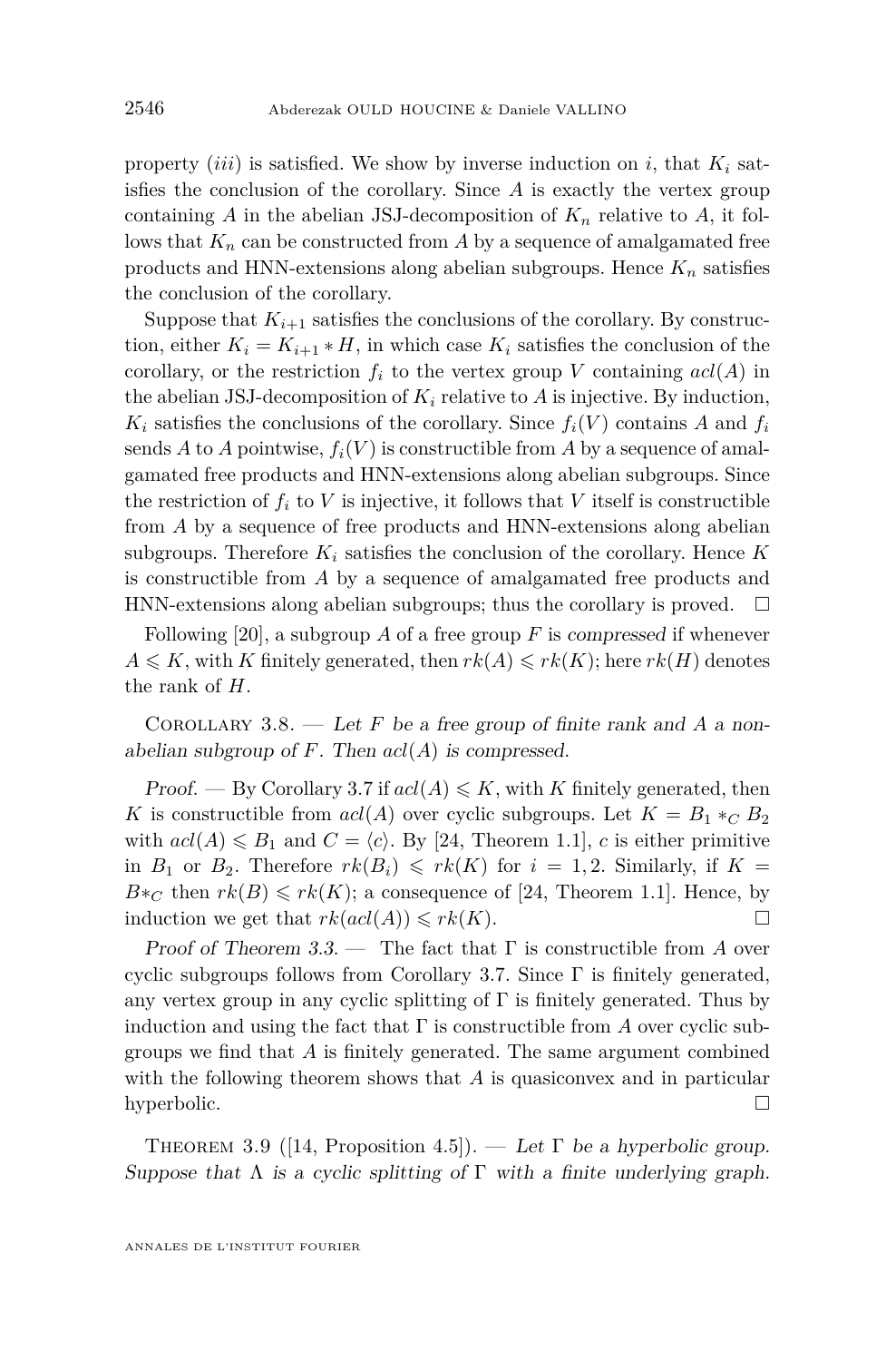Then all vertex groups of  $\Lambda$  are quasiconvex in  $\Gamma$  and word-hyperbolic themselves.

Note that in general  $acl^{\exists}(A)$  is not finitely existentially closed, thus Theorem [3.3](#page-18-0) cannot be applied to existential algebraic closure. The rest of this section is devoted to show that free groups of finite rank are constructible from the existential algebraic closure.

<span id="page-23-5"></span>THEOREM  $3.10.$  — Let F be a free group of finite rank and A a nonabelian subgroup of Γ. Let *K* be a finitely generated subgroup of *F* containing  $acl<sup>∃</sup>(A)$ . Then *K* is constructible from  $acl<sup>∃</sup>(A)$  over cyclic subgroups.

First we prove the following general key proposition of independent interest.

<span id="page-23-4"></span>PROPOSITION  $3.11.$  — Let *G* be a finitely generated equationally noetherian group and let *A* be a subgroup of *G*. Let  $K \le G$  be finitely generated and suppose that  $acl^{\exists}(A)$  is a proper subgroup of *K*. Then there exists a stable sequence of pairwise distinct homomorphisms  $(h_n: K \to G)_{n \in \mathbb{N}}$  with trivial stable kernel and which bounds  $acl^{\exists}(A)$  in the limit.

In what follows we fix a finitely generated equationally noetherian group *G* and *A* a subgroup of *G*. We fix a finite generating set of *G* and we denote by  $B_r$  the ball of radius  $r$  with respect to the word distance induced by the fixed generating set. We denote by  $Mon(G/A)$  the monoid of monomorphisms of *G* fixing *A* pointwise. We introduce the following definition.

<span id="page-23-2"></span>DEFINITION 3.12. — Let  $G^*$  be an elementary extension of  $G$  and let  $C$ be a finitely generated subgroup of  $G^*$ . A stable sequence  $(f_n: C \to G)_{n \in \mathbb{N}}$ with trivial stable kernel strongly converges to *C* if it satisfies the following properties:

- <span id="page-23-0"></span>(1) for any  $c \in C \cap G$ ,  $f_n(c) = c$  for all but finitely many *n*;
- <span id="page-23-1"></span>(2) for any  $c \in C$ , for any  $b \in G$ , if  $f_{n_k}(c) = b$  for some subsequence  $(n_k)_{k \in \mathbb{N}}$ , then  $c = b$ .

<span id="page-23-3"></span>LEMMA 3.13. — Let  $G^*$  be an elementary extension of G and let  $C \leq G^*$ be finitely generated. Then there exists a stable sequence of homomorphisms  $(f_n : C \to G)_{n \in \mathbb{N}}$  strongly converging to *C*.

Proof. — Let

$$
C = \langle c_1, \dots, c_t | w_i(\bar{c}) = 1, i \in \mathbb{N} \rangle
$$

be a presentation of *C*. Since *G* is equationally noetherian, there exists a finite number of words  $w_0, \ldots, w_p$  such that

$$
G \models \forall \bar{x}((w_0(\bar{x}) = 1 \land \dots \land w_p(\bar{x}) = 1) \Rightarrow w_i(\bar{x}) = 1)
$$

TOME 66 (2016), FASCICULE 6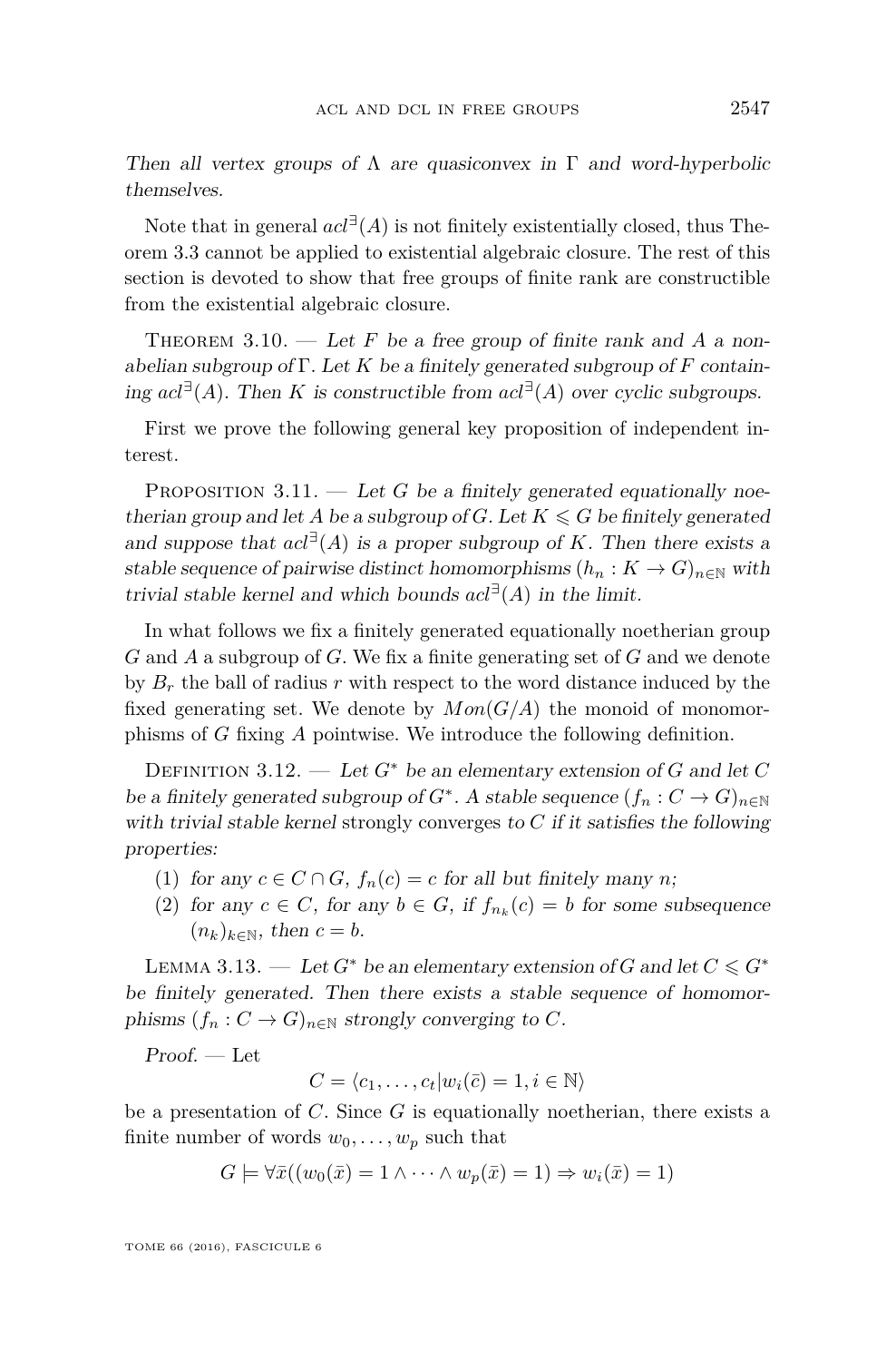for any  $i \in \mathbb{N}$ .

Enumerate the following sets:

$$
G \setminus \{1\} = (a_i)_{i \in \mathbb{N}},
$$
  

$$
(G \cap C) \setminus \{1\} = (b_i)_{i \in \mathbb{N}} = (b_i(\bar{c}))_{i \in \mathbb{N}}
$$

and

$$
C \setminus \{1\} = (v_i(\bar{c}))_{i \in \mathbb{N}},
$$

and

<span id="page-24-0"></span>
$$
C \setminus G = (d_i(\bar{c}))_{i \in \mathbb{N}}.
$$

Since *G* is an elementary subgroup of  $G^*$ , for any  $n \geq 0$  there exists  $\bar{c}_n$ in *G* such that

(3.1) 
$$
G \models \bigwedge_{0 \leq i \leq p} w_i(\bar{c}_n) = 1 \land \bigwedge_{0 \leq i \leq n} v_i(\bar{c}_n) \neq 1
$$

and

<span id="page-24-1"></span>
$$
(3.2) \tG \models \bigwedge_{0 \leq i \leq n} b_i = b_i(\bar{c}_n) \wedge \bigwedge_{0 \leq i \leq n, 0 \leq j \leq n} d_i(\bar{c}_n) \neq a_j.
$$

Define  $f_n(\bar{c}) = \bar{c}_n$  and we show that the sequence  $(f_n)_{n \in \mathbb{N}}$  satisfies properties [\(1\)](#page-23-0) and [\(2\)](#page-23-1) of Definition [3.12.](#page-23-2)

The sequence  $(f_n)_{n\in\mathbb{N}}$  is stable and has a trivial stable kernel by equa-tion [\(3.1\)](#page-24-0). Let  $g \in C \cap G$ . Then there exists *m* such that  $g = b_m = b_m(\bar{c})$ . By equation [\(3.2\)](#page-24-1), we have  $f_n(b_m(\bar{c})) = b_m(\bar{c}_n) = b_m$  for any  $n \geq m$ ; thus  $f_n(g) = g$  for all but finitely many *n*, so we have property [\(1\)](#page-23-0).

Now, let  $g \in C$  and  $b \in G$  such that there exists a subsequence  $(n_k)_{k \in \mathbb{N}}$ with  $f_{n_k}(g) = b$  for any  $k \geq 0$ . Let *s* be such that  $b = a_s$ . Suppose for a contradiction that  $g \notin G$ . Then there exists *r* such that  $g = d_r(\bar{c})$ . Let  $n \geq$ max $\{r, s\}$ . By equation [\(3.2\)](#page-24-1), we have  $f_n(g) = f_n(d_r(\bar{c})) = d_r(\bar{c}_n) \neq a_s$ . Therefore for  $n_k$  large enough we have  $f_{n_k}(g) \neq b$ ; a contradiction.

Hence  $g \in G$  and in particular  $g \in C \cap G$ . By property [\(1\)](#page-23-0) we get  $f_n(g) = g$  for all but finitely many *n* and in particular  $g = b$  as required, so property  $(2)$  is proved.

<span id="page-24-3"></span>LEMMA  $3.14.$  — The following properties are equivalent for any finite subset  $C \subseteq G$ :

- <span id="page-24-2"></span> $(1)$   $C \subseteq acl^{\exists}(A);$
- (2) there exists a finite subset  $B(C) \subseteq G$  such that for any elementary extension  $G^*$  of  $G$  and for any  $f \in Mon(G^*/A), f(C) \subseteq B(C);$

ANNALES DE L'INSTITUT FOURIER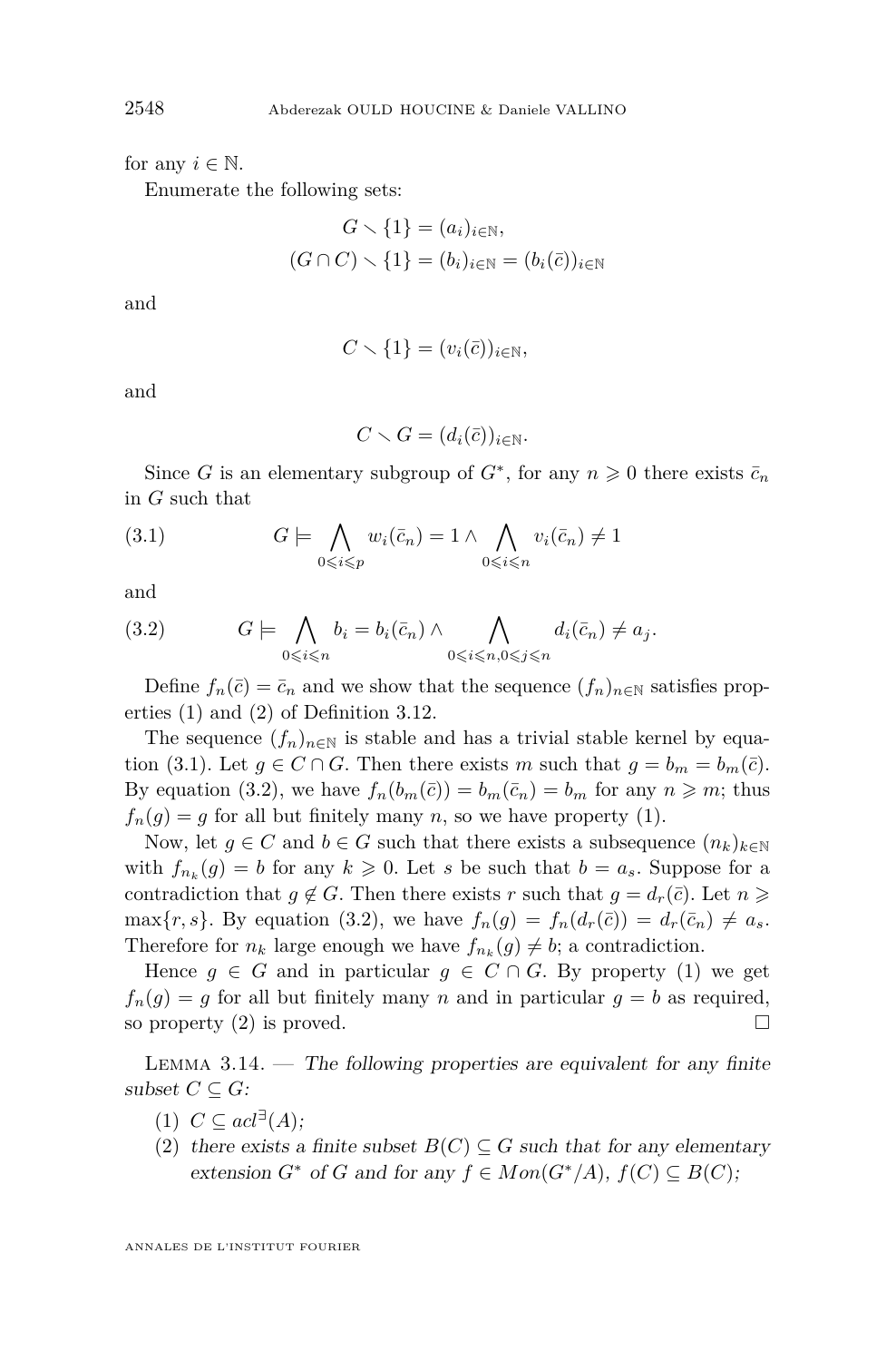<span id="page-25-0"></span>(3) there exists  $r > 0$  such that for any elementary extension  $G^*$  of  $G$ , for any  $f \in Mon(G^*/A)$ , for any sequence  $(g_n : f(G) \to G)_{n \in \mathbb{N}}$ which strongly converges to  $f(G)$ ,  $(g_n \circ f)(C) \subseteq B_r$  for all but finitely many *n*.

Proof.

- $(1) \Rightarrow (2)$ . This follows immediately from the definition of  $acl^{\exists}(A)$ .
- $(2) \Rightarrow (3)$ . Let  $B(C)$  be the given subset. Let

$$
r = \max\{|g| \; ; \; g \in B(C)\},\
$$

where |*.*| is the word length with respect to the finite generating set of *G*. Let  $G \preceq G^*$ , let  $f \in Mon(G^*/A)$  and let  $(g_n : f(G) \to G)_{n \in \mathbb{N}}$  be a sequence strongly converging to  $f(G)$ . Let  $c \in C$ . Hence  $f(c) = b \in B(C) \subseteq G$  and *b* ∈ *G* ∩ *f*(*G*). Since  $(q_n)_{n \in \mathbb{N}}$  strongly converges to *f*(*G*), we have  $q_n(b) = b$ for all but finitely many *n*. Therefore  $g_n(f(c)) = b$  for all but finitely many *n*. Since *C* is finite, we get  $(g_n \circ f)(C) \subseteq B_r$  for all but finitely many *n*.

 $(3) \Rightarrow (2)$ . Let  $c \in C$ . Let  $G \preceq G^*$  and  $f \in Mon(G^*/A)$ . We claim that  $f(c) \in B_r$ , so we can take  $B(C) = B_r$ . Let  $(g_n : f(G) \to G)_{n \in \mathbb{N}}$  be a sequence strongly converging to  $f(G)$ ; its existence is assured by Lemma [3.13.](#page-23-3) So, there exists  $b \in B_r$  such that  $g_{n_k}(f(c)) = b$  for some subsequence  $(n_k)_{k \in \mathbb{N}}$ . Therefore, by property [\(2\)](#page-23-1) of Definition [3.12,](#page-23-2) we have  $f(c) = b$ . Hence  $f(C) \subseteq B_r$  as claimed.

 $(2) \Rightarrow (1)$ . We suppose that  $(1)$  does not hold and we show that  $(2)$  does not hold. Let  $c \in C \setminus act^{\exists}(A)$ . Then, any existential formula  $\phi(x) \in tp^{\exists}(c/A)$ has infinitely many realizations. Define the theory  $T(d) = Diag_{el}(G)$  $\{\phi(d), d \neq g_i; \phi \in tp^{\exists}(c/A), i \in \mathbb{N}\},$  where  $(g_i)_{i \in \mathbb{N}}$  is an enumeration of the elements of *G*. As  $T(d)$  is finitely consistent, there exists an elementary extension  $G \preceq G'$  such that  $G' \models T(d)$ ,  $d \in G' \setminus G$  and  $tp^{\exists}(c/A) \subseteq tp^{\exists}(d/A)$ . By Proposition [2.3](#page-6-1) (2) there exist an elementary extension  $G' \preceq G^*$  and  $f \in Mon(G^*/A)$  such that  $f(c) = d$ . Hence (2) is not true and this ends the proof.  $\Box$ 

Proof of Proposition [3.11.](#page-23-4) — Let *D* be a finite generating set of *K*. Since  $acl^{\exists}(A) < K$  we have  $D \nsubseteq acl^{\exists}(A)$ . Hence, using the equivalence of points [\(1\)](#page-24-2) and [\(3\)](#page-25-0) of Lemma [3.14,](#page-24-3) we have:

(\*) For any  $r \geq 0$  there exist an elementary extension  $G^*$  of  $G$ , a monomorphism  $f \in Mon(G^*/A)$  and a sequence  $(g_n : f(G) \to G)_{n \in \mathbb{N}}$ strongly converging to  $f(G)$ , such that  $\max_{d \in D} |(g_n \circ f)(d)| \geq r$  for some subsequence  $(n_k)_{k \in \mathbb{N}}$ .

TOME 66 (2016), FASCICULE 6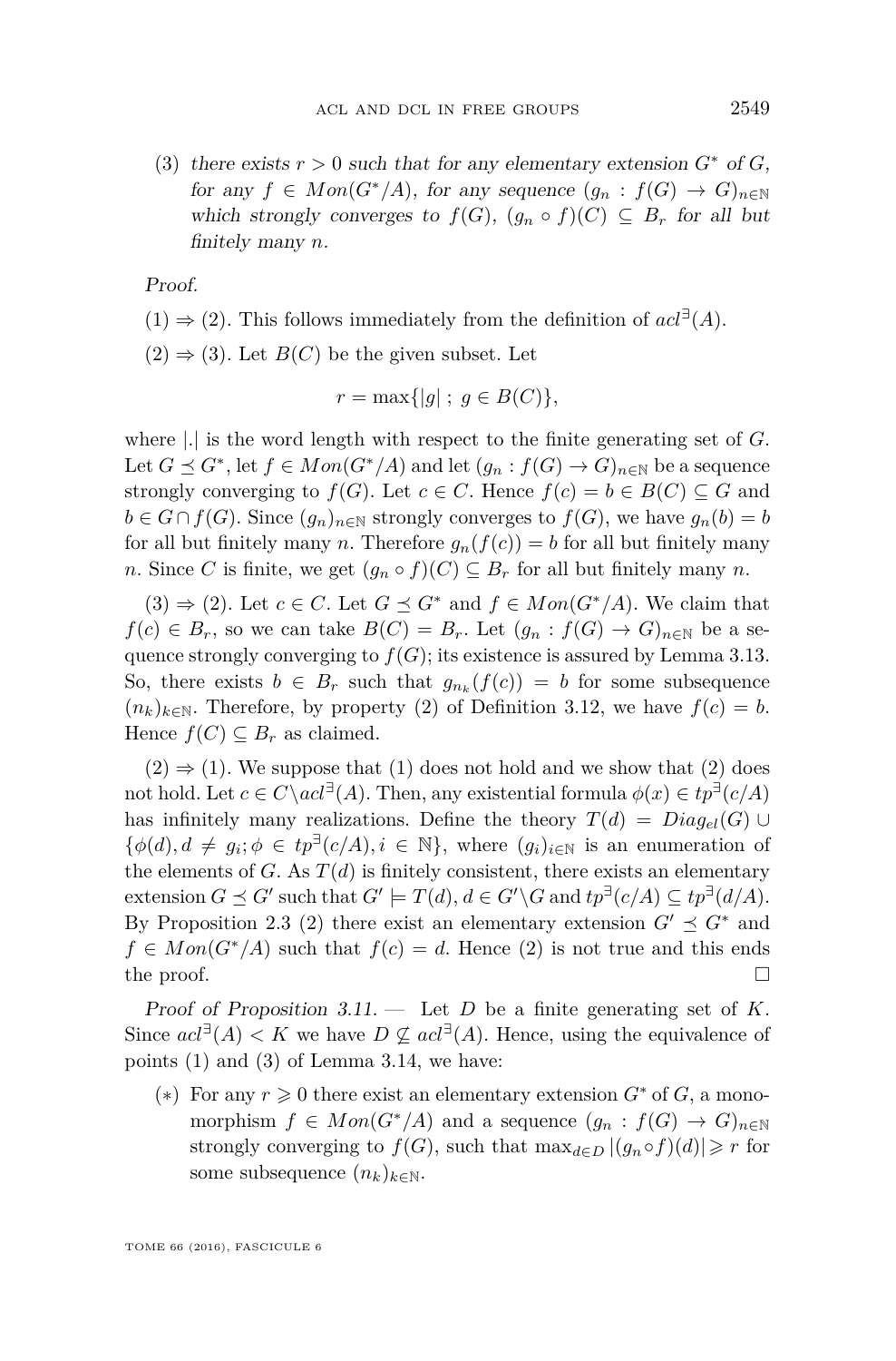Write  $K \setminus \{1\}$  as an increasing sequence of finite subsets  $(C_i)_{i \in \mathbb{N}}$ . Enumerate the elements of  $acl^{\exists}(A)$ :  $acl^{\exists}(A) = (b_i)_{i \in \mathbb{N}}$ . Let  $B_{r(i)}$  be the ball witnessing point  $(3)$  of Lemma [3.14](#page-24-3) for  $b_i$ .

<span id="page-26-2"></span>CLAIM 3.15. — For any  $m \in \mathbb{N}$  there exists a homomorphism  $h_m : K \to$ *G* satisfying the following properties:

- <span id="page-26-1"></span> $(1)$  1  $\notin h_m(C_m)$ ;
- <span id="page-26-0"></span>(2) max<sub>*d∈D*</sub>  $|h_m(d)| \ge m$ ;
- (3)  $h_m(b_i) \subseteq B_{r(i)}$  for  $0 \leq i \leq m$ .

Proof. — Let  $m \in \mathbb{N}$ . Let  $f \in Mon(G^*/A)$  and let  $(g_n : f(G) \to G)_{n \in \mathbb{N}}$ be the sequence witnessing (\*) for *m*. Since  $(q_n : f(G) \to G)_{n \in \mathbb{N}}$  strongly converges to  $f(G)$  we have

$$
1 \notin (g_n \circ f)(C_m)
$$

for all but finitely many *n*.

Since  $b_i \in \text{acl}^{\exists}(A)$ , by the equivalence of points [\(1\)](#page-24-2) and [\(3\)](#page-25-0) of Lemma [3.14](#page-24-3) we have for any  $0 \leq i \leq m$ ,

$$
(g_n \circ f)(b_i) \subseteq B_{r(i)}
$$

for all but finitely many *n*.

So, by taking  $n_k$  large enough, we obtain:

- $(1)$  1  $\notin (g_{n_k} \circ f)(C_m);$
- (2) max<sub>*d*∈*D*</sub>  $|(g_{n_k} \circ f)(d)| \ge m$ ;
- (3)  $(g_{n_k} \circ f)(b_i) \subseteq B_{r(i)}$  for  $0 \leq i \leq m$ .

Let  $h_m = g_{n_k} \circ f \upharpoonright K$ . Then  $h_m$  is the desired homomorphism and this ends the proof of the Claim.

By point [\(2\)](#page-26-0) of the above claim and finiteness of balls of finite radius, we can extract a subsequence  $(h_{m_n})_{n \in \mathbb{N}}$  of pairwise distinct homomorphisms. Thus, we may assume that the initial sequence consists of pairwise distinct homomorphisms. We are left to show that the sequence  $(h_m: K \to G)_{m \in \mathbb{N}}$ satisfies the required properties. By point [\(1\)](#page-26-1) of Claim [3.15,](#page-26-2) the sequence is stable and has a trivial stable kernel. Let  $b \in \text{acl}^{\exists}(A)$ . Then there exists *p* such that  $b = b_p$ . Hence for any  $m \geqslant p$  we have  $h_m(b) \in B_{r(p)}$ , thus the sequence bounds  $acl^{\exists}(A)$  in the limit. Therefore, the sequence satisfies all the required properties, so this ends the proof.  $\Box$ 

To prove Theorem [3.10](#page-23-5) we need the following result of Takahasi.

<span id="page-26-3"></span>PROPOSITION 3.16.  $-$  [\[38\]](#page-39-9) Let *F* be a free group of finite rank and let  $(L_i | i \in \mathbb{N})$  be a descending chain of subgroups with bounded rank. Then  $\bigcap_i L_i$  is a free factor of  $L_n$  for all but finitely many *n*.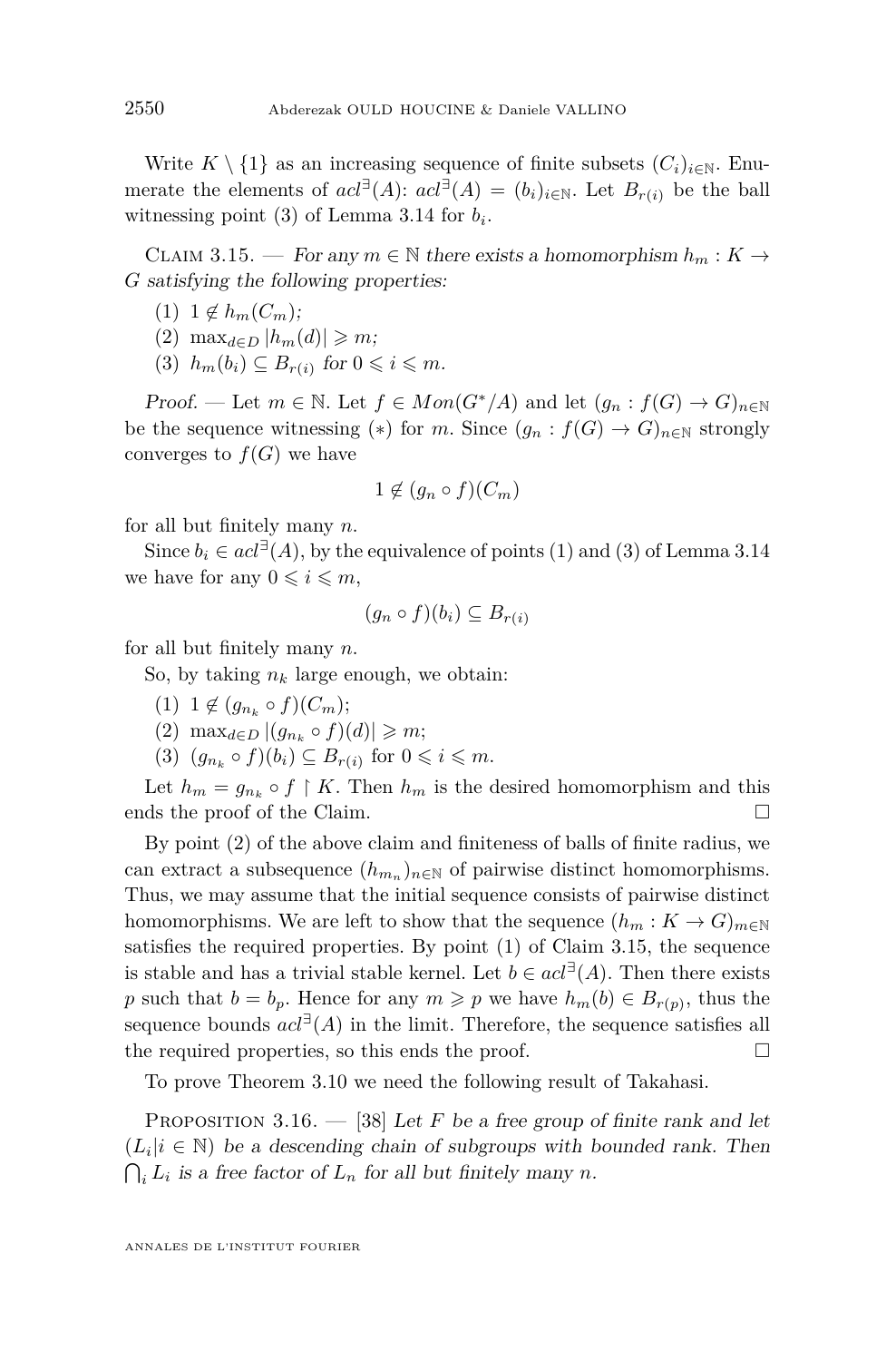Proof of Theorem [3.10.](#page-23-5) — Define a descending sequence  $(L_i | i \in \mathbb{N})$  of subgroups of *F* with bounded rank and containing  $acl^{\exists}(A)$  as follows. Let  $L_0 = K$ . Suppose that  $L_i$  is defined. If  $L_i = act^{\exists}(A)$  then this terminates the sequence; put  $L_j = L_i$  for any  $j \geq i$ . If  $L_i$  is freely  $acl^{\exists}(A)$ decomposable, then set  $L_{i+1}$  to be the free factor of  $L_i$  containing  $acl^{\exists}(A)$ and which is freely  $acl^{\exists}(A)$ -indecomposable. So, suppose that  $acl^{\exists}(A) < L_i$ and  $L_i$  is freely  $acl^{\exists}(A)$ -indecomposable. By Proposition [3.11](#page-23-4) there exists a stable sequence of pairwise distinct homomorphisms  $(h_n: L_i \to F)_{n \in \mathbb{N}}$ with trivial stable kernel and which bounds  $acl^{\exists}(A)$  in the limit. Hence by Theorem [2.9,](#page-10-0)  $L_i$  admits a nontrivial cyclic splitting relative to  $acl^{\exists}(A)$ . Then, set  $L_{i+1}$  to be the vertex group containing  $acl^{\exists}(A)$ .

We claim that the sequence terminates. Suppose for a contradiction that it does not terminate. Then we get an infinite sequence  $(L_i | i \in \mathbb{N})$  such that:

- $(i)$   $acl^{\exists}(A) \leq L_i,$
- $(ii)$   $rk(L_i) \leqslant rk(K)$  (properties of free groups, this can be proved using [\[24\]](#page-38-21) as in Corollary [3.8\)](#page-22-0),
- $(iii)$   $L_{i+1} < L_i$ .

By Proposition [3.16,](#page-26-3)  $\bigcap_i L_i$  is a free factor of  $L_i$  for all but finitely many *n*. Hence, for all but finitely many *n*,  $L_n$  is freely decomposable with respect to  $acl^{\exists}(A)$ ; a contradiction with the construction of the sequence. Therefore the sequence terminates, as claimed. Let  $L_p$  be the last term in the sequence. Then by construction  $acl^{\exists}(A) = L_p$ . We conclude that *K* is constructible from  $acl^{\exists}(A)$ . (*A*).

As in the case of the algebraic closure, as a consequence we have the following result:

COROLLARY 3.17.  $\qquad$  Let *F* be a free group of finite rank and *A* a nonabelian subgroup of *F*. Then  $acl^{\exists}(A)$  is compressed.

Proof. — The proof is identical to that of Corollary [3.8](#page-22-0) by using Theorem [3.10](#page-23-5) instead of Theorem [3.3.](#page-18-0)

#### <span id="page-27-0"></span>**4. The algebraic closure in the JSJ-decomposition**

In this section we study the link between the algebraic closure and the JSJ-decomposition and we prove Theorem [1.2.](#page-4-0) We start with the following lemma.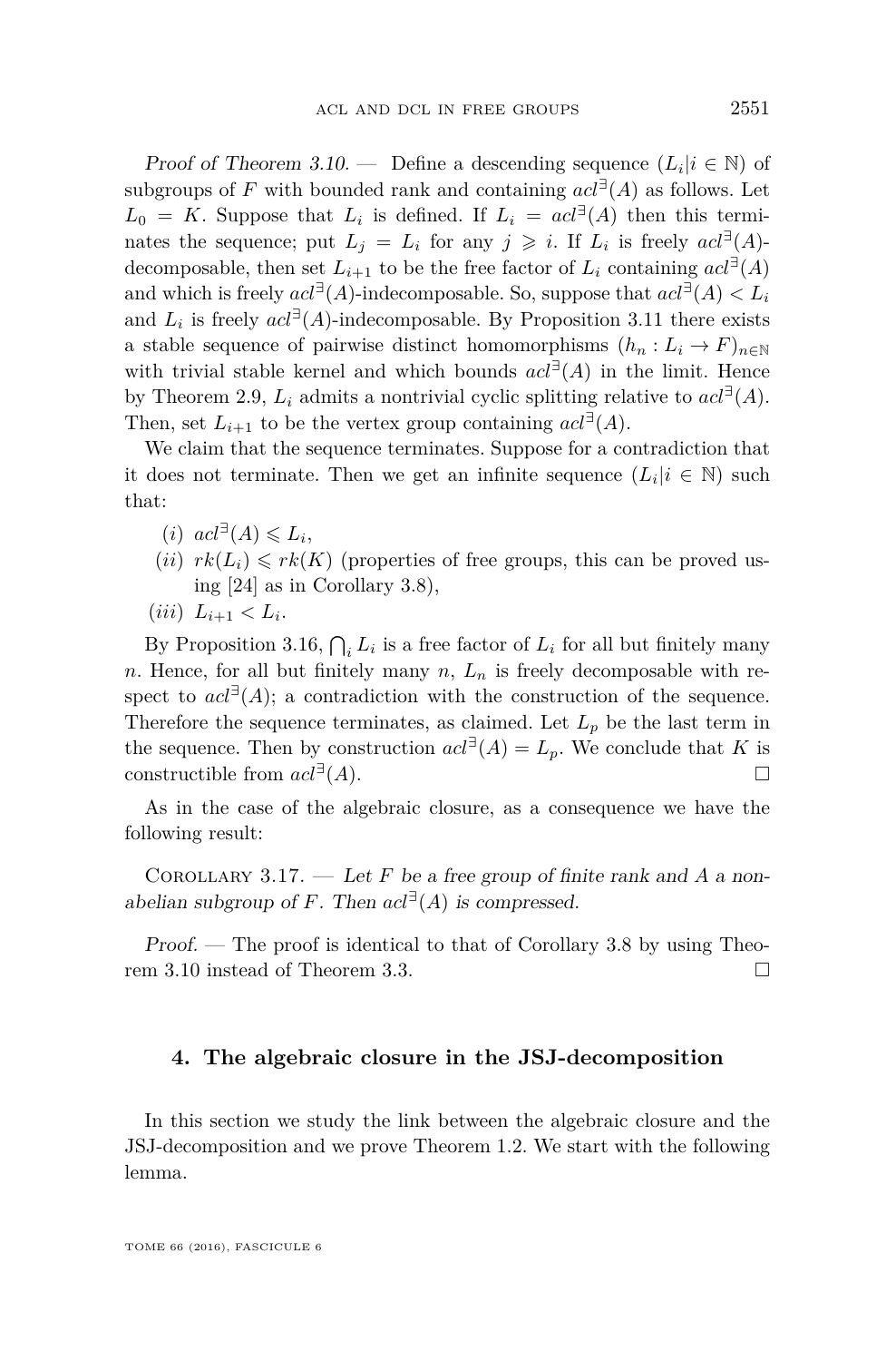<span id="page-28-0"></span>LEMMA  $4.1.$  — Let *G* be a torsion-free CSA group whose abelian subgroups are cyclic. Suppose that  $G = G_1 * G_2$  with  $A \le G_1$ . Then  $\text{rad}_G(A) \le$  $rac{d_{G_1}(A)}{A}$ 

Proof. — We show first that  $\text{rad}_G(A) \leq G_1$ . We suppose that  $g \notin G_1$ and we find a sequence  $(f_n)_{n\in\mathbb{N}}$  in  $Aut(G/A)$  such that the orbit  $\{f_n(g); n \in$ N} is infinite; this will prove that  $g \notin \text{rad}(A)$ . Depending whether  $G_2$  is abelian or not, we will treat the two cases separately. First suppose that  $G_2$  is abelian. Then  $G_2$  is cyclic; let *t* be a generating element. Let  $\alpha \in G_1$ be nontrivial. Then, let  $(f_n)_{n\in\mathbb{N}}$  be the sequence of automorphisms of *G* defined by being the identity on  $G_1$  and sending  $t$  to  $\alpha^n t$ . Since  $g \notin G_1$ ,  $g$ has a normal form  $g_0 t^{e_0} g_1 \cdots g_r t^{e_r} g_{r+1}$  where  $g_i \in G_1$ ,  $\varepsilon_i = \pm 1$  and if  $g_i = 1$ then  $\varepsilon_i + \varepsilon_{i+1} \neq 0$ . If  $f_n(g) = f_m(g)$  with  $n \neq m$  then a calculation with normal forms shows that  $\alpha^{n-m} = 1$  which is a contradiction with torsionfreeness of *G*. Hence the orbit  $\{f_n(g); n \in \mathbb{N}\}\$ is infinite, as required.

Suppose now that  $G_2$  is nonabelian. Since  $g \notin G_1$ ,  $g$  has a normal form  $g = g_1 \cdots g_r, r \geq 2$ . Let  $g_l \in G_2$  appear in the normal form of *g*. Since  $G_2$  is nonabelian and CSA, there exists an element  $\alpha \in G_2$  such that  $[g_l, \alpha] \neq 1$ . Then, let  $(f_n)_{n\in\mathbb{N}}$  be the sequence of automorphisms of *G* defined by being identity on  $G_1$  and conjugation by  $\alpha^n$  on  $G_2$ . If  $f_n(g) = f_m(g)$  with  $n \neq m$ , then a calculation with normal forms shows that  $[a^{n-m}, g_l] = 1$  which is a contradiction, as *G* is commutative transitive and  $[g_l, \alpha] \neq 1$ . Hence the orbit  ${f_n(g)$ ;  $n \in \mathbb{N}$  is infinite, as required.

Now we show that  $\text{rad}_G(A) \leqslant \text{rad}_{G_1}(A)$ . Let  $b \in \text{rad}_G(A)$  and suppose that  $b \notin \text{rad}_{G_1}(A)$ . Then the orbit  $\{f(b)|f \in \text{Aut}(G_1/A)\}$  is infinite; since each element of  $Aut(G_1/A)$  has a natural extension to *G*, the orbit  ${f(b)|f \in Aut(G/A)}$  is also infinite, which is a contradiction.

Lemma 4.2. — Let Γ be a torsion-free hyperbolic group and *A* a nonabelian subgroup of Γ. Suppose that  $\Gamma = \Gamma_1 * \Gamma_2$  with  $A \leq \Gamma_1$  and  $\Gamma_1$  is freely *A*-indecomposable. Then  $\operatorname{ract}_{\Gamma}(A) = \operatorname{ract}_{\Gamma_1}(A)$ .

Proof. — By Lemma [4.1,](#page-28-0) we have  $\operatorname{rad}_{\Gamma}(A) \leqslant \operatorname{rad}_{\Gamma_1}(A)$ ; thus it remains to show that  $\operatorname{rad}_{\Gamma_1}(A) \leqslant \operatorname{rad}_{\Gamma}(A)$ .

Let  $f \in Aut(G/A)$ . We claim that  $f \restriction \Gamma_1 \in Aut(\Gamma_1/A)$ . By Grushko-Kurosh theorem,  $f(\Gamma)$  has a decomposition

$$
f(\Gamma_1)=\Gamma_1^{g_1}\cap f(\Gamma_1)*\cdots*\Gamma_1^{g_p}\cap f(\Gamma_1)*\Gamma_2^{h_1}\cap f(\Gamma_1)*\cdots*\Gamma_2^{h_q}\cap f(\Gamma_1)*F,
$$

where *F* is a free group. Since  $A \leq f(\Gamma_1)$  we have  $g_i = 1$  for some *i* and  $A \leq \Gamma_1 \cap f(\Gamma_1)$  and this last group is a free factor of  $f(\Gamma_1)$ . Since  $\Gamma_1$  is freely *A*-indecomposable, we conclude that  $\Gamma_1 \cap f(\Gamma_1) = f(\Gamma_1)$ , thus  $f(\Gamma_1) \leq \Gamma_1$ .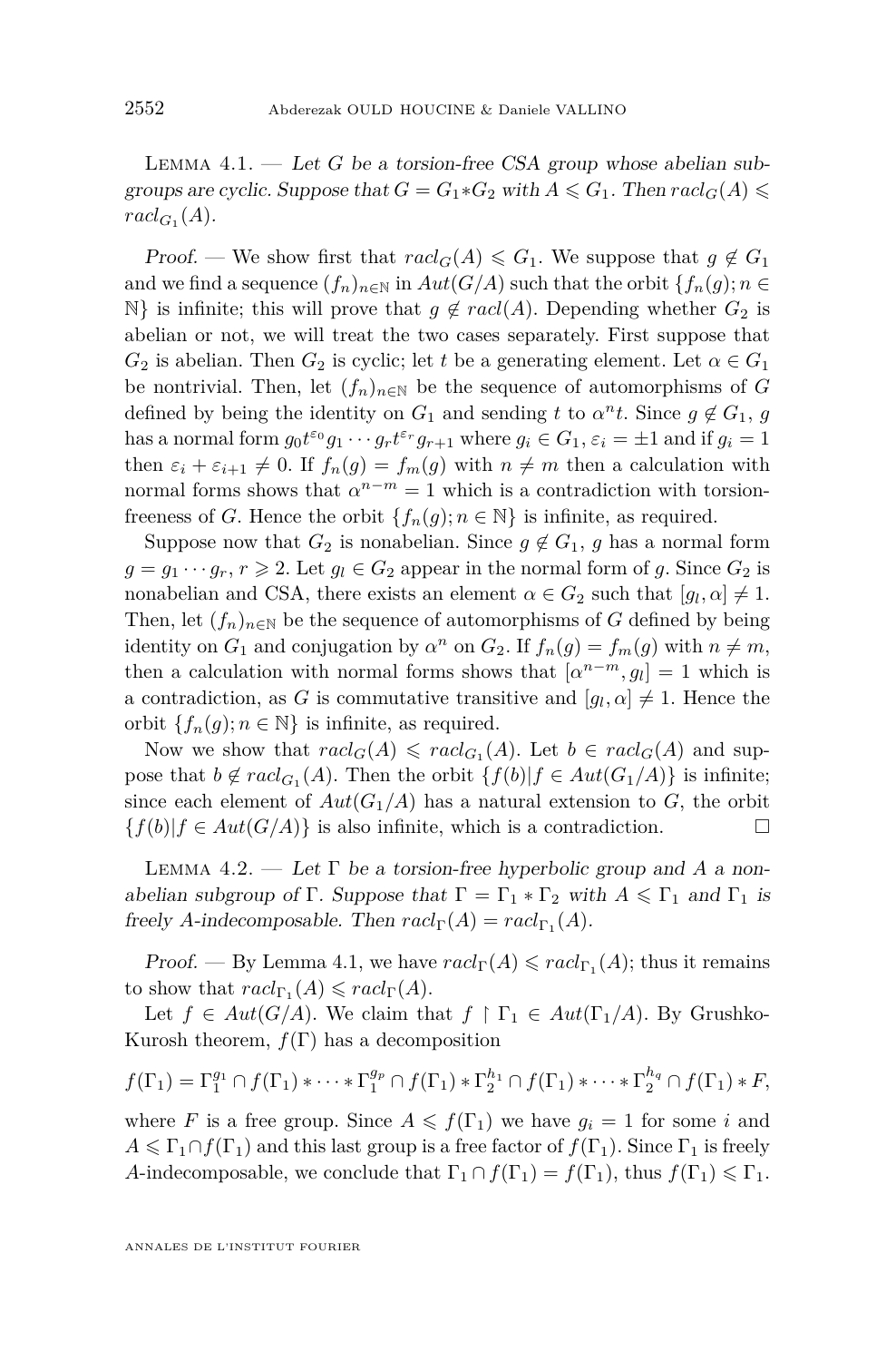If  $f \restriction \Gamma_1$  is not an automorphism, then by Corollary [2.17,](#page-13-1)  $\Gamma_1$  is freely *A*-decomposable, which is a contradiction. Hence  $f \restriction \Gamma_1 \in Aut(\Gamma_1/A)$ , as claimed.

Therefore, if the orbit  $\{f(b)|f \in Aut(\Gamma_1/A)\}\$ is finite then the orbit  ${f(b)| f ∈ Aut(Γ/A)}$  is finite as well, which proves  $rac{l_{\Gamma_1}(A) ≤ rad_{\Gamma}(A).$  □

<span id="page-29-0"></span>PROPOSITION 4.3. — Let *G* be a torsion-free CSA group and *A* a subgroup of *G*. Let  $\Lambda$  be an abelian splitting of *G* relative to *A* and suppose that each edge group is nontrivial and maximal abelian in its endpoints vertex groups. If  $G(A)$  is the vertex group containing A then  $rac{(A) \le G(A)}{A}$ and in particular  $acl(A) \leqslant G(A)$ .

Proof.  $\sim$  As in the proof fo Lemma [4.1,](#page-28-0) we are going to show that if  $g \notin G(A)$  then there exists a sequence  $(f_n)_{n \in \mathbb{N}}$  in  $Aut(G/A)$  such that the orbit  ${f_n(g) : n \in \mathbb{N}}$  is infinite; which proves that  $g \notin \mathit{racl(A)}$ . Let  $g \notin G(A)$ .

Write  $\Lambda = (\mathcal{G}(V, E), T, \phi)$ . To simplify, identify *G* with  $\pi(\mathcal{G}(V, E), T)$ . Enumerate the edges which lie outside *T* as  $e_1, \ldots, e_p$ . Let  $\mathcal{G}_i(V, E_i)$  be the graph of groups obtained by deleting *e<sup>i</sup>* . Hence *G* is an HNN-extension of the fundamental group  $G_i = \pi(\mathcal{G}_i(V, E_i), T)$ .

Suppose that  $g \notin G_i$ . Write  $G = \langle G_i, t | C^t = \varphi(C) \rangle$ . Let  $c \in C$  be nontrivial. In this case let  $(f_n)_{n\in\mathbb{N}}$  be the sequence of Dehn twists around  $c^n$ , that is  $f_n$  is defined by being identity on  $G_i$  and sending *t* to  $c^n t$ . As in the previous lemma, *g* has a normal form  $g_0 t^{\varepsilon_0} g_1 \dots g_r t^{\varepsilon_r} g_{r+1}$ ; if  $f_n(g) = f_m(g)$ , with  $n \neq m$ , we find  $c^{n-m} = 1$ , a contradiction with torsion-freeness of *G*. This shows that the orbit  ${f_n(g)}$ ;  $n \in \mathbb{N}$  is infinite, as required.

Suppose that  $g \in \bigcap_{1 \leqslant i \leqslant p} G_i$ . Note that  $\bigcap_{1 \leqslant i \leqslant p} G_i$  is the fundamental group *L* of the graph of groups  $\mathcal{G}(V, E')$  obtained by deleting all the edges  $e_1, \ldots, e_p$ , relative to the maximal subtree *T*. Let  $e'_1, \ldots, e'_q$  be the edges incident to  $G(A)$  in *T*. Hence, for each  $1 \leq i \leq q$ , *L* can be written as an amalgamated free product  $L = L_{i1} *_{C_i} L_{i2}$  where  $L_{i1}$  and  $L_{i2}$  are the fundamental groups of the connected components of the graph obtained by deleting  $e'_i$  and  $G(A) \leq L_{i1}$ .

Since  $g \notin G(A)$ , there exists  $1 \leq i \leq q$  such that  $g \notin L_{i1}$ . We claim that there exists a sequence  $(f_n)_{n\in\mathbb{N}}$  in  $Aut(L/A)$  such that the orbit  $\{f_n(g); n \in$  $\mathbb{N}$  is infinite and such that the restriction of each  $f_n$  on any edge group of our initial graph of groups  $\mathcal{G}(V, E)$  is a conjugation by an element of  $L$ .

Define the sequence  $(f_n)_{n\in\mathbb{N}}$  similarly as in the previous case of HNN-extensions and in Lemma [4.1](#page-28-0) above. Since  $g \notin L_{i1}$ , *g* has a normal form  $g = g_1 \cdots g_r, r \ge 2$ . Let  $g_l \in L_{i2}$  appear in the normal form of *g*. Let  $c \in C_i$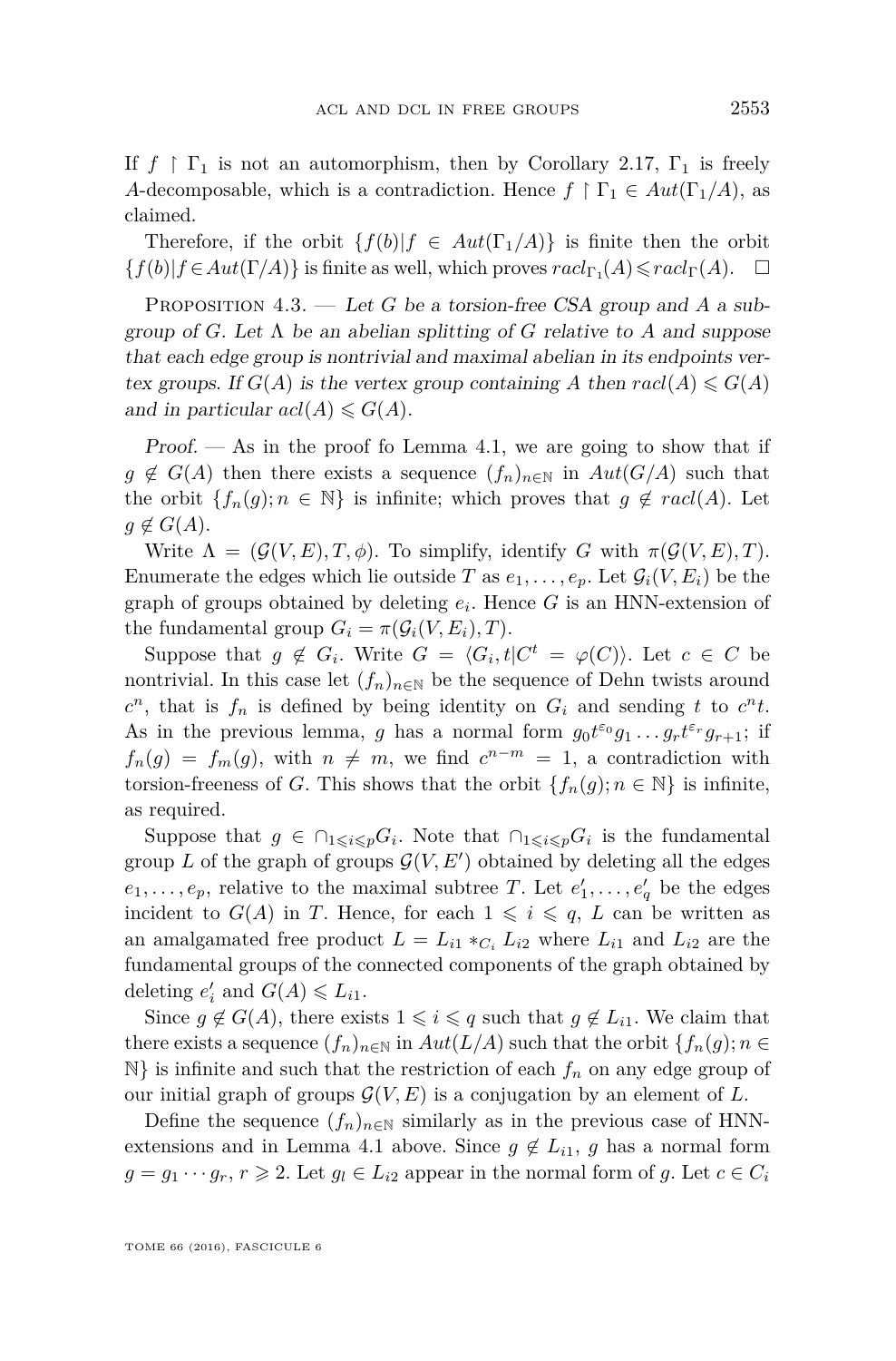be nontrivial. In this case let  $(f_n)_{n\in\mathbb{N}}$  be the sequence of Dehn twists around  $c^n$ ; that is  $f_n$  is defined by being identity on  $L_{i1}$  and conjugation by  $c^n$  on  $L_{i2}$ . If  $f_n(g) = f_m(g)$  with  $n \neq m$ , then a calculation with normal forms shows that  $[c^{n-m}, g_l] = 1$ , thus  $[g_l, c] = 1$ . Since  $C_i$  is maximal abelian, we get  $g_l \in C_i$ ; a contradiction. Hence the orbit  $\{f_n(g); n \in \mathbb{N}\}\$ is infinite and the restriction of each  $f_n$  on each edge group of  $\mathcal{G}(V, E)$  is a conjugation by an element of *L*, as required.

Each  $f_n$  has a standard extension  $\hat{f}_n$  to  $G$ ; thus the sequence  $(\hat{f}_n)_{n\in\mathbb{N}}$ is a sequence from  $Aut(G/A)$  with the orbit  $\{\hat{f}_n(g); n \in \mathbb{N}\}\$  infinite, as required.  $\Box$ 

<span id="page-30-0"></span>PROPOSITION 4.4. — Let  $\Gamma$  be a torsion-free hyperbolic group and let *A* be a nonabelian subgroup of Γ. Then *racl*(*A*) coincides with the vertex group containing *A* in the generalized malnormal cyclic JSJ-decomposition of Γ relative to *A*.

Proof. — Write  $\Gamma = \Gamma_1 * \Gamma_2$  with  $A \leq \Gamma_1$  and  $\Gamma_1$  freely A-indecomposable. By Lemma [4.1,](#page-28-0)  $rac{\text{d}\Gamma(A)}{=}rac{\text{d}\Gamma_1(A)}$ ; thus we must show that  $rac{\text{d}\Gamma_1(A)}{=}$  is the vertex group containing *A* in the cyclic malnormal JSJ-decomposition of  $\Gamma_1$  relative to *A*. Let  $G(A)$  be the vertex group containing *A*.

By Theorem [2.16,](#page-13-0) there exists a finite number of automorphisms  $f_1, \ldots, f_l$ of  $\Gamma_1$  such that for any  $f \in Aut(\Gamma_1/A)$ , there exists a modular automorphism  $\sigma \in Mod(\Gamma_1/A)$  such that  $f = f_i \circ \sigma$  for some *i*.

Let  $b \in G(A)$ . By Lemma [2.22](#page-15-0) any automorphism  $\sigma \in Mod(\Gamma_1/A)$ fixes the vertex group containing *A* in the JSJ-decomposition of  $\Gamma_1$  relative to *A*. We see that this last property is steal true for the vertex group *G*(*A*). Since any  $\sigma \in Mod(\Gamma_1/A)$  fixes *G*(*A*) pointwise for any automorphism  $f \in Aut(\Gamma_1/A)$  we have  $f(b) \in \{f_1(b), \ldots, f_l(b)\}$ . Thus  $b \in acl_{\Gamma_1}(A)$ and  $G(A) \leqslant acl_{\Gamma_1}(A)$ . The inverse inclusion follows from Proposition [4.3](#page-29-0) and properties of the malnormal JSJ-decompositions stated in Theo-rem [2.24.](#page-17-2)

In the case of free groups, we have a bit more.

THEOREM  $4.5.$  — Let F be a free group of finite rank and let A be a nonabelian subgroup of  $F$ . Then  $acl(A)$  coincides with the vertex group containing *A* in the generalized malnormal cyclic JSJ-decomposition of *F* relative to *A*.

*Proof.* — Write  $F = F_1 * F_2$  with  $A \leq F_1$  and  $F_1$  freely *A*-indecomposable. Since  $F_1 \preceq F$ ,  $acl_{F_1}(A) = acl_F(A)$ . Let  $G(A)$  be the vertex group containing *A* in the cyclic malnormal JSJ-decomposition of *F*<sup>1</sup> relative to *A*.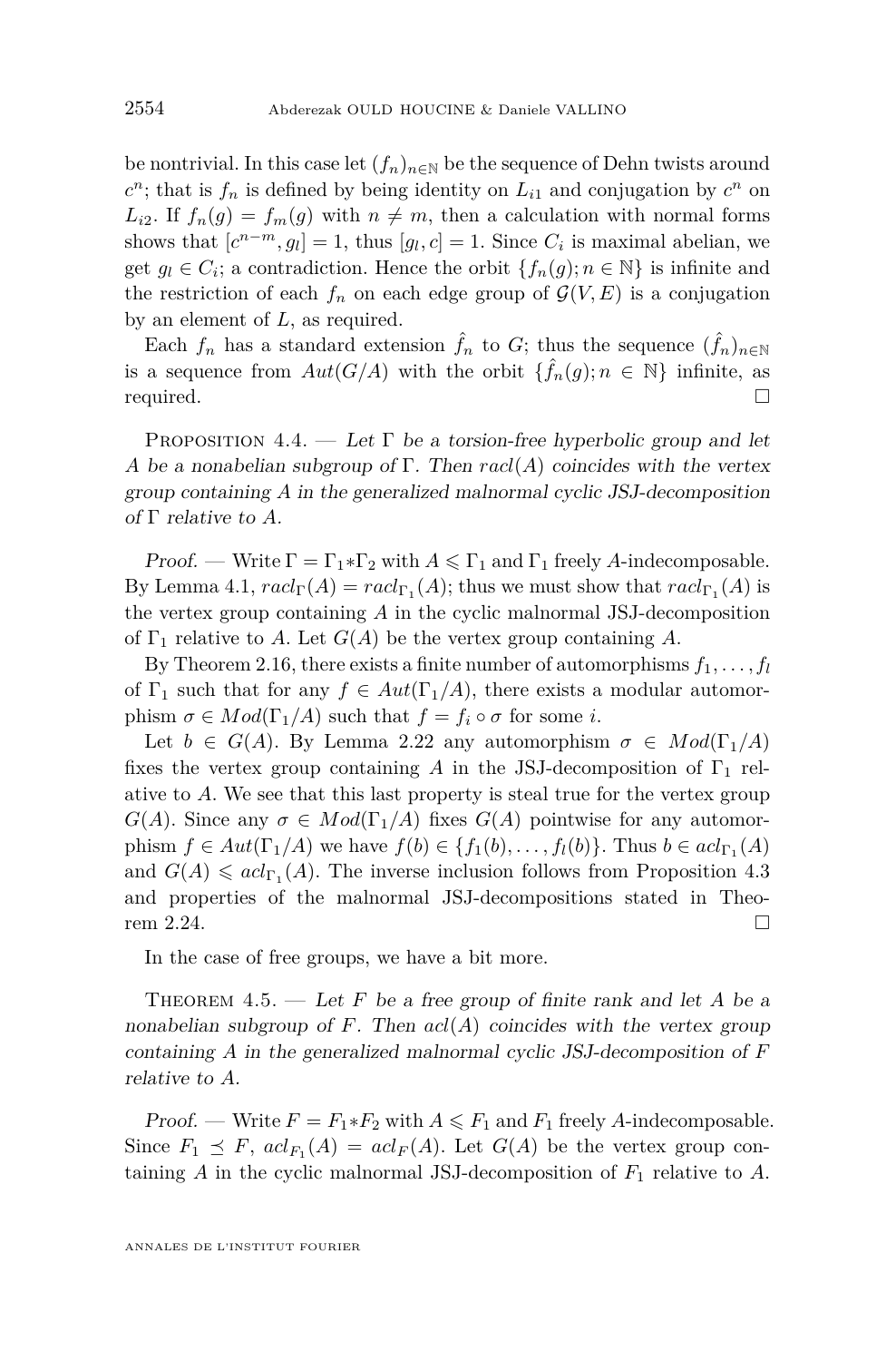By Proposition [4.3](#page-29-0) and properties of JSJ-decompositions stated in Theo-rem [2.24,](#page-17-2) we have  $acl(A) \leqslant G(A)$ ; thus it remains to show that  $G(A) \leqslant$  $acl(A)$ . Let  $c \in G(A)$  and let  $(\bar{d}_1, \bar{d}_2)$  be a tuple generating  $F_1$  with  $\bar{d}_1$ generating  $G(A)$ . Then  $c = w(\bar{d}_1)$  for some word *w*.

By Theorem [3.3](#page-18-0)  $acl(A)$  is finitely generated; let  $\bar{b}$  be a finite generating set of  $acl(A)$ . Let  $\varphi(\bar{x}, \bar{y})$  be the formula given by the Proposition [2.4](#page-8-0) with respect to the generating tuple  $(\bar{d}_1, \bar{d}_2)$  and to the tuple  $\bar{b}$ ; that is for any endomorphism *f* of  $F_1$ , if  $F_1 \models \varphi(f(\bar{d}_1), f(\bar{d}_2))$  and *f* fixes  $\bar{b}$  then *f* is an automorphism.

By equational noetherianity, there exists a finite system  $S(\bar{x}, \bar{y})$  of equations such that for any  $(\bar{\alpha}, \bar{\beta})$  if  $F_1 \models S(\bar{\alpha}, \bar{\beta})$  then the map which sends  $(\bar{d}_1, \bar{d}_2)$  to  $(\bar{\alpha}, \bar{\beta})$  extends to an homomorphism.

Let  $\bar{v}(\bar{x})$  be a tuple of words such that  $\bar{b} = \bar{v}(\bar{d}_1)$ . Let

$$
\psi(z,\overline{b}) := \exists \overline{x} \exists \overline{y} (\varphi(\overline{x},\overline{y}) \land z = w(\overline{x}) \land S(\overline{x},\overline{y}) \land \overline{b} = \overline{v}(\overline{x})).
$$

We claim that  $\psi(z, \bar{b})$  has only finitely many realizations in  $F_1$ . Indeed, if

$$
F_1 \models \psi(c', \overline{b}) := \exists \overline{x} \exists \overline{y} (\varphi(\overline{x}, \overline{y}) \land c' = w(\overline{x}) \land S(\overline{x}, \overline{y}) \land \overline{b} = \overline{v}(\overline{x})),
$$

then there exists an automorphism  $f$  fixing  $acl(A)$  pointwise and sending *c* to *c'*. By Proposition [4.4](#page-30-0)  $G(A) = rad(A)$ , thus the set  $\{f(c)|f \in$  $Aut(F_1/A)$  is finite. Hence  $\psi(z,\bar{b})$  has only finitely many realizations as claimed. Thus  $c \in \text{acl}(\text{acl}(A)) = \text{acl}(A)$  as required.

#### <span id="page-31-0"></span>**5. The algebraic closure & the definable closure**

Putting all the pieces together, in this section we are ready to give the relation between algebraic closure and definable closure.

<span id="page-31-1"></span>THEOREM  $5.1.$  — Let F be a free group of finite rank and A a nonabelian subgroup of *F*. Then  $dcl(A)$  is a free factor of  $acl(A)$ . Similarly,  $dcl^{\exists}(A)$  is a free factor of  $acl^{\exists}(A)$ .

We need the following theorem of Dyer and Scott.

<span id="page-31-2"></span>THEOREM 5.2 ([\[18,](#page-38-23) Proposition 5.3, Ch I][\[7\]](#page-38-24)). — Let *F* be a free group of finite rank and let *f* be an automorphism of *F* of finite order. Then the set of elements of *F* fixed by *f* is a free factor of *F*.

TOME 66 (2016), FASCICULE 6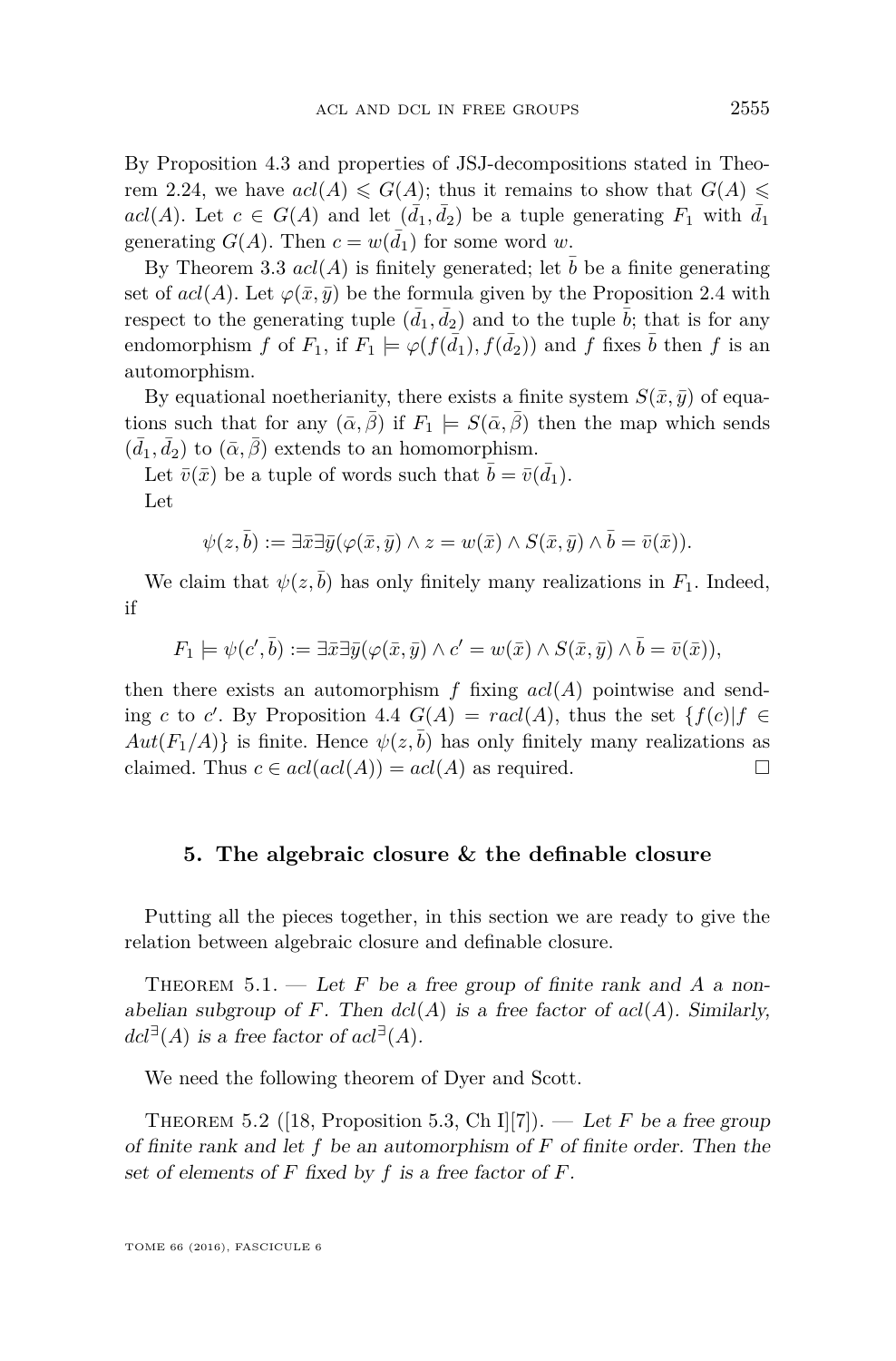Proof of Theorem [5.1.](#page-31-1) — By Theorem [3.3,](#page-18-0) *acl*(*A*) is finitely generated. Hence, by Grushko-Kurosh theorem,  $acl(A)$  has a free decomposition  $K*L$ , such that *K* contains  $dcl(A)$  and *K* is freely  $dcl(A)$ -indecomposable. We claim that  $K = dcl(A)$ . Suppose for a contradiction that  $dcl(A) < K$  and let  $a \in K \setminus dcl(A)$ .

<span id="page-32-0"></span>Claim 5.3. — There exists an automorphism *h* of *acl*(*A*), of finite order and fixing pointwise  $dcl(A)$ , such that  $h(a) \neq a$ .

Proof. — Since  $a \in \text{acl}(A) \setminus \text{dcl}(A)$ , there exists a formula  $\psi(x)$ , with parameters from *A*, such that  $\psi(F)$  is finite, contains *a* and is not a singleton. We claim that there exists  $b \in \text{acl}(A)$  such that  $tp(a|A) = tp(b|A)$ and  $a \neq b$ . Set  $\psi(F) = \{a, b_1, \ldots, b_m\}$  and suppose towards a contradiction that  $tp(a|A) \neq tp(b_i|A)$  for all  $1 \leqslant i \leqslant m$ . Thus, for every  $1 \leqslant i \leqslant m$ , there exists a formula  $\psi_i(x)$ , with parameters from *A*, such that  $\psi_i \in tp(b_i|A)$ and  $\neg \psi_i \in tp(a|A)$ . Thus the formula  $\psi(x) \wedge \neg \psi_1(x) \wedge \cdots \wedge \neg \psi_m(x)$  defines *a*; a contradiction.

Hence, let  $b \in \psi(F)$  such that  $a \neq b$  and  $tp(a|A) = tp(b|A)$ . By Proposi-tion [2.3,](#page-6-1) there exist an elementary extension  $F^*$  of  $F$  and  $f \in Aut(F^*/A)$ such that  $f(a) = b$ . Let *h* be the restriction of *f* to  $acl(A)$ . We claim that *h* has the required properties.

Since *h* is restriction of *f*, we get  $h(acl(A)) \leqslant acl(A)$ . Let  $b \in acl(A)$ and let  $\psi_b(x)$  be a formula, with parameters from *A*, such that  $\psi_b(F)$  is finite and contains *b*. Then  $h(\psi_b(F)) \leq \psi_b(F)$  and since  $\psi_b(F)$  is finite and *h* is injective we get  $h(\psi_b(F)) = \psi_b(F)$ . Thus *h* is surjective and in particular *h* is an automorphism of  $acl(A)$ . Moreover, since for any *n*,  $h^n$ is an automorphism of  $acl(A)$  and  $h^{n}(\psi_{b}(F)) = \psi_{b}(F)$ , there exists  $n \in \mathbb{N}$ such that  $h^n$  fixes  $\psi_b(F)$  pointwise.

Let  $\{b_1, \ldots, b_m\}$  be a finite generating set of  $acl(A)$ . Hence, we get  $n_1, \ldots, n_m$  such that  $h^{n_i}(b_i) = b_i$ . Therefore  $h^{n_1 \cdots n_m}(x) = x$  for any  $x \in$  $acl(A)$ , thus *h* has finite order. This completes the proof of the claim.  $\square$ 

Let *h* be the automorphism given by the above claim. We claim that  $h(K) = K$ . We have  $h(K) \leqslant acl(A)$  and by Grushko-Kurosh theorem

$$
h(K) = h(K) \cap K^{g_1} * \cdots * h(K) \cap K^{g_n} * h(K) \cap L^{h_1} * \cdots * h(K) \cap L^{h_m} * D,
$$

where *D* is a free group. Since  $dcl(A) \leq K \cap h(K)$ , it follows that  $g_i = 1$ for some *i*. Since *K* is  $dcl(A)$ -freely indecomposable, we find that  $h(K)$  =  $h(K) \cap K$ , thus  $h(K) \leq K$ . In particular  $h(a) \in K$ .

If  $h(K) < K$ , then K is freely  $dcl(A)$ -decomposable by Corollary [2.17;](#page-13-1) a contradiction. Hence  $h(K) = K$ .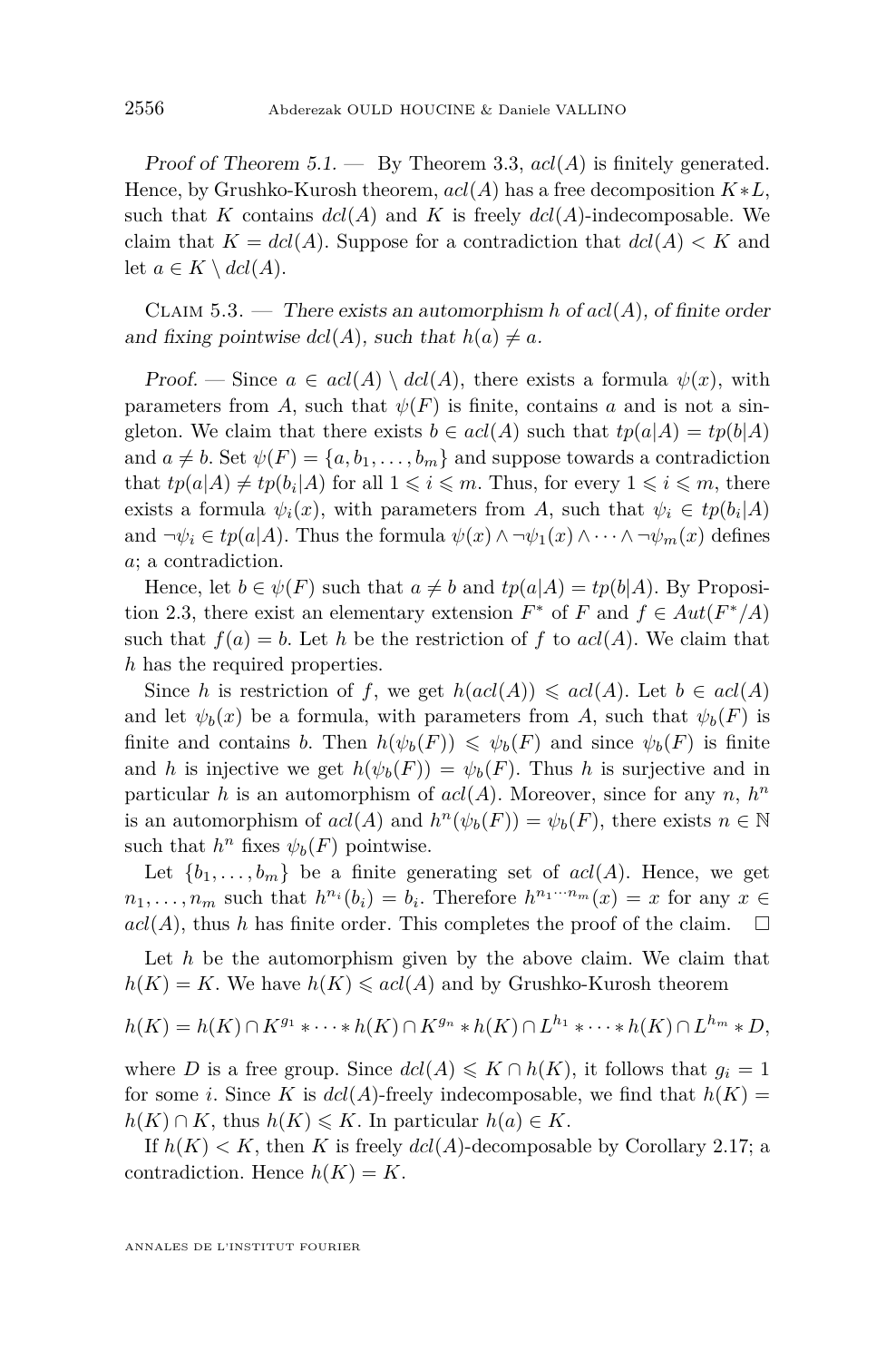Since *h* is a nontrivial automorphism of *K* of finite order, by Theorem [5.2](#page-31-2) *K* is freely  $dcl(A)$ -decomposable; a contradiction. Hence in each case we get a contradiction. Therefore  $dcl(A) = K$  as required.

Concerning the existential closure, the proof follows the same method. We only give a sketch of it by detailing the points where the proof is different. As above, by Theorem [3.10](#page-23-5) instead of Theorem [3.3,](#page-18-0)  $acl^{\exists}(A)$  is finitely generated; hence we get a free decomposition  $acl^{\exists}(A) = K * L$ , with  $dcl^{\exists}(A) \leq K$  and K is freely  $dcl^{\exists}(A)$ -indecomposable. We let  $a \in$  $K \setminus dcl^{\exists}(A)$ . As before, we also have the following.

CLAIM 5.4. — There exists an automorphism *h* of  $acl^{\exists}(A)$ , of finite order and fixing  $dcl^{\exists}(A)$  pointwise, such that  $h(a) \neq a$ .

Proof. — The unique point, where the proof here is different, is the use of monomorphisms of an elementary extension rather than automorphisms. Since  $a \in \text{acl}^{\exists}(A) \setminus \text{dcl}^{\exists}(A)$ , there exists an existential formula  $\psi(x)$ , with parameters from *A*, such that  $\psi(F)$  is finite, contains *a* and is not a singleton. The claim here is that there exists  $b \in \text{acl}^{\exists}(A)$  such that  $tp^{\exists}(a|A) \subseteq tp^{\exists}(b|A)$  and  $a \neq b$ . The details are similar and left to the reader. Then, by Proposition [2.3,](#page-6-1) there exists a monomorphism of an elementary extension  $F^*$  of  $F$  fixing  $\det^{\exists}(A)$  pointwise such that  $f(a) = b$ . Let *h* be the restriction of *f* to  $acl^{\exists}(A)$ . The rest of the proof works exactly as in Claim [5.3](#page-32-0) and is left to the reader.

Also the remaining claims work as in the previous case. This ends the proof of the theorem.  $\Box$ 

Next theorem is a detailed version of Theorem [1.4.](#page-5-2) We denote by  $End(F/A)$  the set of endomorphisms of *F* fixing *A* pointwise.

<span id="page-33-0"></span>THEOREM 5.5. — Let  $A_0$  be a finite set (possibly empty) and

$$
A = \langle A_0, a, b, u | \rangle, H = A * \langle y | \rangle,
$$
  

$$
v = aybyay^{-1}by^{-1}, F = \langle H, t | u^t = v \rangle.
$$

Then *F* is a free group of rank  $|A_0|+4$  and the following properties hold.

- (1) If  $f \in End(F/A)$  then  $f \in Aut(F|A)$ , and if  $f \upharpoonright H \neq id_H$  then  $f(y) = y^{-1}$ .
- (2)  $acl(A) = acl^{\exists}(A) = H.$
- (3)  $dcl(A) = dcl^{\exists}(A) = A$ .

*Proof.* — Clearly *F* is a free group of rank  $|A_0| + 4$ . We suppose (1) and we show  $(2)$  and  $(3)$ . Clearly we have

$$
A \leqslant acl^{\exists}(A) \leqslant acl(A) \leqslant real(A),
$$

TOME 66 (2016), FASCICULE 6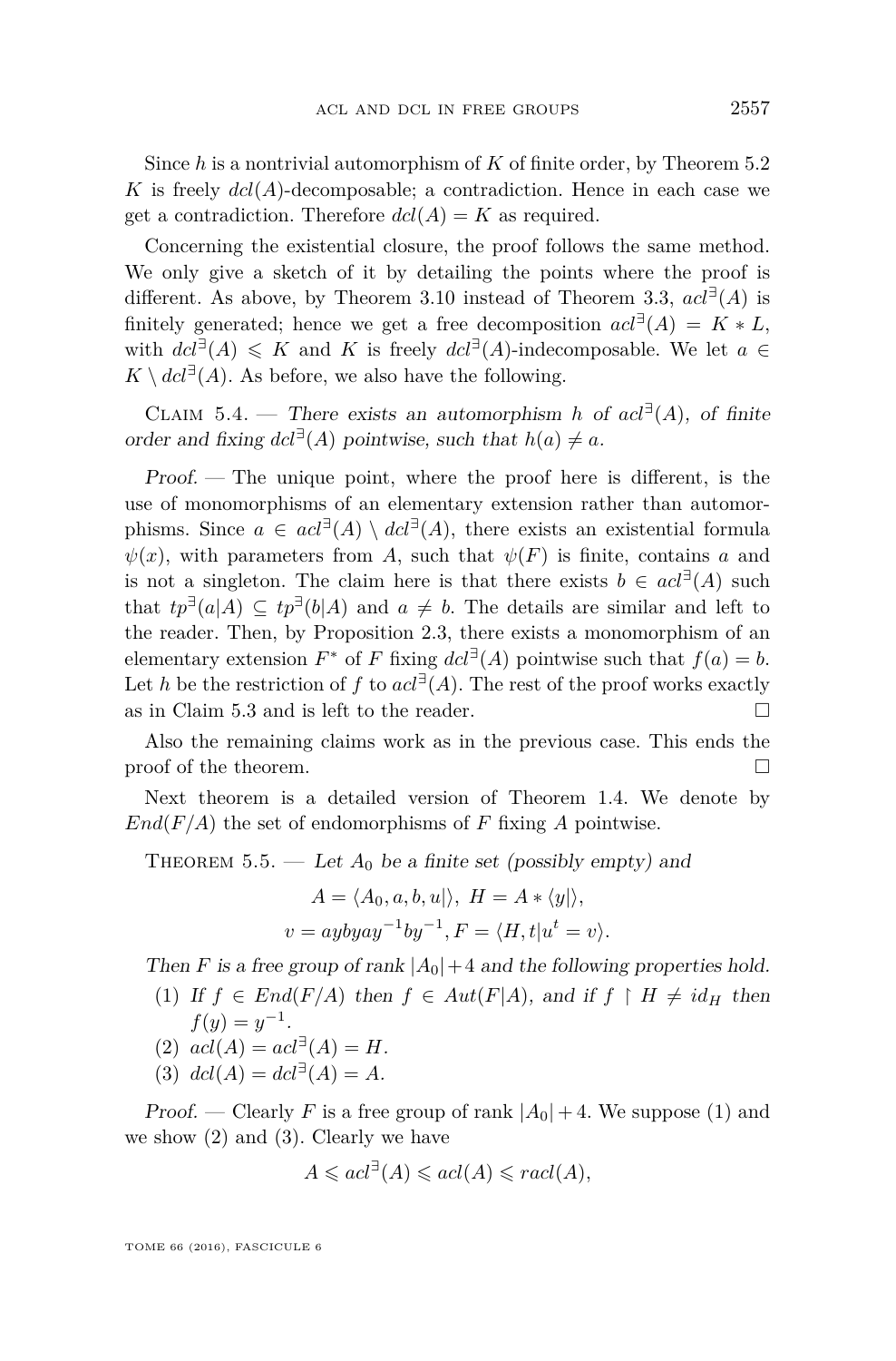and since the subgroups generated by *u* and *v* respectively are malnormal in *H*, by Proposition [4.3](#page-29-0) we have  $\text{rad}(A) \leq H$ . Thus to show (2) it is sufficient to show that  $y \in act^{\exists}(A)$ . Let

$$
\varphi(z) := \exists \alpha (u^{\alpha} = azbzaz^{-1}bz^{-1}).
$$

Then  $F \models \varphi(y)$ . Let  $\gamma \in F$  such that  $F \models \varphi(\gamma)$ . Then the map defined by  $f(y) = \gamma$ ,  $f(t) = \alpha$  and identity on *A* extends to an endomorphism of *F* fixing *A* pointwise; thus, by (1),  $\gamma = y^{\pm 1}$ . Hence  $\varphi(z)$  has only finitely many realizations, thus  $y \in act^{\exists}(A)$  as desired.

We show (3). We have

$$
A \leqslant dcl^{\exists}(A) \leqslant dcl(A) \leqslant r dcl(A) \leqslant r acl(A) \leqslant H,
$$

thus to show (3) it is sufficient to show that there exists  $g \in Aut(F/A)$ such that for any  $\gamma \in H \setminus A$  we have  $q(\gamma) \neq \gamma$ . Let *q* defined on *H* by being identity on *A* and  $g(y) = y^{-1}$ . Then

$$
g(v) = ay^{-1}by^{-1}ayby = ay^{-1}by^{-1}aybyay^{-1}by^{-1}(ay^{-1}by^{-1})^{-1} = dvd^{-1},
$$

where  $d = ay^{-1}by^{-1}$ . Hence by extending *g* on *F* by

$$
g(t) = td^{-1},
$$

we get  $g \in Aut(F/A)$  with  $g(y) = y^{-1}$ . Now if  $\gamma \in H \setminus A$  then *y* appears in the normal form of  $\gamma$ , thus  $g(\gamma) \neq \gamma$  as required.

The remaining is devoted to the proof of (1).

<span id="page-34-3"></span>CLAIM 5.6. — Let  $f \in End(F/A)$ . Then  $f(y) \in H$ .

<span id="page-34-0"></span>Proof. — Suppose towards a contradiction that  $f(y) \notin H$  and let

(5.1) 
$$
f(y) = \alpha_0 t^{\varepsilon_0} \dots \alpha_n t^{\varepsilon_n} \alpha_{n+1}
$$

in normal form where  $\alpha_i \in H$  and  $\varepsilon_i = \pm 1$  for every *i*.

<span id="page-34-1"></span>By definition of  $v$  and by HNN relation we have

(5.2) 
$$
f(t)^{-1}uf(t) = af(y)bf(y)af(y)^{-1}bf(y)^{-1}.
$$

Substituting definition  $(5.1)$  in equation  $(5.2)$ , we have

<span id="page-34-2"></span>
$$
(5.3) \quad f(t)^{-1} u f(t) = a \alpha_0 t^{\varepsilon_0} \dots \alpha_n t^{\varepsilon_n} \alpha_{n+1} b \alpha_0 t^{\varepsilon_0} \dots \alpha_n t^{\varepsilon_n} \alpha_{n+1} a \alpha_{n+1}^{-1} t^{-\varepsilon_n} \alpha_n^{-1} \dots \dots t^{-\varepsilon_0} \alpha_0^{-1} b \alpha_{n+1}^{-1} t^{-\varepsilon_n} \alpha_n^{-1} \dots t^{-\varepsilon_0} \alpha_0^{-1}.
$$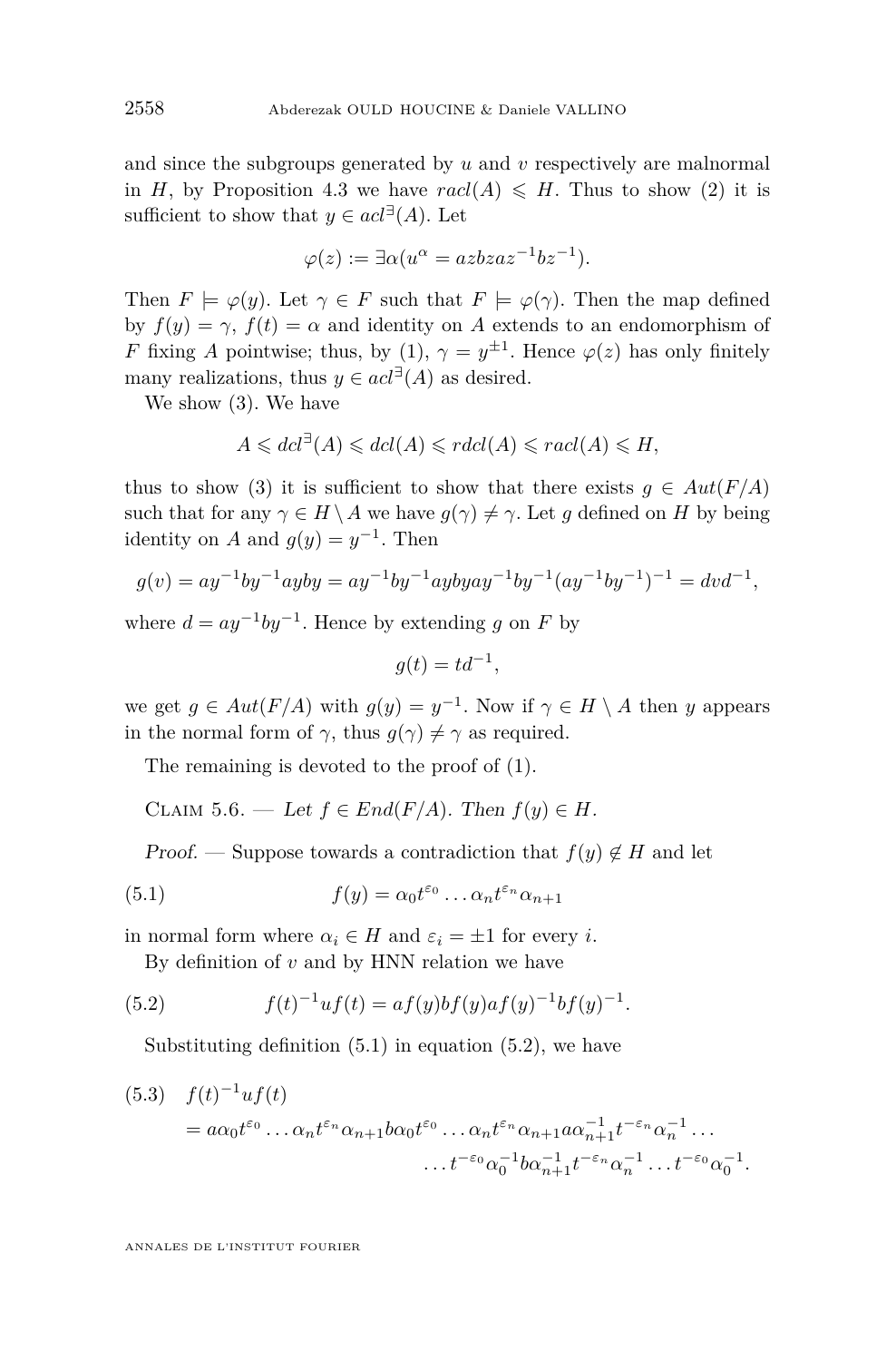Compare a cyclically reduced conjugate for each side of [\(5.3\)](#page-34-2): *u* for the left side, and a cyclically reduced conjugate *c* of

$$
(5.4) \quad \alpha_0^{-1} a \alpha_0 t^{\varepsilon_0} \dots \alpha_n t^{\varepsilon_n} \alpha_{n+1} b \alpha_0 t^{\varepsilon_0} \dots \alpha_n t^{\varepsilon_n} \alpha_{n+1} a \alpha_{n+1}^{-1} t^{-\varepsilon_n} \alpha_n^{-1} \dots
$$

$$
\dots t^{-\varepsilon_0} \alpha_0^{-1} b \alpha_{n+1}^{-1} t^{-\varepsilon_n} \alpha_n^{-1} \dots t^{-\varepsilon_0}
$$

for the right side.

There are three subwords in *c* that could be subject to cancellation.

- (1) One is  $\alpha_{n+1} \alpha \alpha_{n+1}^{-1}$ . Note that
	- it does not belong to  $\langle u \rangle$ , since two centralizers of generators cannot be conjugate of each other;
	- it does not belong to  $\langle v \rangle$ , since this would imply  $\alpha_{n+1} a \alpha_{n+1}^{-1} =$  $v^p$  (as *v* is root-free), and  $v^p$  is cyclically reduced, while a cyclically conjugate of  $\alpha_{n+1} \alpha \alpha_{n+1}^{-1}$  is *a*.
- (2) The other two subwords are  $\alpha_{n+1}b\alpha_0$  and  $\alpha_0^{-1}b\alpha_{n+1}^{-1}$ . If the first one is in  $\langle u \rangle$ , the second
	- cannot be in  $\langle u \rangle$ , because their product  $\alpha_{n+1} b^2 \alpha_{n+1}^{-1}$  should be in  $\langle u \rangle$ , but it is not, since it is equal to  $b^2$  in the Abelianization *H/*[*H, H*].
	- cannot be in  $\langle v \rangle$ , because their product  $\alpha_{n+1} b^2 \alpha_{n+1}^{-1}$  should have the form  $u^pv^q$ , that in the Abelianization is equal to  $u^p(a^2b^2)^q$ , but, as said above, it is  $b^2$ .

Symmetrically, if the first one is in  $\langle v \rangle$ , the second

- cannot be in  $\langle v \rangle$ , because their product  $\alpha_{n+1} b^2 \alpha_{n+1}^{-1}$  should be in  $\langle v \rangle$ , but it is not, since it is equal to  $b^2$  which is different from  $a^2b^2 = v$  in the Abelianization.
- cannot be in  $\langle u \rangle$ , because their product  $\alpha_{n+1} b^2 \alpha_{n+1}^{-1}$  should have the form  $v^q u^p$ , that in the Abelianization is equal to  $u^p(a^2b^2)^q$ , but, as said above, it is  $b^2$ .

So, suppose  $\alpha_{n+1}b\alpha_0$  is in  $\langle u \rangle$  or in  $\langle v \rangle$ , so that we can reduce between the first and the second occurrence of *f*(*y*).

We have the following two cases:

(1) the reduction procedure stops somewhere, and we are done, since we have some occurrences of *t* remaining, at least among the first two occurrences of *f*(*y*), getting in this way a contradiction (recall that the HNN length of the cyclically reduced conjugate of the left side of the equation  $(5.3)$  is 0);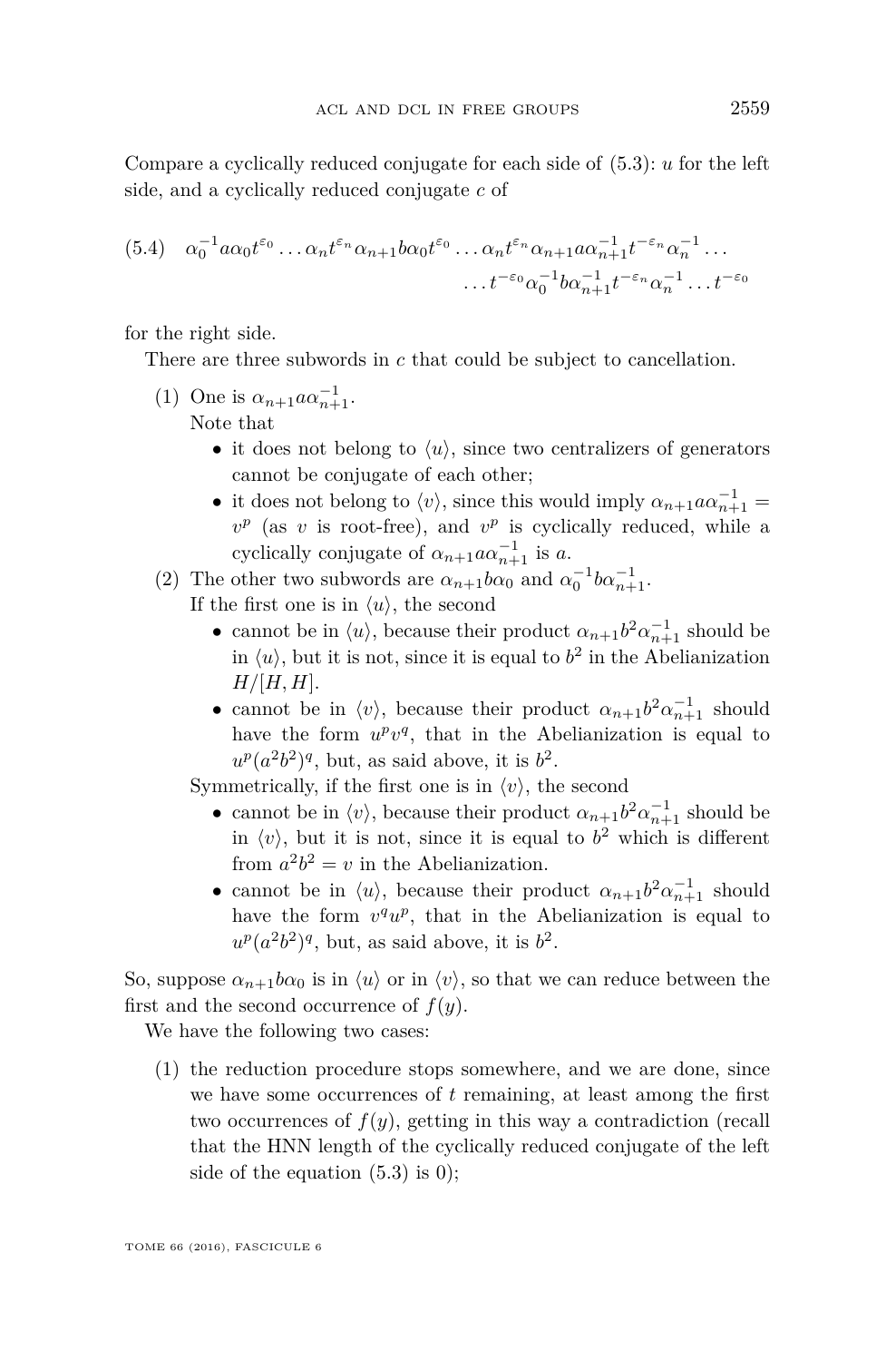(2) the procedure goes on until every *t* in the first two occurrences of  $f(y)$  is cancelled, and we remain with the word

 $\alpha_0^{-1}a\alpha_0d\alpha_{n+1}a\alpha_{n+1}^{-1}t^{-\varepsilon_n}\alpha_n^{-1}\ldots t^{-\varepsilon_0}\alpha_0^{-1}aba\alpha_{n+1}^{-1}t^{-\varepsilon_n}\alpha_n^{-1}\ldots t^{-\varepsilon_0}.$ where  $d \in \langle u \rangle \cup \langle v \rangle$ .

This is cyclically reduced, because  $\alpha_0^{-1} a \alpha_0 d \alpha_{n+1} a \alpha_{n+1}^{-1} = a^2 u^p$ or  $a^2(a^2b^2)^q$  in the Abelianization, so the above expression neither belongs to  $\langle u \rangle$  nor to  $\langle v \rangle$ . Thus, also in this case we get a contradiction, since we cannot cancel the remaining occurrences of *t*.

Symmetrically, if  $\alpha_0^{-1}b\alpha_{n+1}^{-1}$  belongs to  $\langle u \rangle \cup \langle v \rangle$ , then at least the occurrences of  $t$  in the first two occurrences of  $f(y)$  remain, so we get a contradiction as well.

Thus, we can now say that  $|f(y)|_{HNN} = 0$ , so Claim [5.6](#page-34-3) is proved.  $\square$ 

<span id="page-36-0"></span>CLAIM 5.7. —  $f(t) \notin H$ .

Proof. — Suppose that  $f(t) = k \in H$  and let  $h = f(y)$ . Then, from the equation  $f(t)^{-1}uf(t) = f(v)$  we have  $k^{-1}uk = ahbhah^{-1}bh^{-1}$ , an equation in *H* that in the Abelianization  $H/[H, H]$  becomes  $u = a^2b^2$ , which is not true, so Claim [5.7](#page-36-0) is proved.

To prove next claim, we need the following lemma.

<span id="page-36-2"></span>LEMMA 5.8 ([\[25\]](#page-38-10)). — Let  $G = \langle H, t | U^t = V \rangle$  where *U* and *V* are cyclic subgroups of *G* generated respectively by *u* and *v*. Suppose that:

- (*i*) *U* and *V* are malnormal in *H*.
- (*ii*)  $U^h \cap V = 1$  for any  $h \in H$ .

Let  $\alpha, \beta \in H$ ,  $s \in G$  such that  $\alpha^s = \beta$ ,  $|s| \geq 1$ . Then one of the following cases holds:

- (1)  $\alpha = u^{p\gamma}, \ \beta = v^{p\delta}, \ s = \gamma^{-1}t\delta, \text{ where } p \in \mathbb{Z} \text{ and } \gamma, \delta \in H.$
- (2)  $\alpha = v^{p\gamma}, \ \beta = u^{p\delta}, \ s = \gamma^{-1}t^{-1}\delta, \text{ where } p \in \mathbb{Z} \text{ and } \gamma, \delta \in H.$

<span id="page-36-1"></span>CLAIM 5.9. — There exists  $\alpha, \beta \in A$  such that  $f(y) = \alpha y^{\varepsilon} \beta$  where  $\varepsilon = \pm 1$ .

Proof. — Since  $f(t) \notin H$  and  $f(v) \in H$ , by the above lemma  $f(v)$  is conjugate to *v* in *H*.

First of all,  $f(y) \notin A$ . Indeed, if  $f(y) \in A$  then  $f(v) \in A$  which cannot be *H*-conjugate to *v*.

Let

$$
f(y) = h = h_0 y^{\varepsilon_0} \dots h_n y^{\varepsilon_n} h_{n+1},
$$

where  $\varepsilon = \pm 1$  and  $h_i \in A$ ; moreover, if  $h_i = 1$  then  $y^{\varepsilon_{i-1}}y^{\varepsilon_i} \neq 1$ .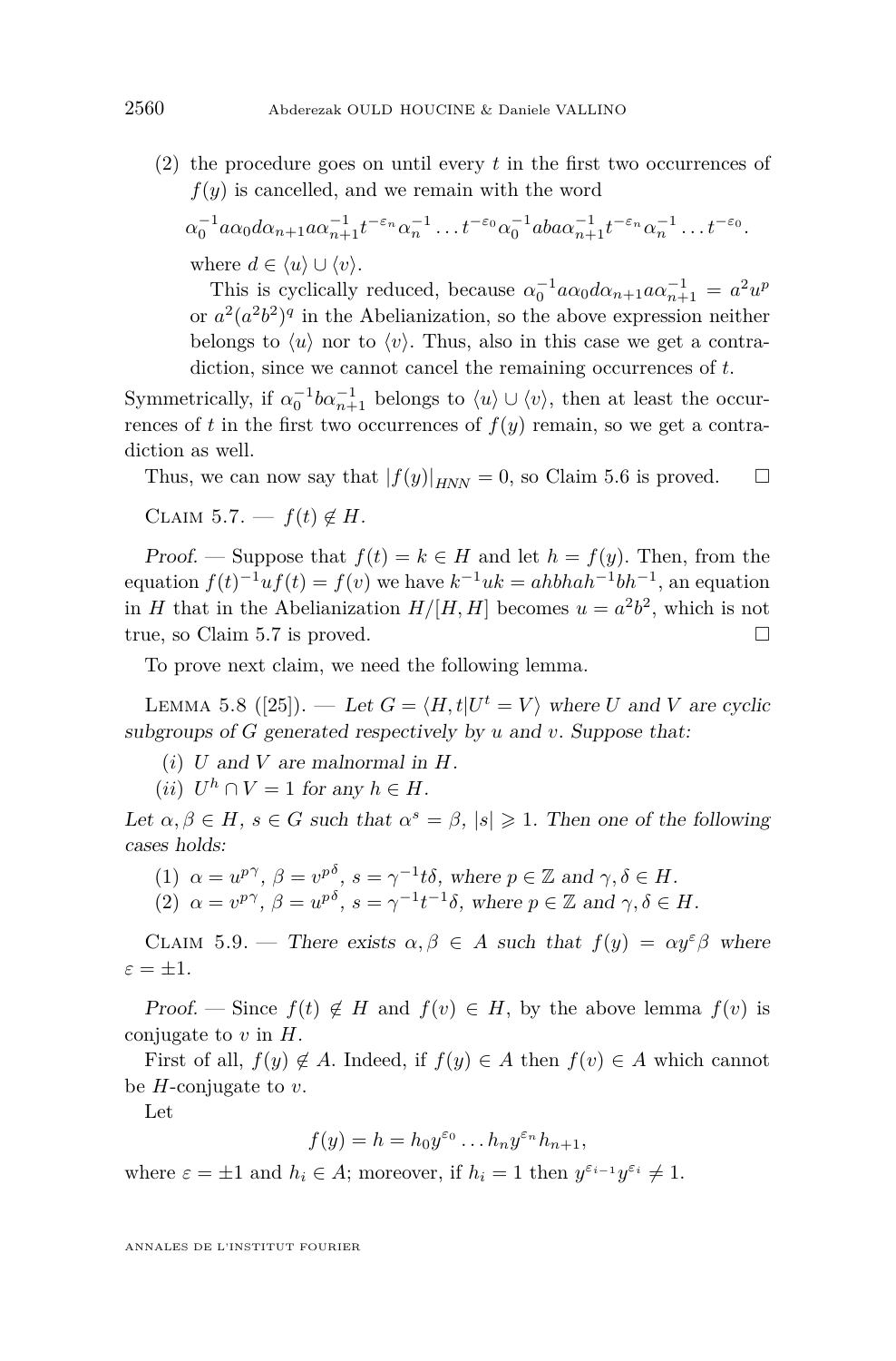We obtain that *v* is a *H*-conjugate of

$$
a(h_0y^{\varepsilon_0}\dots h_ly^{\varepsilon_l}h_{l+1})b(h_0y^{\varepsilon_0}\dots h_ly^{\varepsilon_l}h_{l+1})
$$
  
 $a(h_0y^{\varepsilon_0}\dots h_ly^{\varepsilon_l}h_{l+1})^{-1}b((h_0y^{\varepsilon_0}\dots h_ly^{\varepsilon_l}h_{l+1}))^{-1}.$ 

By a similar argument to Claim [5.6,](#page-34-3) we get that the unique possibility is that  $n = 0$ .

CLAIM  $5.10. - f \in Aut(F/A)$ .

Proof. — Immediate from the above lemma and Claim [5.9.](#page-36-1)  $\Box$ 

CLAIM 5.11. — Either  $f \upharpoonright H = id_H$  or  $f(y) = y^{-1}$ .

Proof. — By Claim [5.9](#page-36-1) and Lemma [5.8,](#page-36-2) we know that *f* conjugates *v* in *H* and  $f(y) = \alpha y^{\varepsilon} \beta$ , where  $\varepsilon = \pm 1$ . Therefore, by comparison of cyclically reduced words, the word

$$
aybyay^{-1}by^{-1}
$$

is a cyclic permutation of the word

$$
\alpha^{-1}a\alpha y^{\varepsilon}\beta b\alpha y^{\varepsilon}\beta a\beta^{-1}y^{-\varepsilon}\alpha^{-1}b\beta^{-1}y^{-\varepsilon}.
$$

In both cases  $\varepsilon = +1$  and  $\varepsilon = -1$ , this yields the equations

- $\alpha^{-1}a\alpha = a$
- $\beta b\alpha = b$
- $\theta \cdot \beta a \beta^{-1} = a$
- $\alpha^{-1}b\beta^{-1} = b.$

From the first and the third equations,  $\alpha$  and  $\beta$  commute with *a*; so  $\alpha = a^p$ and  $\beta = a^q$ .

From the second equation, we have  $p = q = 0$ .

Therefore, if  $\varepsilon = +1$ , then  $f \restriction H$  is the identity, while, if  $\varepsilon = -1$ , then  $f(y) = y^{-1}$ . So this last claim and Theorem [5.5](#page-33-0) are proved.

#### BIBLIOGRAPHY

- <span id="page-37-1"></span>[1] B. Baumslag, "Residually free groups", Proc. London Math. Soc **17** (1967), p. 402- 418.
- <span id="page-37-4"></span>[2] G. Baumslag, A. Myasnikov & V. Remeslennikov, "Algebraic geometry over groups. I. Algebraic sets and ideal theory", J. Algebra **219** (1999), no. 1, p. 16-79.
- <span id="page-37-2"></span>[3] M. Bestvina & M. Feighn, "Stable actions of groups on real trees", Invent. Math. **121** (1995), no. 2, p. 287-321.
- <span id="page-37-0"></span>[4] E. Casanovas & R. Farré, "Weak forms of elimination of imaginaries", MLQ Math. Log. Q. **50** (2004), no. 2, p. 126-140.
- <span id="page-37-3"></span>[5] C. CHAMPETIER  $&\vee$ . GUIRARDEL, "Limit groups as limits of free groups: compactifying the set of free groups", Israel Journal of Mathematics **146** (2005), p. 1-175.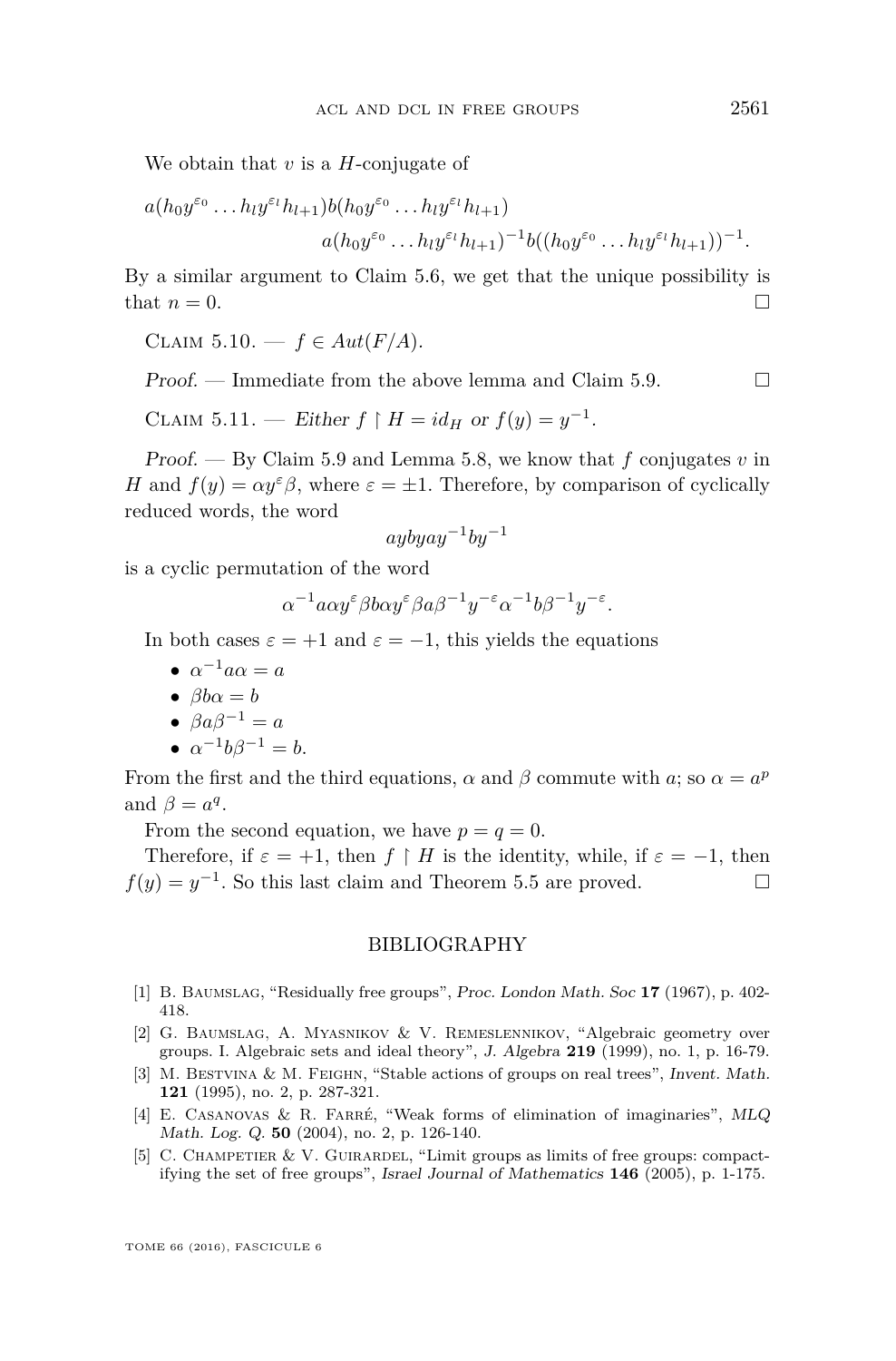- <span id="page-38-9"></span>[6] C. C. Chang & H. J. Keisler, Model theory, North-Holland, Amsterdam, 1973, xii+550 pages.
- <span id="page-38-24"></span>[7] J. L. DYER & G. P. SCOTT, "Periodic automorphisms of free groups", Comm. Algebra **3** (1975), p. 195-201.
- <span id="page-38-15"></span>[8] D. GROVES & H. WILTON, "Conjugacy classes of solutions to equations and inequations over hyperbolic groups", J. Topol. **3** (2010), no. 2, p. 311-332.
- <span id="page-38-18"></span>[9] V. Guirardel, "Actions of finitely generated groups on R-trees", Ann. Inst. Fourier **58** (2008), no. 1, p. 159-211.
- <span id="page-38-6"></span>[10] V. GUIRARDEL & G. LEVITT, "JSJ decompositions: definitions, existence, uniqueness. I: The JSJ deformation space", <http://arxiv.org/abs/0911.3173v1>.
- <span id="page-38-20"></span>[11] ——— , "JSJ decompositions: definitions, existence, uniqueness. II. Compatibility and acylindricity", <http://arxiv.org/abs/1002.4564v1>.
- <span id="page-38-8"></span>[12] W. Hopges, Model theory, Encyclopedia of Mathematics and its Applications, vol. 42, Cambridge University Press, Cambridge, 1993, xiii+772 pages.
- <span id="page-38-4"></span>[13] H. Jaco & P. B. Shalen, "Seifert fibered spaces in 3-manifolds", Mem. Amer. Math. Soc **220** (1979), p. 192.
- <span id="page-38-22"></span>[14] I. KAPOVICH & R. WEIDMANN, "On the structure of two-generated hyperbolic groups", Math. Z. **231** (1999), no. 4, p. 783-801.
- <span id="page-38-12"></span>[15] O. Kharlampovich & A. Myasnikov, "Irreducible affine varieties over a free group. I. Irreducibility of quadratic equations and Nullstellensatz", J. Algebra **200** (1998), no. 2, p. 472-516.
- <span id="page-38-13"></span>[16] ——— , "Irreducible affine varieties over a free group. II. Systems in triangular quasi-quadratic form and description of residually free groups", J. Algebra **200** (1998), no. 2, p. 517-570.
- <span id="page-38-5"></span>[17] P. H. Kropholler, "An analogue of the torus decomposition theorem for certain Poincaré duality groups", Proc. London Math. Soc **60** (1990), no. 3, p. 503-529.
- <span id="page-38-23"></span>[18] R. C. Lyndon & P. E. Schupp, Combinatorial group theory, Ergebnisse der Mathematik und ihrer Grenzgebiete, vol. 89, Springer-Verlag, Berlin, 1977, xiv+339 pages.
- <span id="page-38-0"></span>[19] D. Marker, Model Theory : An Introduction, Graduate Texts in Mathematics, vol. 217, Springer-Verlag, New york, 2002, viii+342 pages.
- <span id="page-38-7"></span>[20] A. Martino & E. Venture, "Fixed subgroups are compressed in free groups", Comm. Algebra **32** (2004), no. 10, p. 3921-3935.
- <span id="page-38-2"></span>[21] A. MEDVEDEV & R. TAKLOO-BIGHASH, "An invitation to model-theoretic galois theory", <http://arxiv.org/abs/0909.4340>, 2010.
- <span id="page-38-3"></span>[22] A. Miasnikov, E. Ventura & P. Weil, "Algebraic extensions in free groups", in Geometric group theory, Trends Math., Birkhäuser, Basel, 2007, p. 225-253.
- <span id="page-38-14"></span>[23] A. OULD HOUCINE, "Limit Groups of Equationally Noetherian Groups", in Geometric group theory, Trends Math., Birkhäuser, Basel, 2007, p. 103-119.
- <span id="page-38-21"></span>[24] ——— , "Note on free conjugacy pinched one-relator groups", preprint, 2010.
- <span id="page-38-10"></span>[25] ———, "Homogeneity and prime models in torsion-free hyperbolic groups", Confluentes Mathematici **3** (2011), no. 1, p. 121-155.
- <span id="page-38-16"></span>[26] C. Perin, "Plongements élémentaires dans un groupe hyperbolique sans torsion", PhD Thesis, Université de Caen/Basse-Normandie, France, 2008.
- <span id="page-38-11"></span>[27] C. Perin & R. Sklinos, "Homogeneity in the free group", Duke Math. J. **161** (2012), no. 13, p. 2635-2668.
- <span id="page-38-1"></span>[28] B. Poizat, "Une théorie de Galois imaginaire", J. Symbolic Logic **48** (1983), no. 4, p. 1151-1170.
- <span id="page-38-19"></span>[29] C. REINFELDT & R. WEIDMANN, "Makanin-razborov diagrams for hyperbolic groups", preprint, 2010.
- <span id="page-38-17"></span>[30] E. Rips & Z. Sela, "Structure and rigidity in hyperbolic groups. I", Geom. Funct. Anal. **4** (1994), no. 3, p. 337-371.